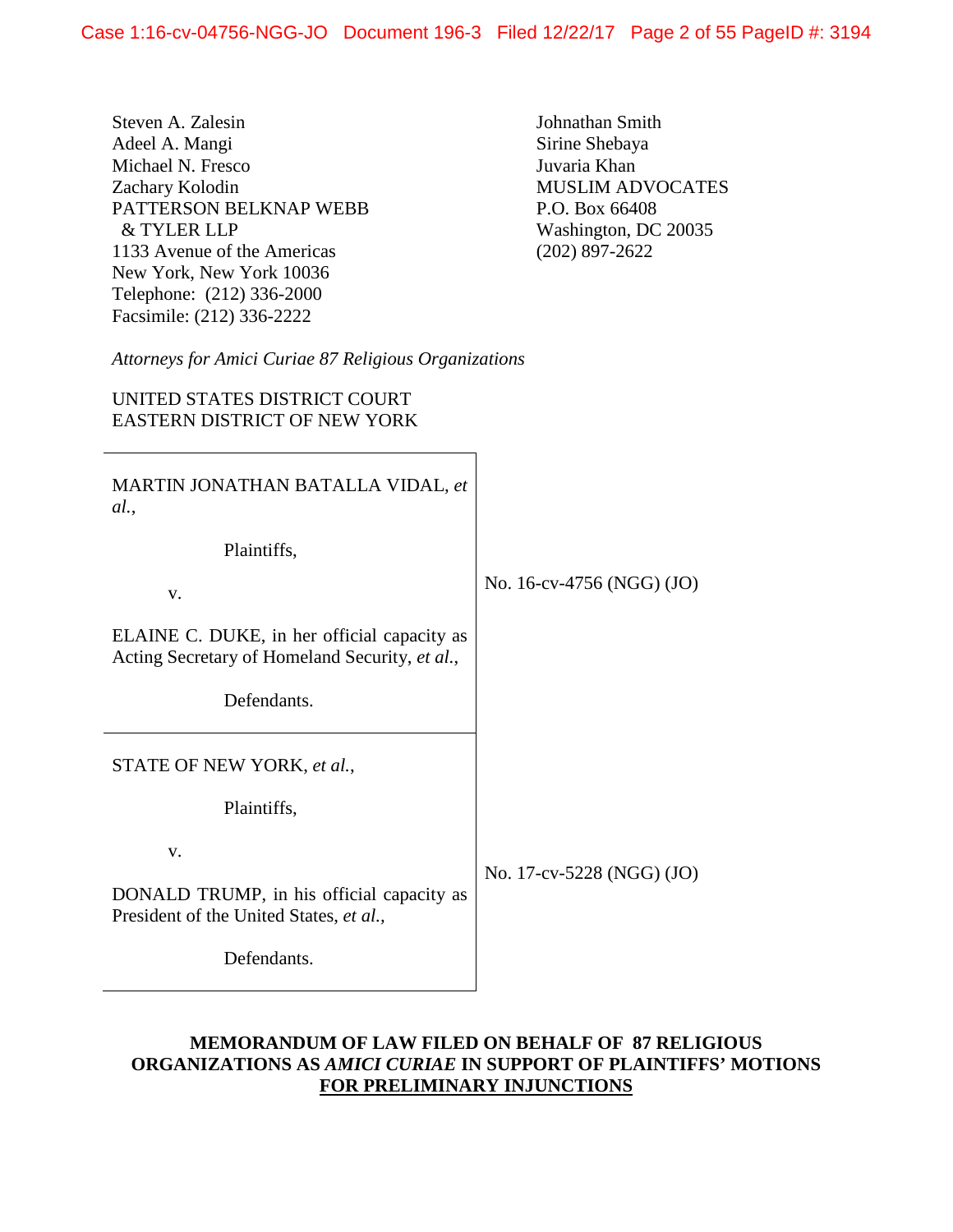Case 1:16-cv-04756-NGG-JO Document 196-3 Filed 12/22/17 Page 3 of 55 PageID #: 3195

# **Page**

| $\mathbf{I}$ . |           | RELIGIOUS ORGANIZATIONS SUPPORT DACA AS A JUST RESPONSE                                                                                    |     |
|----------------|-----------|--------------------------------------------------------------------------------------------------------------------------------------------|-----|
| Π.             |           | OF DACA WILL CAUSE AMICI,<br><b>TERMINATION</b><br><b>THEIR</b><br>CONGREGATIONS, AND THEIR COMMUNITIES IRREPARABLE HARM                   |     |
|                | A.        |                                                                                                                                            |     |
|                | <b>B.</b> |                                                                                                                                            |     |
|                | C.        | As Sensitive Locations for Immigration Enforcement Purposes, Some<br>Amici Will be Called Upon to Provide Sanctuary While at the Same Time |     |
| III.           |           | THIS COURT SHOULD ENJOIN THE TERMINATION MEMO IN FULL<br>AND NATIONWIDE UNDER THE ADMINISTRATIVE PROCEDURES ACT 19                         |     |
|                |           |                                                                                                                                            | .20 |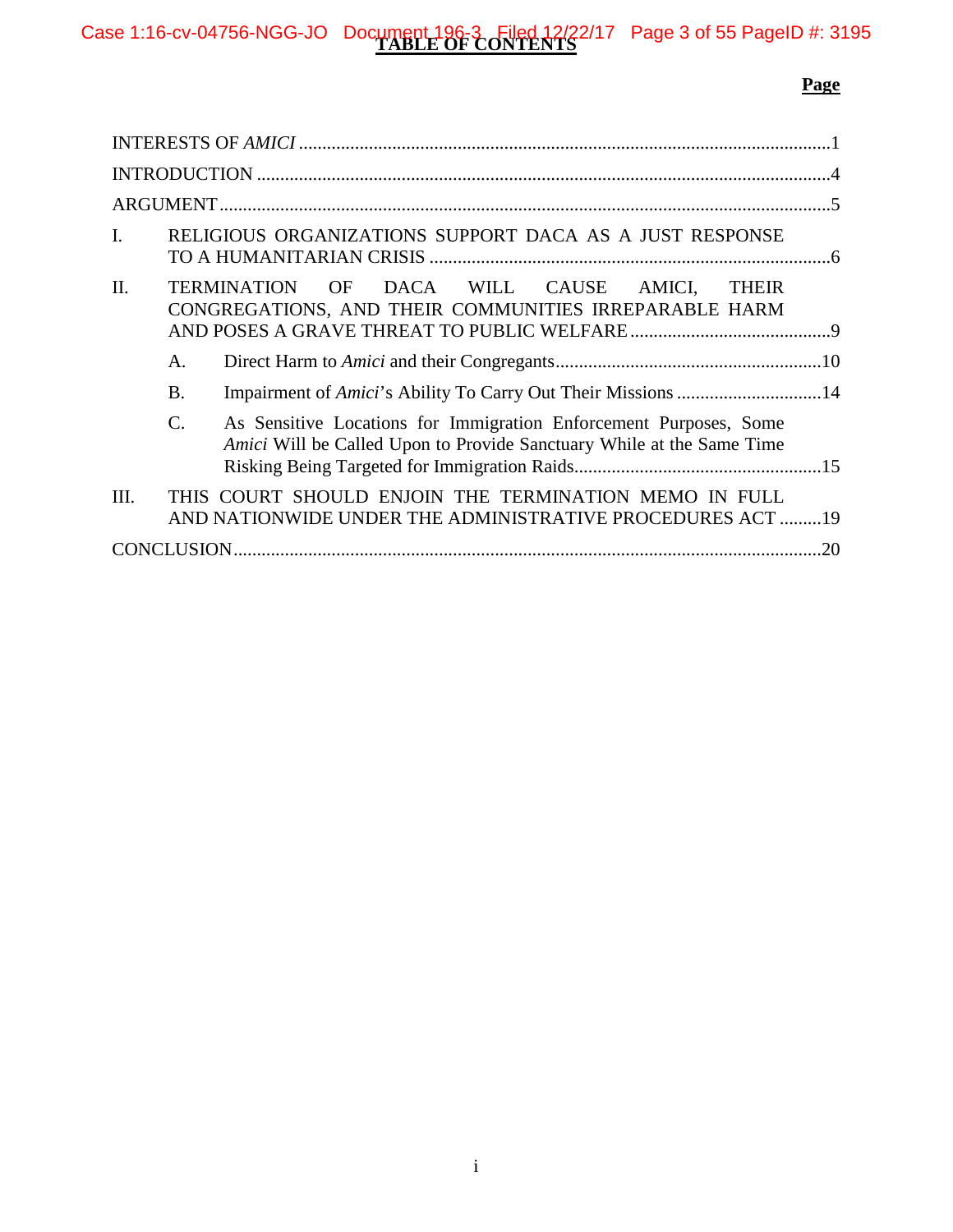# **TABLE OF AUTHORITIES**

### **Page(s)**

### **Cases**

| First Step, Inc. v. City of New London,                                                                                                                                                                                                                                                                         |  |
|-----------------------------------------------------------------------------------------------------------------------------------------------------------------------------------------------------------------------------------------------------------------------------------------------------------------|--|
| Harmon v. Thornburgh,                                                                                                                                                                                                                                                                                           |  |
| Immigration Assistance Project of Los Angeles Cty Fed'n of Labor (AFL-CIO) v.<br>INS,                                                                                                                                                                                                                           |  |
| Kalaw v. Ferro,                                                                                                                                                                                                                                                                                                 |  |
| Lewis v. Casey,                                                                                                                                                                                                                                                                                                 |  |
| Nat'l. Min. Ass'n. v. U.S. Army Corps of Engineers,                                                                                                                                                                                                                                                             |  |
| New York v. Schweiker,                                                                                                                                                                                                                                                                                          |  |
| Nunez v. Boldin,                                                                                                                                                                                                                                                                                                |  |
| Pretty Girl, Inc. v. Pretty Girl Fashions, Inc.,                                                                                                                                                                                                                                                                |  |
| Residents & Families United to Save Our Adult Homes v. Zucker,<br>No. 16-CV-1683 (NGG) (RER), 2017 U.S. Dist. LEXIS 127152 (E.D.N.Y.                                                                                                                                                                            |  |
| Step by Step, Inc. v. City of Ogdensburg,                                                                                                                                                                                                                                                                       |  |
| <b>Other Authorities</b>                                                                                                                                                                                                                                                                                        |  |
| Alex Emmons, The Intercept, Targeting a Sanctuary: After ICE Stakes Out a<br>Church Homeless Shelter, Charities Worry Immigrants Will Fear Getting<br>Help, https://theintercept.com/2017/02/27/after-ice-stakes-out-a-church-<br>homeless-shelter-charities-worry-immigrants-will-fear-getting-help/ (Feb. 27, |  |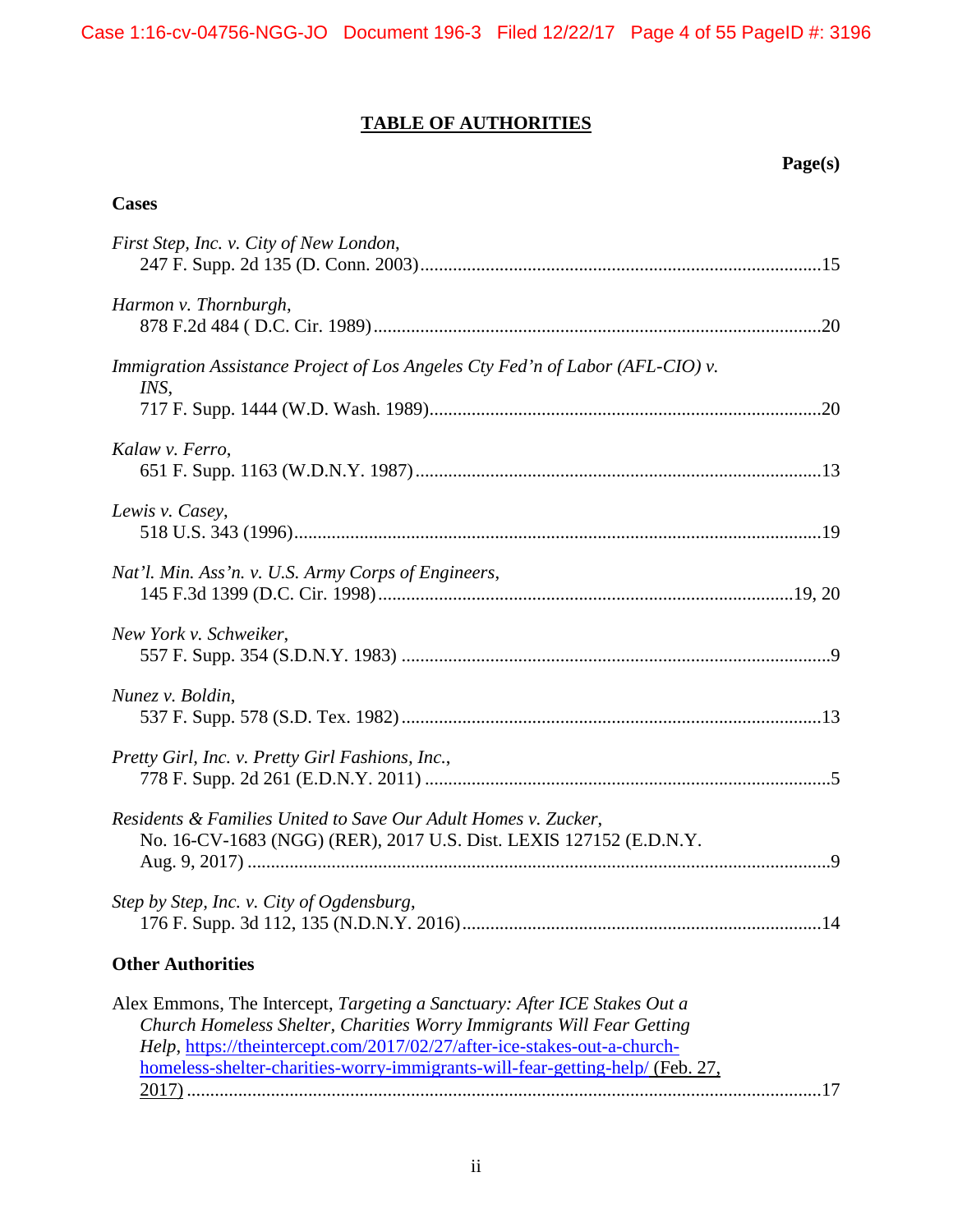Case 1:16-cv-04756-NGG-JO Document 196-3, Filed 12/22/17 Page 5 of 55 PageID #: 3197

# **Page(s)**

| Council on American-Islamic Relations, CAIR Condemns Trump's Termination of    |
|--------------------------------------------------------------------------------|
| DACA Program as 'Pandering to Anti-Immigrant Extremists',                      |
| https://www.cair.com/press-center/press-releases/14582-cair-condemns-          |
| trump-s-termination-of-daca-program-as-pandering-to-anti-immigrant-            |
| 7                                                                              |
| Julie Carey, NBC Washington, ICE Agents Arrest Men Leaving Fairfax County      |
| Church Shelter, https://www.nbcwashington.com/news/local/ICE-Agents-           |
| Arrest-Men-Leaving-Alexandria-Church-Shelter-413889013.html (Feb. 15,          |
| .17                                                                            |
| ABC-7 KVIA, Which places are considered 'sensitive locations'?,                |
| http://www.kvia.com/crime/which-places-are-considered-sensitive-               |
|                                                                                |
| Memorandum from John Morton, Director, U.S. Immigration and Customs            |
| Enforcement to Field Office Directors, Special Agents in Charge, and Chief     |
| Counsel (Oct. 24, 2011), https://www.ice.gov/doclib/ero-                       |
| .15                                                                            |
|                                                                                |
| Odette Yousef, WBEZ 95.1 Chicago, Amid Deportation Push, Suburban Church       |
| Grapples with Loss, https://www.wbez.org/shows/wbez-news/amid-                 |
| deportation-push-suburban-church-grapples-with-loss/3d269fc3-04e7-4604-        |
|                                                                                |
| Qué Pasa Mi Gente, Arrestos de ICE cerca de escuela elemental de mayoría       |
| hispana, https://charlotte.quepasanoticias.com/noticias/ciudad/local/arrestos- |
|                                                                                |
|                                                                                |
| Religious Action Center of Reform Judaism, Reform Jewish Movement Assails      |
| White House Targeting of Immigrant Youth, https://rac.org/reform-jewish-       |
|                                                                                |
|                                                                                |
|                                                                                |
| Tina Vasquez, Rewire, Have Trump's Mass Deportations Begun? Immigration        |
| Arrests Reported Around the Country,                                           |
| https://rewire.news/article/2017/02/10/trumps-mass-deportations-begin-         |
|                                                                                |
| U.S. Dep't of Homeland Security, Statement by Secretary Jeh C. Johnson on      |
| Southwest Border Security, https://www.dhs.gov/news/2016/02/02/statement-      |
|                                                                                |
|                                                                                |
| U.S. Immigration and Customs Enforcement, FAQ on Sensitive Locations and       |
| Courthouse Arrests: Does ICE's policy sensitive locations policy remain in     |
|                                                                                |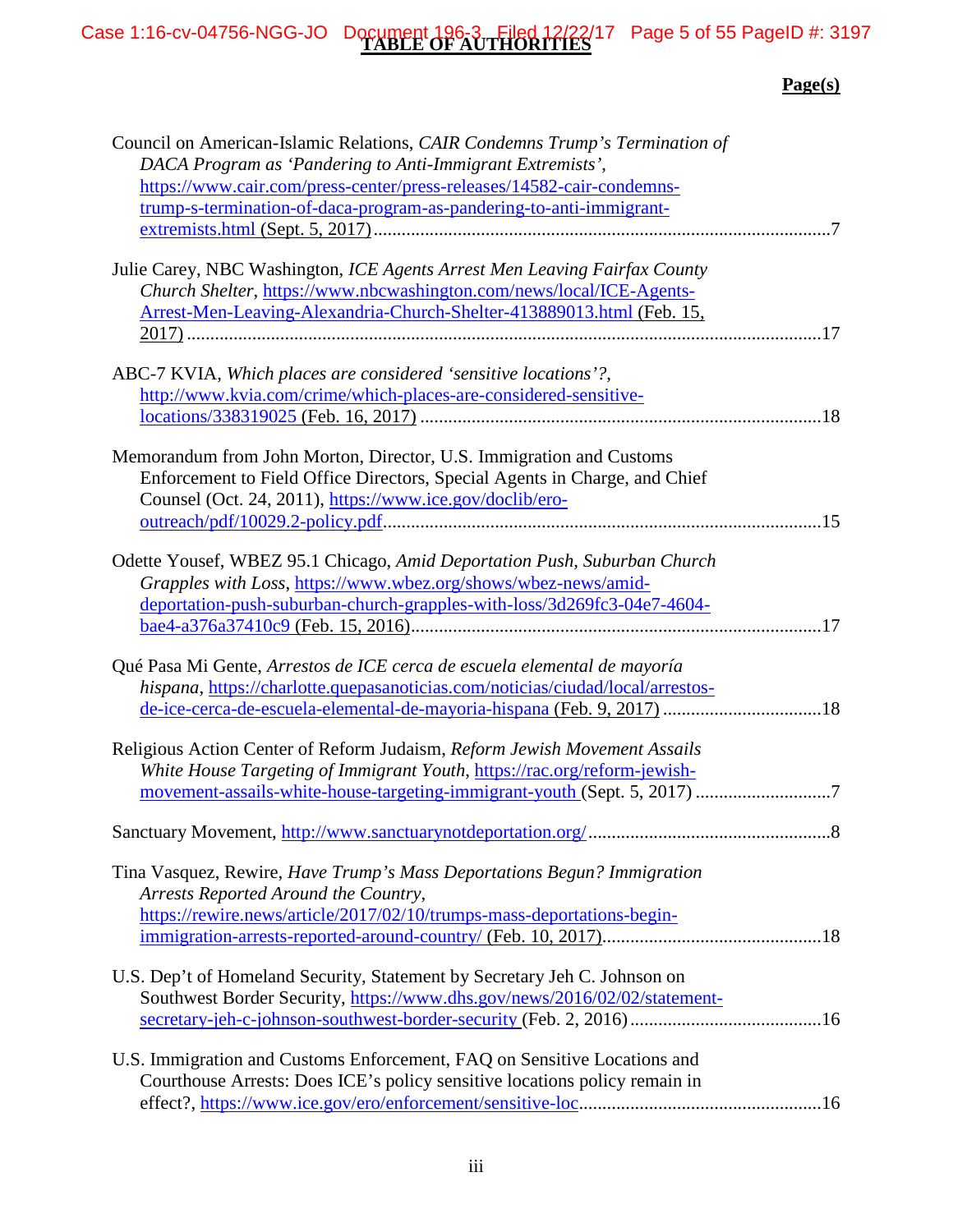Case 1:16-cv-04756-NGG-JO Document 196-3, Filed 12/22/17 Page 6 of 55 PageID #: 3198

## **Page(s)**

| United States Conference of Catholic Bishops, USCCB President, Vice President |  |
|-------------------------------------------------------------------------------|--|
| and Committee Chairmen Denounce Administration's Decision to End DACA         |  |
| and Strongly Urge Congress to Find Legislative Solution,                      |  |
|                                                                               |  |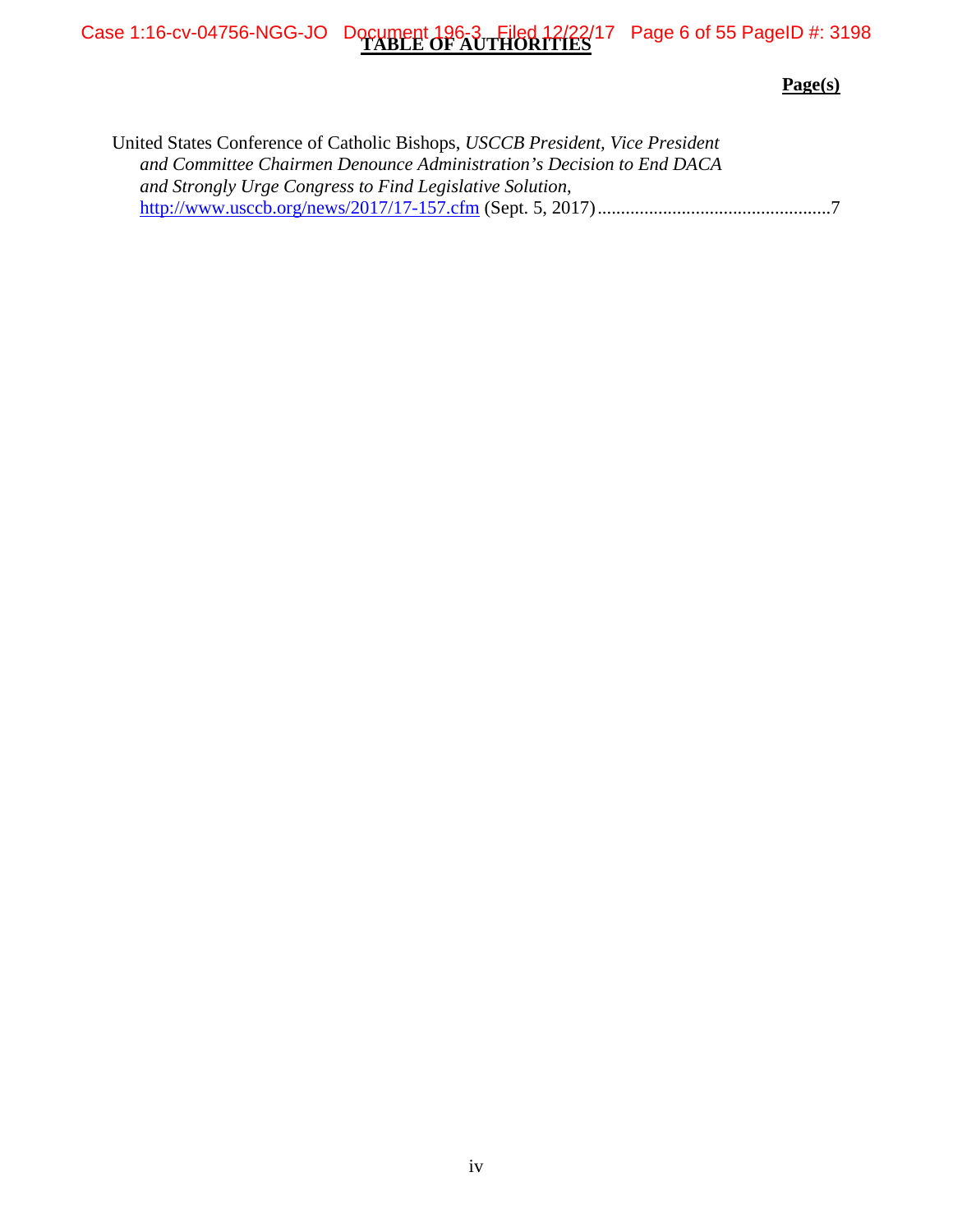### **INTERESTS OF** *AMICI*

Led by the Muslim Bar Association of New York, *amici* are American religious or religiously-affiliated organizations who represent a wide array of faiths and denominations. *Amici* include congregations and houses of worship as well as professional, civil liberties, and immigrant rights groups who work with or represent faith communities ("Religious Organizations"). *Amici* have long supported Deferred Action for Childhood Arrivals ("DACA") as a compassionate and appropriate response to the humanitarian crisis posed by the hundreds of thousands of undocumented people brought to this country as children, before they could make choices of their own. *Amici* believe that the arbitrary rescission of DACA will indelibly harm the vitality of their spiritual communities by forcing committed members of their congregations and organizations to leave the country or return to the shadows. Indeed, certain *amici* have committed to providing sanctuary to those targeted for deportation. *Amici* are identified here by name, with a fuller description of their identities and interests attached to this memorandum at Appendix A.

*Amici* are: Albuquerque Insight Meditation Center; Albuquerque Monthly Meeting of the Religious Society of Friends (Quakers); The American Association of Jewish Lawyers and Jurists; American Friends Service Committee; Ansche Chesed, New York City; Arch Street United Methodist Church; Capital Area Muslim Bar Association; Catholic Charities Community Services of the Archdiocese of New York; Central Conference of American Rabbis; Central Pacific Conference of the United Church of Christ; Church Council of Greater Seattle; Church of Our Redeemer in Lexington, Massachusetts; Congregation B'nai Jeshurun (New York City); Congregation Beit Simchat Torah; Council of Churches of the City of New York; Council on American-Islamic Relations – Michigan Chapter; Council of American-Islamic Relations – New Jersey Chapter; Council of American-Islamic Relations – New York Chapter; Cuba Presbyterian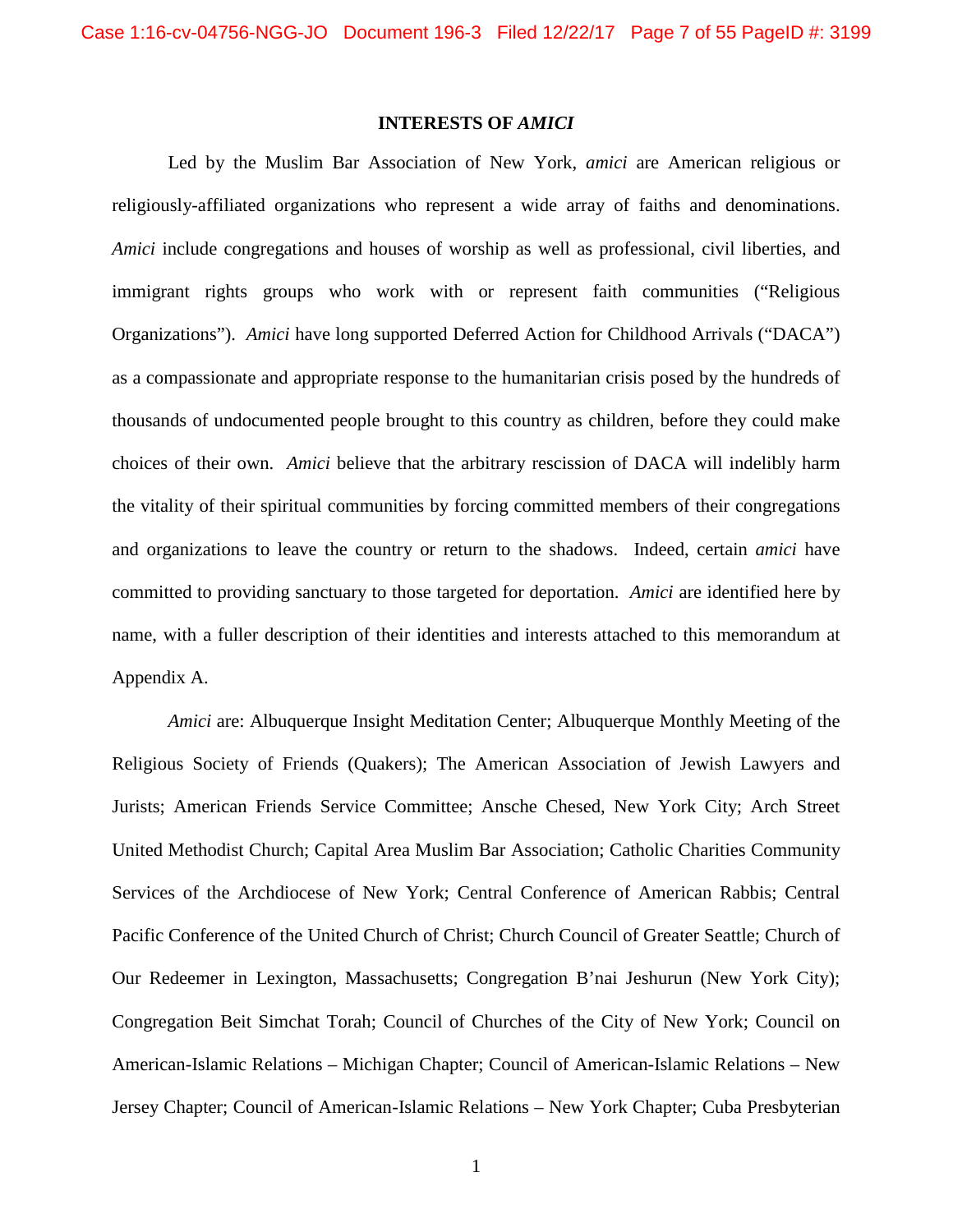Church (Presbyterian Church, USA), Cuba, New Mexico; Degrees of Change; DMV Sanctuary Congregation Network; Dominican Development Center; East End Temple (New York City); Emgage Foundation; Episcopal City Mission; Episcopal Dioceses of Massachusetts; Episcopal Diocese of New York; Episcopal Dioceses of Western Massachusetts; Episcopal Society of Christ Church/The Christ Church Cathedral, Cincinnati, Ohio; Faith Action Network; First Christian Church (Disciples of Christ), Santa Fe, New Mexico; First Congregational United Church of Christ (Albuquerque, New Mexico); First Presbyterian Church of Santa Fe, New Mexico; First Presbyterian Church of Taos, New Mexico; First Unitarian Congregational Society in Brooklyn; First United Presbyterian Church of Las Vegas, New Mexico; Global Justice Institute; Immanuel Presbyterian Church (Albuquerque, New Mexico); Interfaith Alliance of Iowa; Iowa Conference of the United Church of Christ; Islamic Society of Basking Ridge; Islamic Society of Central Jersey; Lab/Shul; Legal Advocacy Project of Unitarian Universalist FaithAction of New Jersey; Lutheran Social Services of New York (LSSNY); Maryknoll Office for Global Concerns; Metropolitan New York Synod of the Evangelical Lutheran Church in America; Muslim Advocates; Muslim Bar Association of New York; Muslim Public Affairs Council; Muslim Urban Professionals (Muppies); Muslims for Peace, Inc.; Muslims for Progressive Values; National Council of Jewish Women; NETWORK Lobby for Catholic Social Justice; New Jersey Interfaith Coalition; New Mexico Conference of Churches; New Mexico Faith Coalition for Immigrant Justice; New Sanctuary Coalition of New York; New Sanctuary Movement of Philadelphia; New York Board of Rabbis; New York Conference United Church of Christ; Pacific Northwest Conference of the United Church of Christ; Presbytery of New York City; Queens Federation of Churches; Religious Institute; Romemu; Santa Fe Monthly Meeting of the Religious Society of Friends (Quakers); Second Presbyterian Church, Albuquerque, New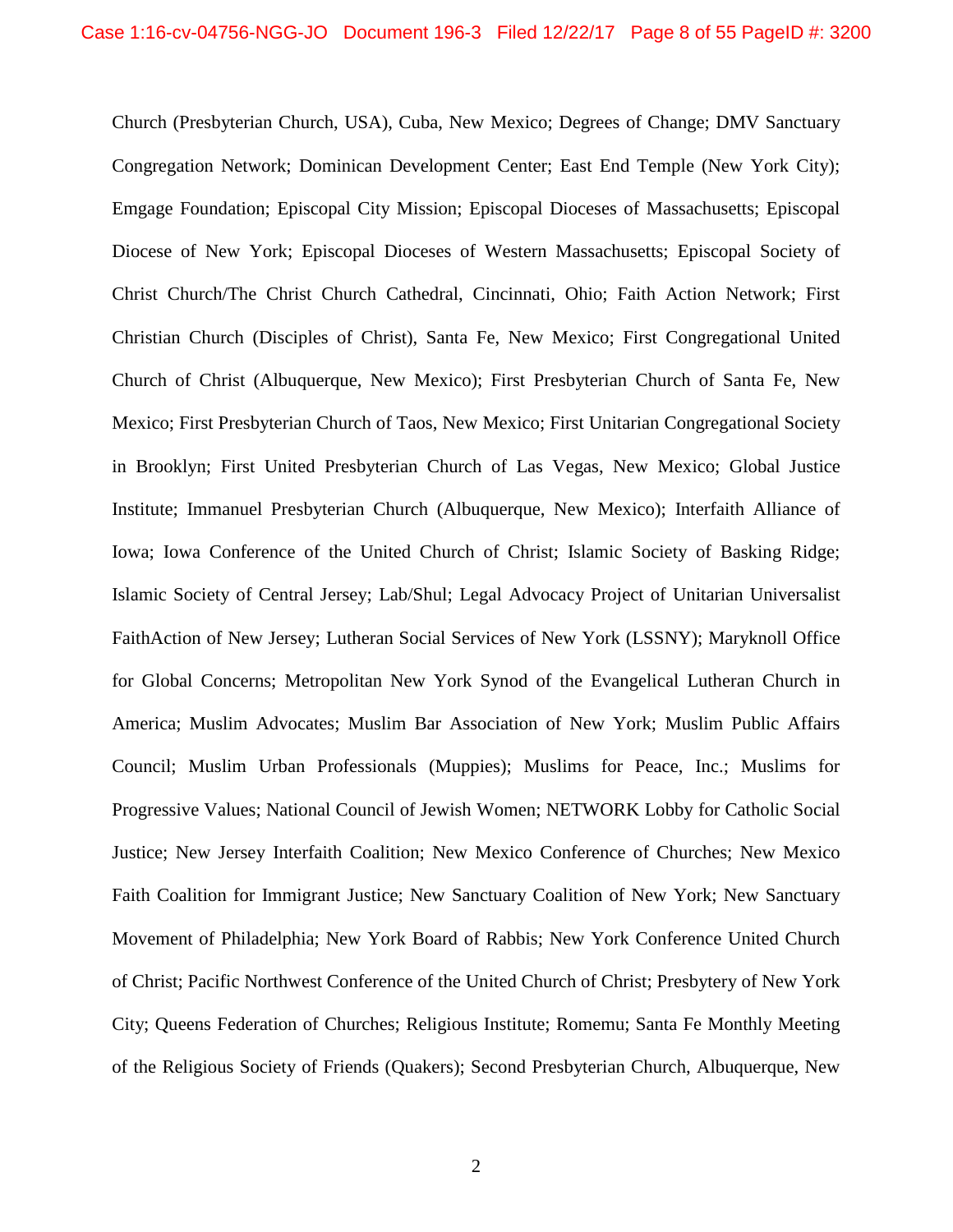Mexico; Sikh Coalition; Sisterhood of Salaam Shalom; Society for the Advancement of Judaism; St. Andrew Presbyterian Church in Albuquerque, New Mexico; St. Luke's Episcopal Church in Long Beach; St. Mark's Episcopal Church (Albuquerque, New Mexico); St. Stephens' Episcopal Church in Boston; T'ruah: The Rabbinic Call for Human Rights; Temple Israel of the City of New York; Temple Sinai (Washington, DC); Town and Village Synagogue, New York, New York; Trinity Church Wall Street; Union for Reform Judaism, including Reform Jewish Voice of New York State; Unitarian Universalist Mass Action Network; Visitation BVM Church in Philadelphia, Pennsylvania; West End Synagogue (New York City); Westminster Presbyterian Church of Santa Fe; and Women of Reform Judaism.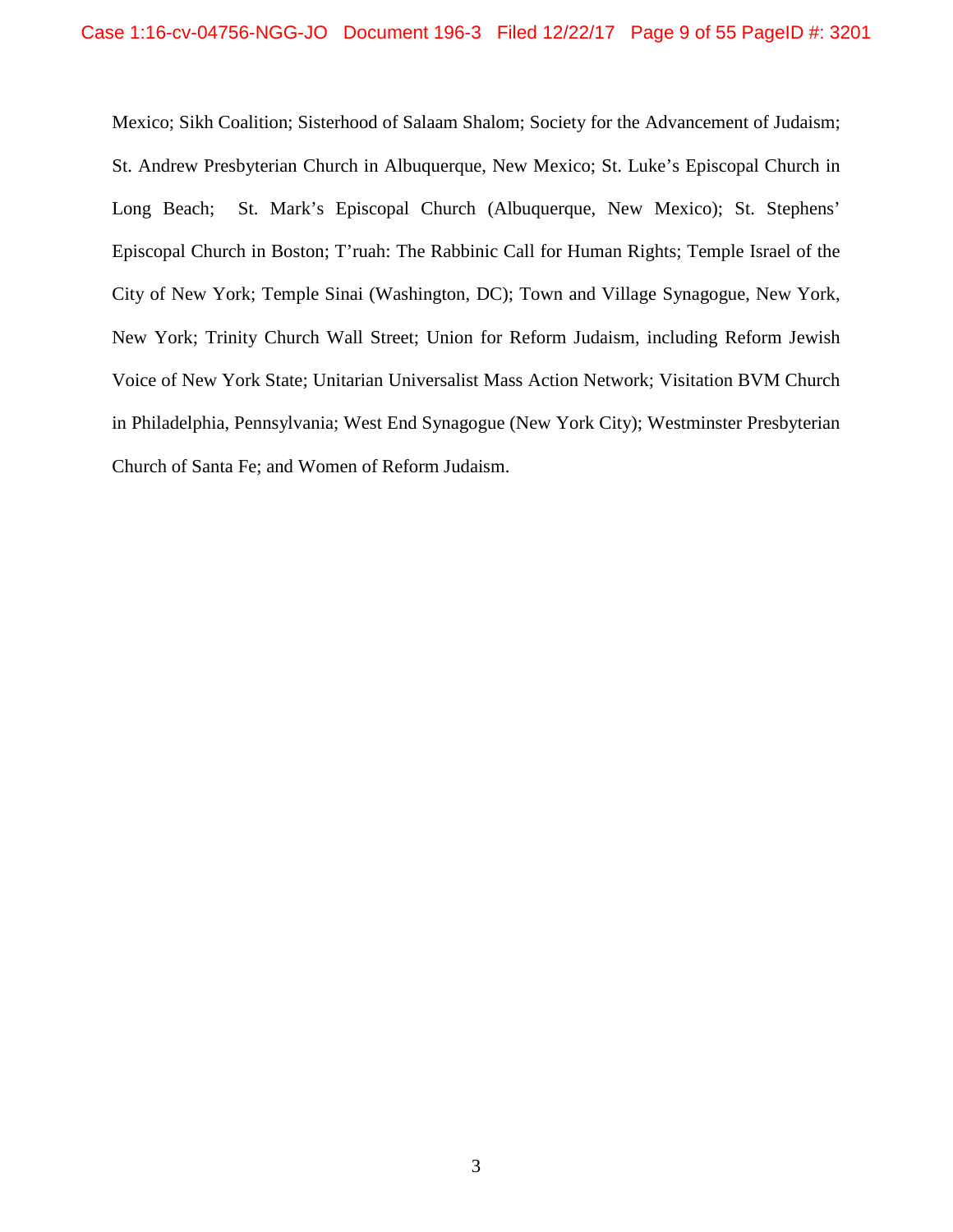### **INTRODUCTION**

Since DACA's inception in 2012, American religious communities of many faiths have supported the program as a just and compassionate response to a moral and humanitarian crisis. The children and young adults eligible for and currently receiving the benefits of DACA status (often referred to as "Dreamers") were, in most cases, brought to this country as children by their parents. They have lived most of their lives in the United States, typically with no memory of any other home. Only young people who have pursued education or served in our military, and have no significant criminal record, are eligible for DACA status. Yet they now face deportation to often dangerous and unfamiliar places, or a life in the undocumented shadows.

*Amici* believe, on the basis of faith and morality, that these children and young adults must be protected. *Amici* therefore offer this brief in support of the plaintiffs' motions for preliminary injunctions in order to address how, in their view, the Government's proposed termination of DACA (the "Termination Memo") would cause irreparable harm and constitute a severe detriment to the public. *Amici* have firsthand knowledge of the valuable contributions to faith and community made by DACA recipients and understand all too well the harm that the termination of DACA would cause. For example, ending DACA would put Nancy, an Associate Pastor at *amicus* St. Luke's Episcopal Church in Long Beach, California, who came to the United States from Mexico at age seven, at risk of deportation. *Amici* detail the stories of Nancy and others like her in Section II(A) below to provide the Court with a sample of the lives that are at risk of being upended. *Amici* also know, because of their religious and charitable work in Latin America and other regions, the challenges and dangers these young people face if they are deported.

*Amici* also have a direct stake in these issues beyond their religious concerns and the protection of their congregants. *First*, *amici* stand to lose the substantial benefits they currently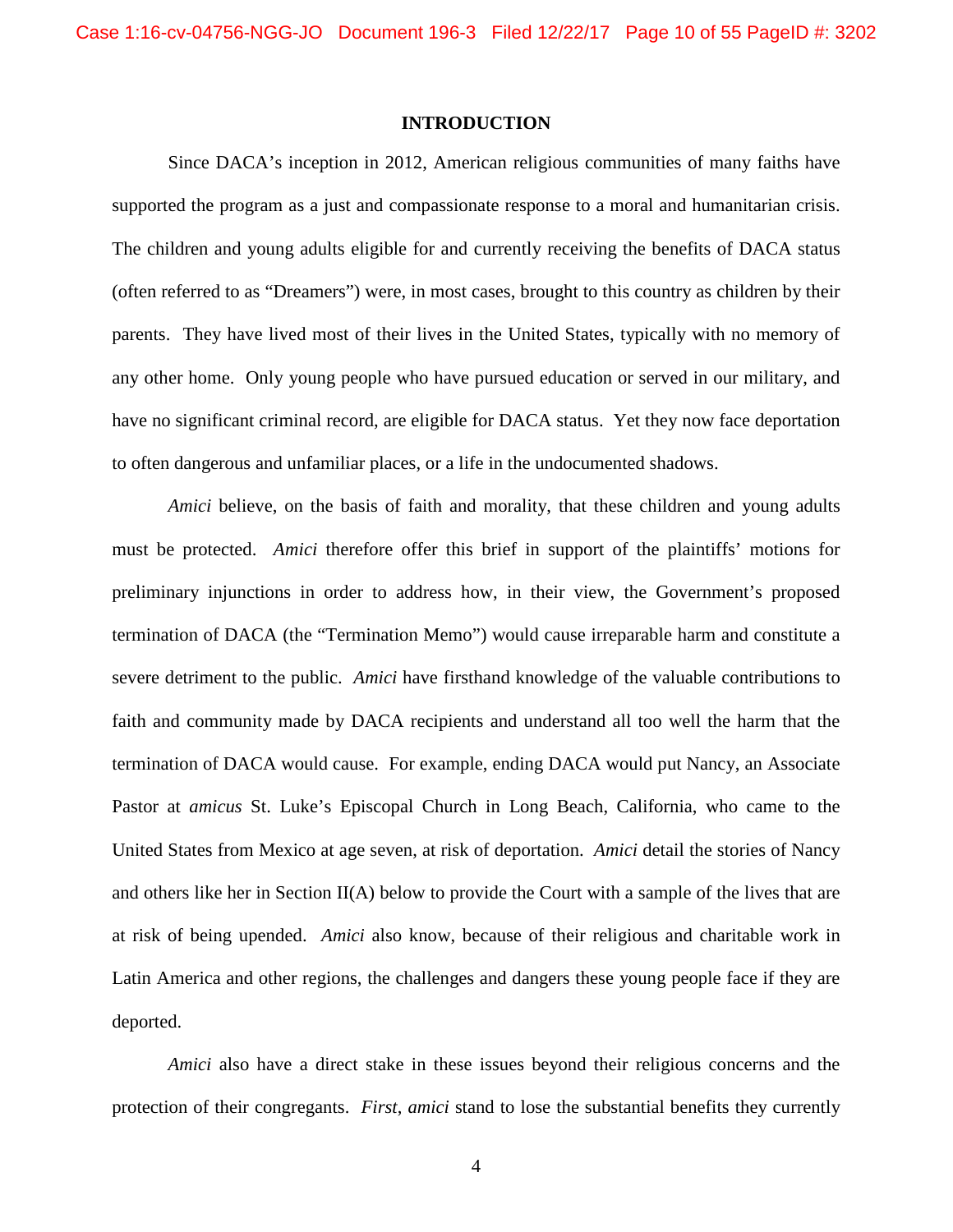enjoy as a result of the varied contributions that DACA recipients make to their congregations and institutions.

*Second*, if the Termination Memo is carried out and DACA recipients and DACAeligible individuals are forced into hiding, *amici* will suffer an impairment of their ability to carry out their core mission to provide spiritual guidance and general assistance to people of all backgrounds and faiths.

*Third*, many *amici* have and will continue to offer sanctuary to those facing deportation. *Amici*'s churches, mosques, and synagogues are ostensibly designated by U.S. Immigration and Customs Enforcement ("ICE") as sensitive locations to be avoided by enforcement officials, but ICE has shown a growing willingness to target and exploit, rather than avoid, sensitive locations. *Amici* will be on the front line of this conflict if DACA is rescinded: honoring their convictions to protect DACA recipients will risk ICE raids on or around their houses of worship.

For the reasons set forth herein and in Plaintiffs' and other *amici*'s briefs, *amici* urge the Court to grant the preliminary injunctions restraining the Termination Memo in its entirety, rather than allowing any aspect of the Termination Memo to go into effect. This is the appropriate remedy pursuant to the Administrative Procedures Act, as described in Section III below, and is necessary to prevent irreparable harm.

#### **ARGUMENT**

Plaintiffs have filed motions asking the Court to enter a preliminary injunction suspending the Government's planned termination of DACA. (*See* Dkt. 123 in Case No. 16-cv-4756 and Dkt. 96 in Case No. 17-cv-5228). As set forth therein, to succeed on their applications, Plaintiffs must show, *inter alia,* that the Government's proposed actions would cause irreparable harm and constitute a severe detriment to the public. *See, e.g., Pretty Girl, Inc. v. Pretty Girl Fashions, Inc.*, 778 F. Supp. 2d 261, 264-65 (E.D.N.Y. 2011) (Garaufis, J.). *Amici* endorse the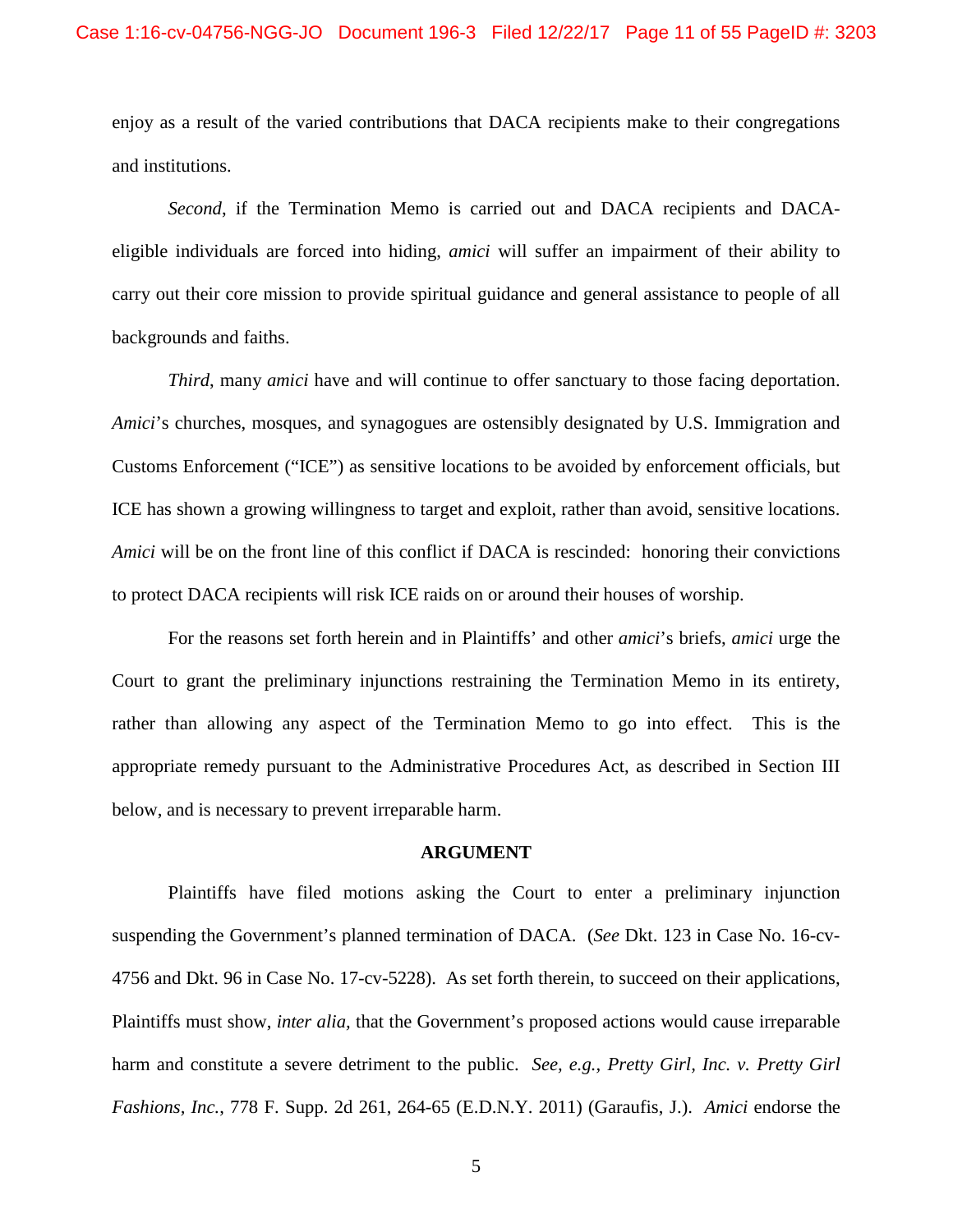arguments set forth by Plaintiffs, and submit this brief to further illustrate the irreparable harm that implementation of the Termination Memo would cause, and to set forth the parameters of the appropriate relief this Court should grant.

### **I. RELIGIOUS ORGANIZATIONS SUPPORT DACA AS A JUST RESPONSE TO A HUMANITARIAN CRISIS**

*Amici* object to the Government's arbitrary and ill-reasoned decision to rescind DACA on moral, spiritual, and religious grounds. Although they represent different faiths and denominations, *amici* are in unequivocal agreement that DACA is a force for good in our society that should be protected. As *amicus* Roman Catholic Archdiocese of New York explains, "DACA is an important first step to acknowledging and growing the human and social contributions and needs of young immigrants and of our own communities."<sup>1</sup> Those who are eligible for DACA or who already benefit from it "were brought to the United States" by their parents, "now have established roots, have built families, have contributed to their communities of faith, work, and family," and their "energy, spirit, life, and heart are part of this nation, which can only benefit from their continued participation."

For many *amici*, these convictions are deeply rooted in their faith and moral principles. Temple Sinai of Washington D.C., for example, believes that "as a Jewish institution, Biblical texts and our Jewish history inform our position on modern day immigration policy. Leviticus 19 explicitly says, 'When a stranger sojourns with you in your land, you shall do him no wrong.'" St. Luke's Cathedral in Long Beach, California, similarly states that "for us, this is a biblical rather than a political issue." And as the Catholic mission Maryknoll attests, "recognizing the hardships and struggles of immigrant families, and the tremendous economic

<sup>&</sup>lt;sup>1</sup> Quotes from *amici* or individual congregants herein are drawn from interviews conducted by counsel to provide the Court with a fuller understanding of how DACA has impacted American religious communities.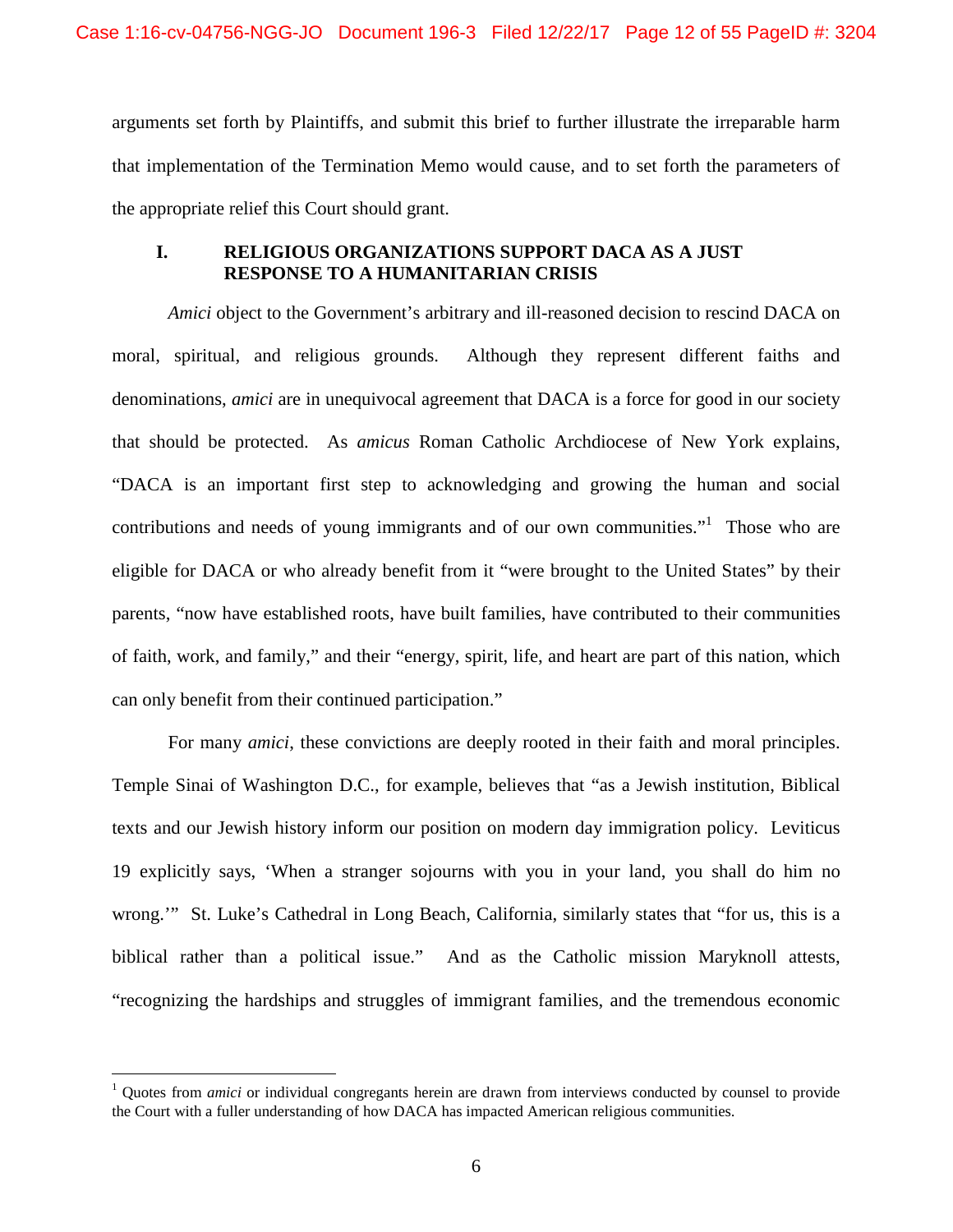and social contributions Dreamers make to the United States, we feel it is unethical to send Dreamers back to countries they hardly know, as well as a senseless loss to our nation."

For others still, supporting DACA is part of their social justice mission. Christ Church Cathedral in Cincinnati has, in light of the Government's immigration policy priorities, "focused its social justice concerns on matters of immigration and the impact that deportations or the repeal of DACA will have on God's children."

*Amici* and groups like them have, accordingly, objected vocally to the arbitrary repeal of the DACA program. On September 5, 2017, when the Government announced its decision to terminate DACA, countless religious groups and leaders released statements of condemnation. The United States Conference of Catholic Bishops publicly called the decision "reprehensible," "unacceptable," and "a heartbreaking moment in our history that shows the absence of mercy and good will."<sup>2</sup> The Council on American-Islamic Relations described the move as a "heartless action [that] will only serve to create fear and anxiety for the Dreamers and their loved ones, and will force them back to living in the shadows, rendering them unable to contribute to our nation's economy."<sup>3</sup> And *amici* Union for Reform Judaism and Central Conference of American Rabbis declared it "morally misguided and poor public policy," noting that "Judaism demands that we welcome the stranger and compels us to work for a just immigration system."<sup>4</sup>

<sup>2</sup> United States Conference of Catholic Bishops, *USCCB President, Vice President and Committee Chairmen Denounce Administration's Decision to End DACA and Strongly Urge Congress to Find Legislative Solution*, http://www.usccb.org/news/2017/17-157.cfm (Sept. 5, 2017).

<sup>3</sup> Council on American-Islamic Relations, *CAIR Condemns Trump's Termination of DACA Program as 'Pandering to Anti-Immigrant Extremists'*, https://www.cair.com/press-center/press-releases/14582-cair-condemns-trump-stermination-of-daca-program-as-pandering-to-anti-immigrant-extremists.html (Sept. 5, 2017).

<sup>4</sup> Religious Action Center of Reform Judaism, *Reform Jewish Movement Assails White House Targeting of Immigrant Youth*, https://rac.org/reform-jewish-movement-assails-white-house-targeting-immigrant-youth (Sept. 5, 2017).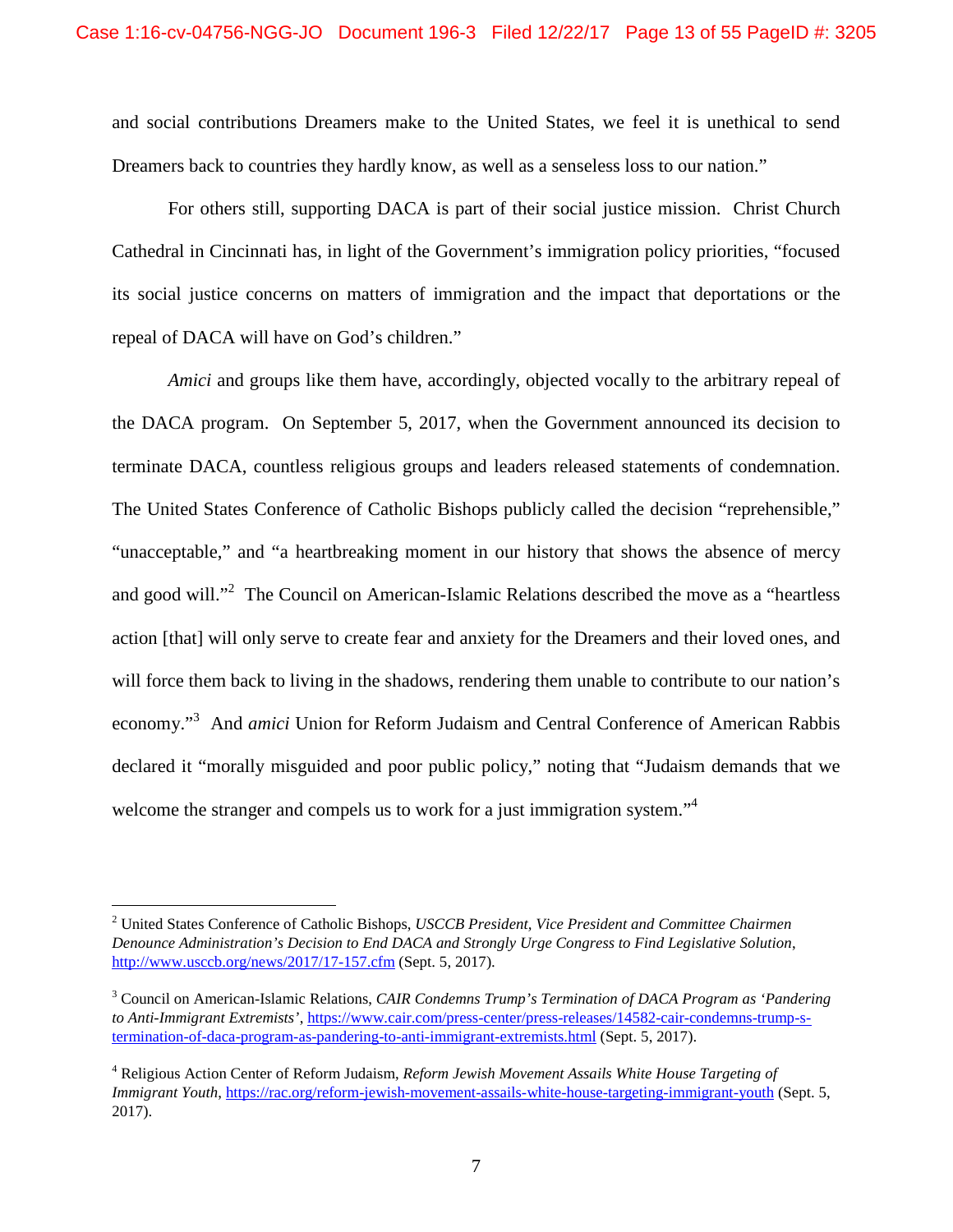*Amici* agree wholeheartedly with these statements. Rev. Robin Hynicka of *amicus* Arch Street United Methodist Church ("UMC") in Philadelphia, for example, describes the "mythology surrounding why people migrate" as a campaign to "criminalize immigration" and to paint all immigrants as "bad," when in fact the "the real reasons for these migrations are not listened to, considered, or understood." He explains: "From a faith perspective, we take a baptismal vow that states we will resist evil, injustice, and oppression in any form in which it presents itself. The current immigration system and the move to end DACA create unjust circumstances, made manifest in human suffering. The attempt to crack down on Dreamers is a serious, cynical, evil action that has nothing to do with safety or justice. We have a theological and moral obligation to oppose these forces."

*Amici* include entities that have taken active steps to protect Dreamers. A nation-wide, interfaith network of communities and congregations known as the New Sanctuary Movement, of which many *amici* are a part, have pledged to stand in solidarity with immigrants facing deportation.<sup>5</sup> These groups provide preparedness training and legal counseling and referrals; accompany individuals to immigration hearings; run awareness programs and panel discussions; and conduct advocacy aimed at supporting immigrant communities through the lens of faith. *Amicus* New Mexico Faith Coalition for Immigrant Justice, for example, provides these services "in order to create better immigration laws and a more just system that supports the well-being of all," and employs two DACA recipients in their three-person office. Similarly, *amicus* New Sanctuary Movement of Philadelphia is a network of diverse ministries that participate in trainings, workshops, campaigns and events, and accompany families facing deportation. They believe that the Government's actions "violate the fundamental teachings of the Judeo-Christian traditions—to welcome the stranger and love your neighbor as yourself." And *amicus* New

<sup>5</sup> *See* Sanctuary Movement, http://www.sanctuarynotdeportation.org/.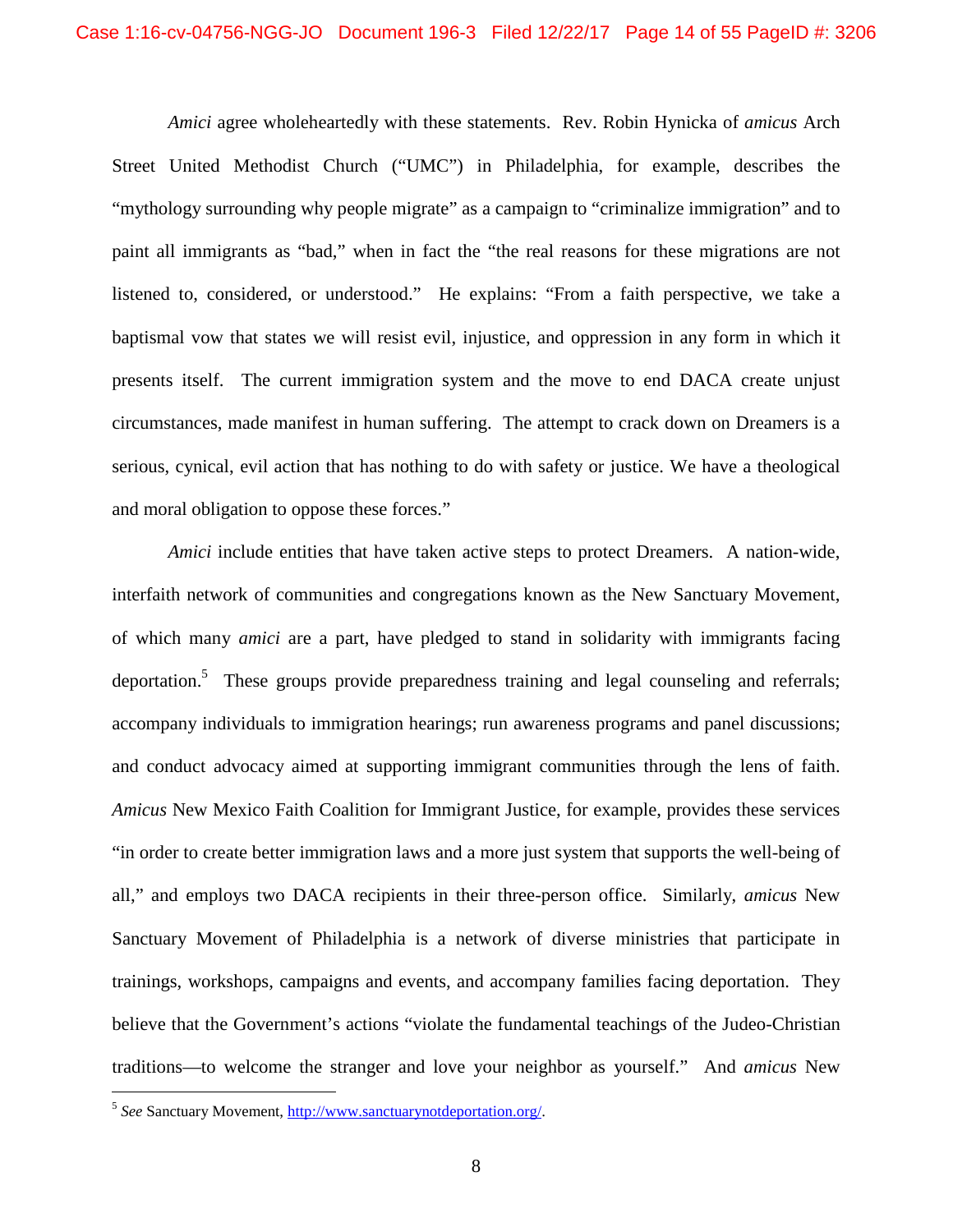Sanctuary Coalition of NYC is an interfaith network working "to reform immigration enforcement practices and policies, both locally and nationally, with a special focus on preserving family unity." As explained below, many *amici* and congregations like them have offered themselves as places of sanctuary, providing shelter to those targeted for deportation actions.

*Amici* thus oppose with deep conviction the Government's arbitrary decision to terminate DACA. As institutions of faith with a special interest in servicing vulnerable immigrant populations, *amici* have direct knowledge of the harm that the Government's actions will cause to them and the people with whom they live, work, and worship.

### **II. TERMINATION OF DACA WILL CAUSE AMICI, THEIR CONGREGATIONS, AND THEIR COMMUNITIES IRREPARABLE HARM AND POSES A GRAVE THREAT TO PUBLIC WELFARE**

The early and arbitrary termination of DACA will not only imperil Plaintiffs, it will directly harm *amici* and their congregants, clergy members, staff, clients, and communities.<sup>6</sup> In the words of *amicus* Church Council of Greater Seattle, "DACA-recipients are our brothers and sisters, relatives, service-providers, congregational members, initiators of small business, and protectors of our communities and nation," and the Government's actions would "deprive hopeful and patriotic men and women of the opportunity to exercise their hopes and dreams, to the detriment of the common good." Like our society at large, faith communities, according to the Albuquerque Monthly Meeting of the Religious Society of Friends (Quakers), "stand to lose

 $6$  Ordinarily, a party seeking a preliminary injunction must show that it—not a third party— will directly suffer harm if the injunction is not granted. *See Residents & Families United to Save Our Adult Homes v. Zucker*, No. 16-CV-1683 (NGG) (RER), 2017 U.S. Dist. LEXIS 127152, at \*4-6 (E.D.N.Y. Aug. 9, 2017) (denying motion for preliminary injunction in part because plaintiff only alleged harm to non-parties). With regard to the States' case, however, harm to *amici* equates to harm to the Plaintiffs who, as *parens patriae*, are "the protectors of the health and welfare of [their] citizens" and who therefore sue on *amici*'s behalf. *See New York v. Schweiker*, 557 F. Supp. 354, 359 (S.D.N.Y. 1983) (granting State of New York's motion for preliminary injunction in part because of harm posed to New York residents). In the *Batalla Vidal* Plaintiffs' case, harm to *amici* is relevant to whether an injunction is in the public interest.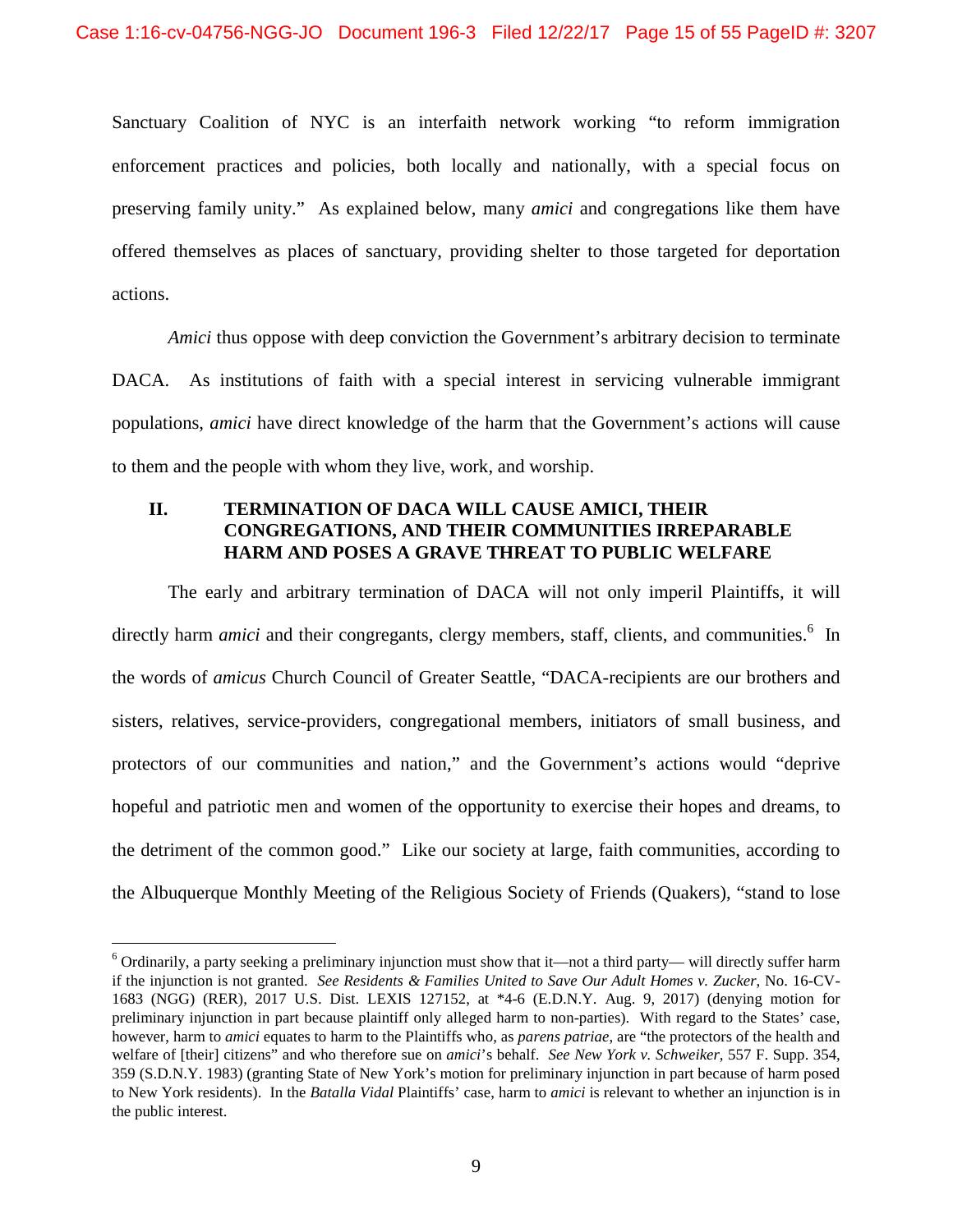the tremendous investment made over many years to bring DACA recipients into adulthood with skills and multicultural perspectives that are sorely needed by the larger community and the nation."

The Government's planned actions would cause harm on various levels. First, DACA recipients are vital members of *amici*'s congregations and workforces whose loss of status will not only disrupt their lives, but harm *amici* who benefit from their participation. Second, termination of the DACA program will impair the ability of *amici* and other religiously-affiliated organizations to carry out their missions to help people of all backgrounds and faiths. Third, as institutions of faith and sensitive locations for immigration enforcement purposes, many *amici* face the grim prospect that following their spiritual calling to provide sanctuary for targeted Dreamers will result in the religious entities themselves being targeted by immigration enforcement authorities, a concern that would increase dramatically with the termination of DACA.

### **A. Direct Harm to** *Amici* **and their Congregants**

To illustrate the irreparable harm at issue on this motion, *amici* provide the Court with the following examples of individual DACA recipients brought to this country as children who have enriched their communities, organizations and congregations.

**Nancy.**<sup>7</sup> Nancy, Associate Rector at *amicus* St. Luke's Episcopal Church in Long Beach, California, came to the United States from Mexico at age seven. Like many Dreamers, Nancy did not know she was undocumented until her junior year of high school, when she applied to college and learned what a social security number was—and that she did not have one. Nancy describes her life after learning her immigration status as "in the shadows"; she could not get a

 $<sup>7</sup>$  The last names of the individual DACA recipients discussed herein have been withheld to protect their</sup> privacy.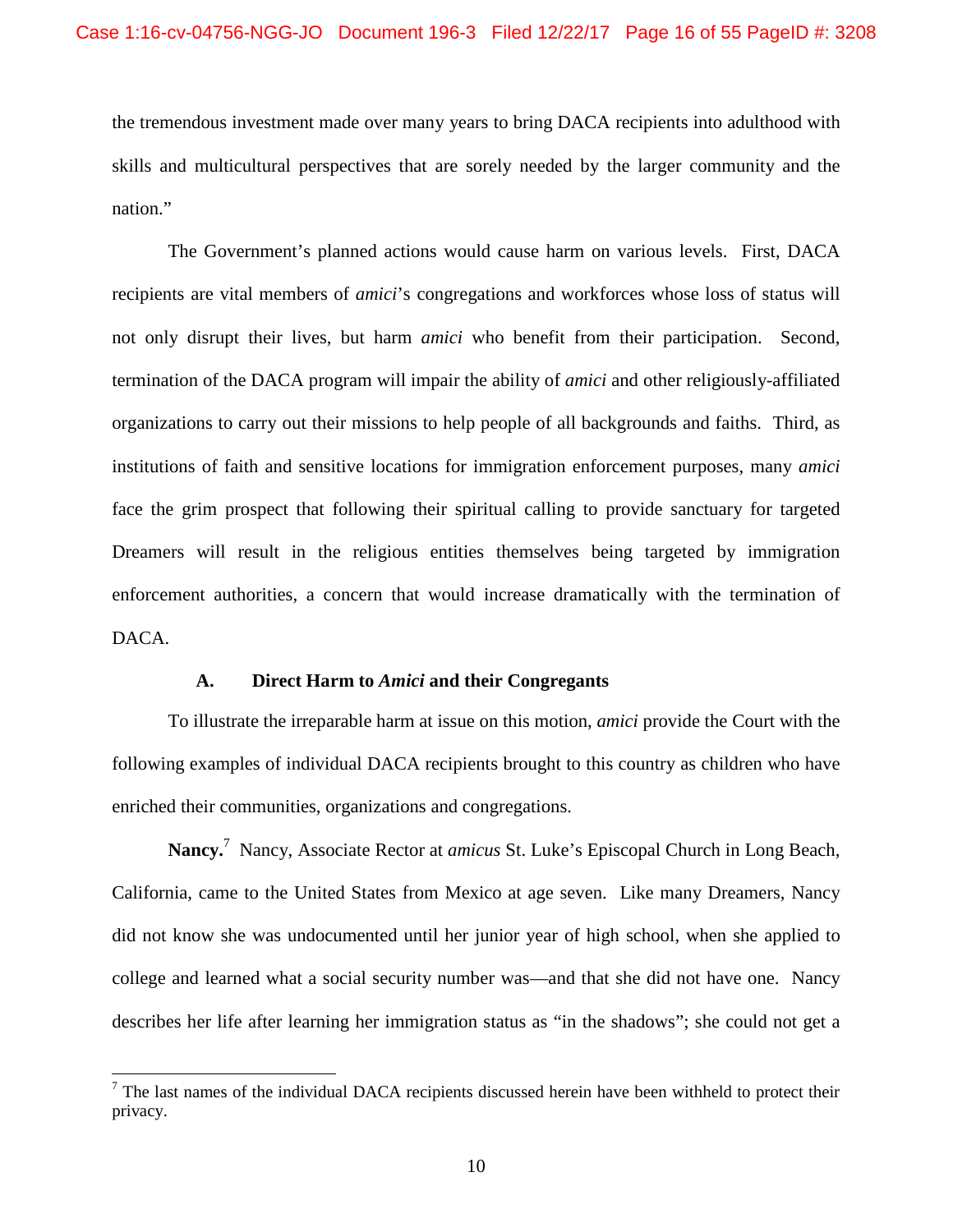driver's license, and could not drive a car for fear of getting pulled over and risking deportation. For a teenager in Los Angeles, this was no idle fear.

Nonetheless, Nancy was active in her community. The Episcopal Church served as an extended family during her childhood, and by the time she turned 17 Nancy led the largest youth group in the Episcopal Diocese of Los Angeles. So great was her dedication that the Church paid for her tuition to college and seminary school, where she obtained a Master's of Divinity degree. After obtaining DACA status, Nancy was able to fulfill her dream of becoming an ordained Episcopal minister. Today, Nancy is the associate rector at *amicus* St. Luke's Episcopal Church, and the Diocese of Los Angeles's first Latina leader to have grown up in a Spanish-speaking Episcopal Church and gone on to pursue ordination. At St. Luke's, she is actively involved in immigrants' rights activism and education initiatives.

For Nancy, the Government's announcement on September 5, 2017 was "a moment of complete fear and hopelessness." She and others like her have "made a life here, trusted the system and tried to do things the right way," but now "run the risk that we will be hunted down and sent to a country that we do not know."

**Rafael.** Brought to Los Angeles at three years old, Rafael, an office assistant with *amicus* New Mexico Faith Coalition for Immigrant Justice, was born in Guanajuato, Mexico. Rafael's parents, having risked everything to bring him to the United States, sought to instill in him the values of hard work and education. They succeeded. Rafael completed a Bachelor's Degree with a double major in History and Chicano Studies from California State University Dominguez Hills while working full time to pay his tuition and support himself. After obtaining DACA status, Rafael went on to obtain a Master's Degree in American Studies at the University of New Mexico, where he is now a Ph.D. candidate and an instructor.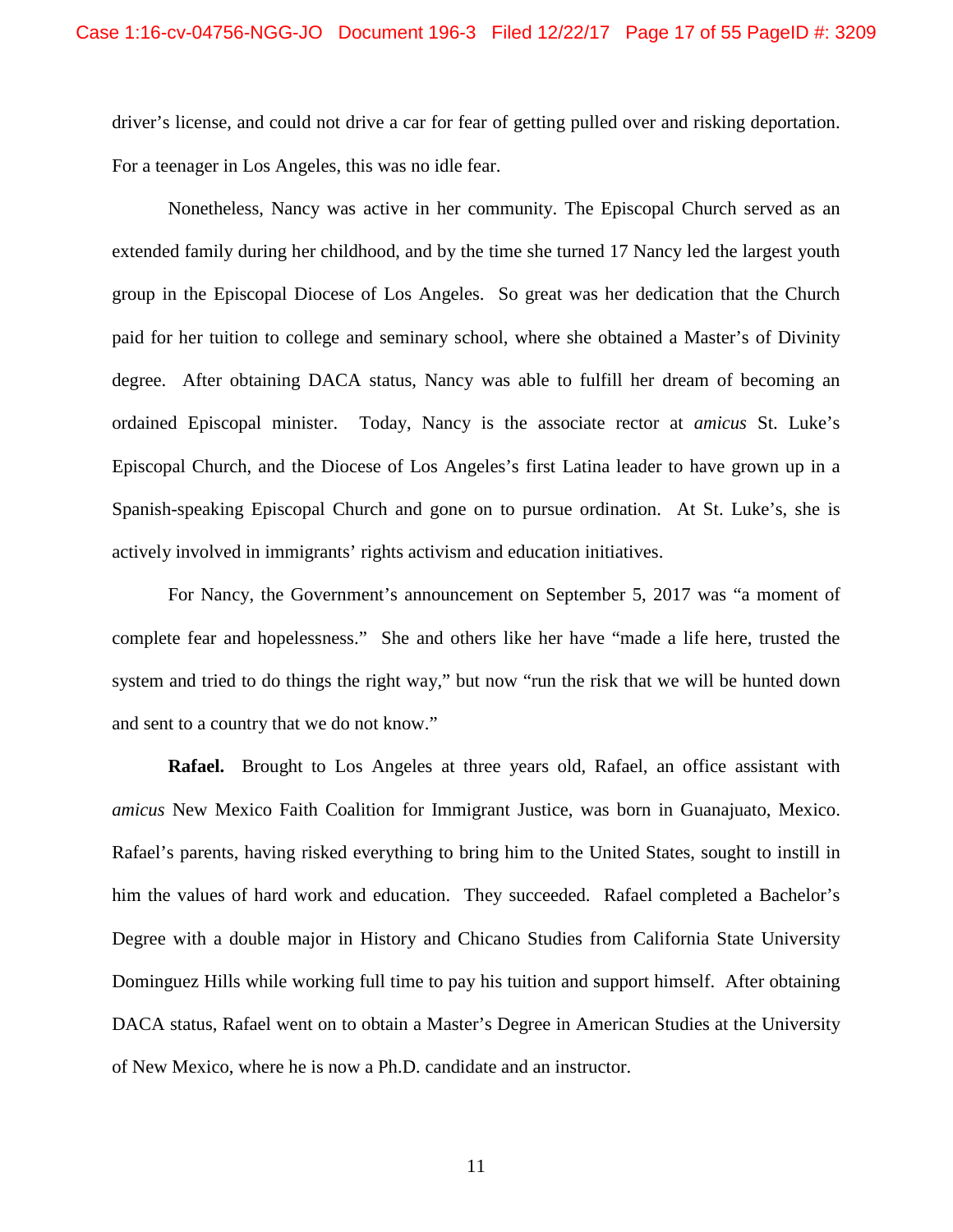Rafael's parents also instilled in him the values of Catholicism. He believes that faithbased organizations "fill the gaps of social justice and service that many times nation-states do not offer." As such, he works for *amicus* New Mexico Faith Coalition for Immigrant Justice as an office assistant. Rafael is proud to contribute to their work, which he sees as fulfilling community needs and a natural expression of his Catholic faith.

For Rafael, the end of DACA represents drastic and dangerous change. It spells the end of access to the work that he loves and a halt to his career after graduation. Moreover, it means "going back to living in the reality of survival mode," forever uncertain of his place and permanence in his own home, and without opportunity to flourish and grow.

**Andrea.** Andrea is a legal assistant at *amicus* American Friends Service Committee. Andrea was born and baptized in Ecuador, but brought to New Jersey by her parents when she was a year and a half old. Andrea grew up in the Catholic Church. She went to Sunday school, took First Communion, and received Confirmation at her church in the Newark area, where she continues to volunteer in youth groups and for fundraising activities.

Andrea's parents, like many parents of Dreamers, prioritized her education. Knowing she could not obtain financial aid, Andrea's parents, both union members, carefully saved. After Andrea earned a paralegal degree from community college, her parents put her through Rutgers University's undergraduate program. Nonetheless, until DACA, Andrea's life was one of fear and constraint. She kept her undocumented status secret, and had to refrain from the normal dayto-day activities and jobs that her friends freely engaged in.

Andrea graduated from Rutgers *summa cum laude*. After she obtained DACA status, she was hired as a paralegal at a law firm, and was proud to have a job and a salary. Andrea's dream is to go to law school in the United States. For her, the end of DACA puts her dream to a halt

12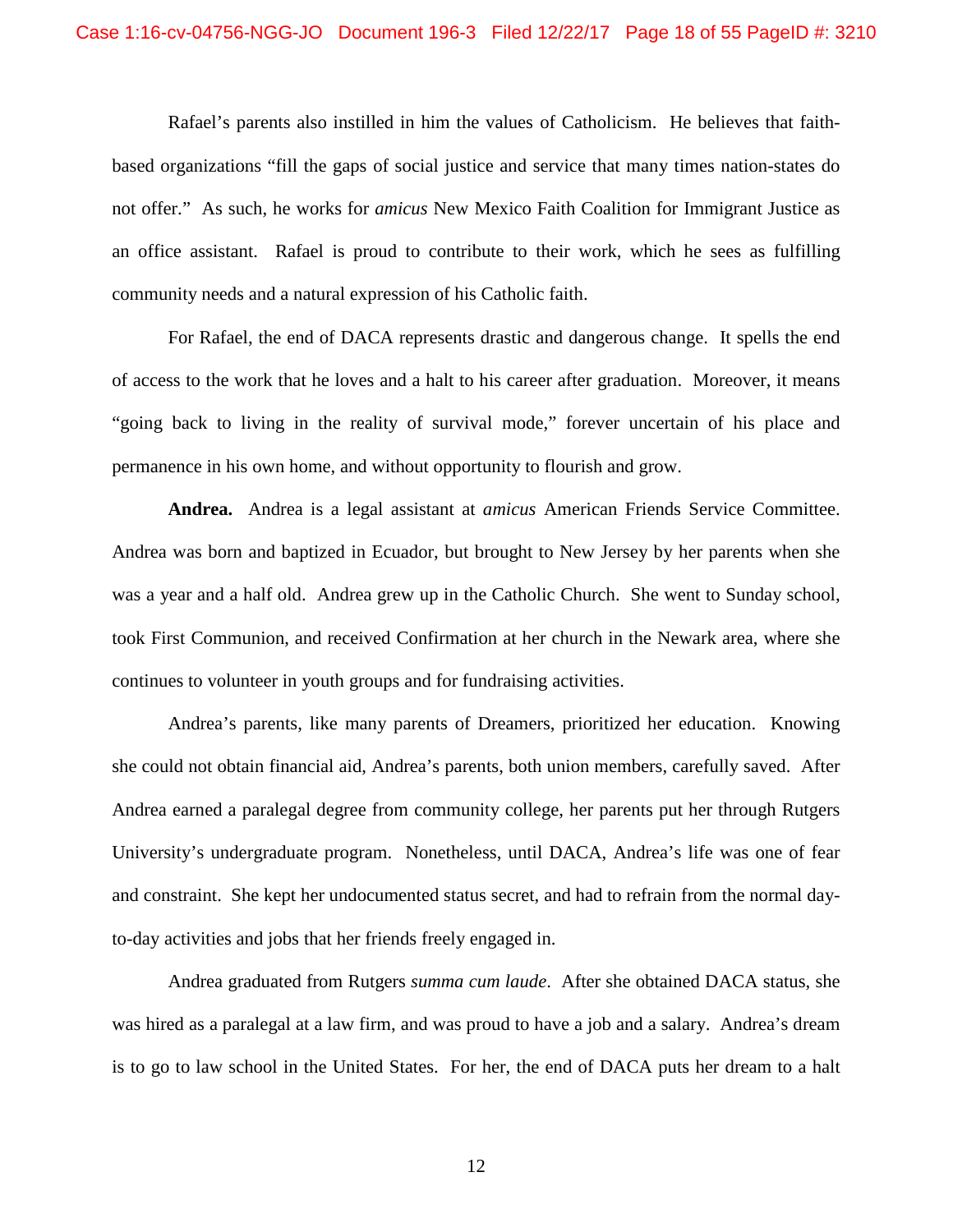and threatens to send her to Ecuador, a place she has never set foot since she was an infant. In the face of this peril, Andrea maintains, "I love this country and I can't imagine living elsewhere."

\* \* \*

The harm that these individuals would suffer as a result of their loss of DACA status is readily apparent. *See Nunez v. Boldin*, 537 F. Supp. 578, 587 (S.D. Tex. 1982) ("Deportation to a country where one's life would be threatened obviously would result in irreparable injury."); *Kalaw v. Ferro*, 651 F. Supp. 1163, 1167 (W.D.N.Y. 1987) (enjoining deportation proceeding and finding irreparable harm because "petitioner's deportation would make her ineligible for any subsequent application for legalization"). *Amici* would be harmed as well; not only do people like Nancy, Rafael and Andrea contribute richly to religious and faith-based organizations through their own individual efforts, they serve as mentors and inspire others to give back to institutions from which they have benefitted. If the Termination Memo goes into effect, nearly 800,000 Dreamers—many with stories similar to the three detailed above—will be forced out of the country or into hiding. *Amici* will suffer incalculable harm if they are deprived of the contributions and talents of these young congregants and community members.

Moreover, as *amici* know from their work in other parts of the world, Dreamers deported would face tremendous challenges and even physical danger. For example, Gerry Lee and others from *amicus* Maryknoll Office for Global Concerns have lived and worked with impoverished families in Mexico, El Salvador, Guatemala, and other countries to which DACA recipients face deportation. In Haiti, for example, "Maryknoll Sisters have witnessed the bare struggle for post-disaster survival in the massive slums of Cite Soleil, where they help residents subsist from gardens grown in discarded tires on turf fought over by rival gangs." In El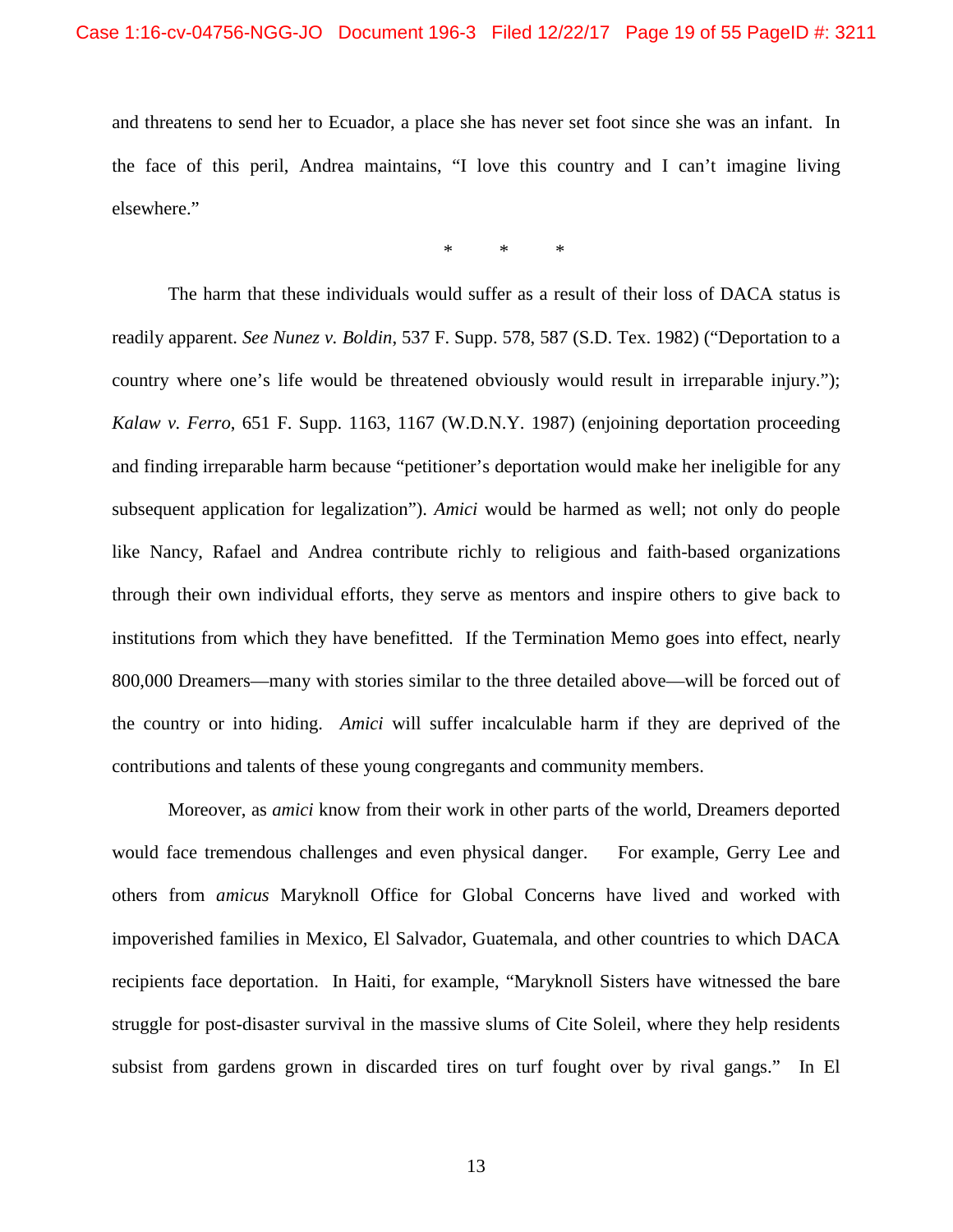Salvador, a Maryknoll Lay Missioner witnessed "the anger and pain that pervades communities preyed upon by powerful gangs, where immediate survival forces youth to face grim choices between lives of drugs and guns—or escape." In Guatemala, a Maryknoll Father reports on the "rising rates of femicide" and sums up what motivates millions of rural migrants in a single word: "desperation." And along the U.S.-Mexico border, Maryknoll Missioners hear daily the "stories of desperation from the countries to which many Dreamers might be returned," namely, that "poverty, starvation, extortion, sexual assault, gang violence, and political oppression are among the conditions cited as triggers to leave." In one such encounter in Nogales, Sonora, "a man travelling north with his son from Honduras merely pointed south and said, "There is no life there anymore." Children raised in America knowing no other country should not have to face deportation into such conditions.

#### **B. Impairment of** *Amici***'s Ability To Carry Out Their Missions**

It goes without saying that religious and faith-affiliated organizations such as *amici* play a vital role in society. Countless lives have been uplifted and enriched by the spiritual guidance as well as the material and legal assistance these institutions provide. Immigrants and their families—including children brought to this country at a young age—are among the groups that have benefitted most from the support furnished by *amici* and similar organizations. By aiding such vulnerable individuals, faith-based organizations including *amici* have helped to make their entire communities more prosperous, united and civically engaged than they otherwise would be.

Implementation of the Termination Memo would undermine these efforts by making it virtually impossible for *amici* to continue their outreach to Dreamers and their families, causing *amici* irreparable harm. *See Step by Step, Inc. v. City of Ogdensburg*, 176 F. Supp. 3d 112, 135 (N.D.N.Y. 2016) (finding irreparable harm to not-for-profit provider of mental health support services because defendant city's denial of zoning approval of housing for the mentally ill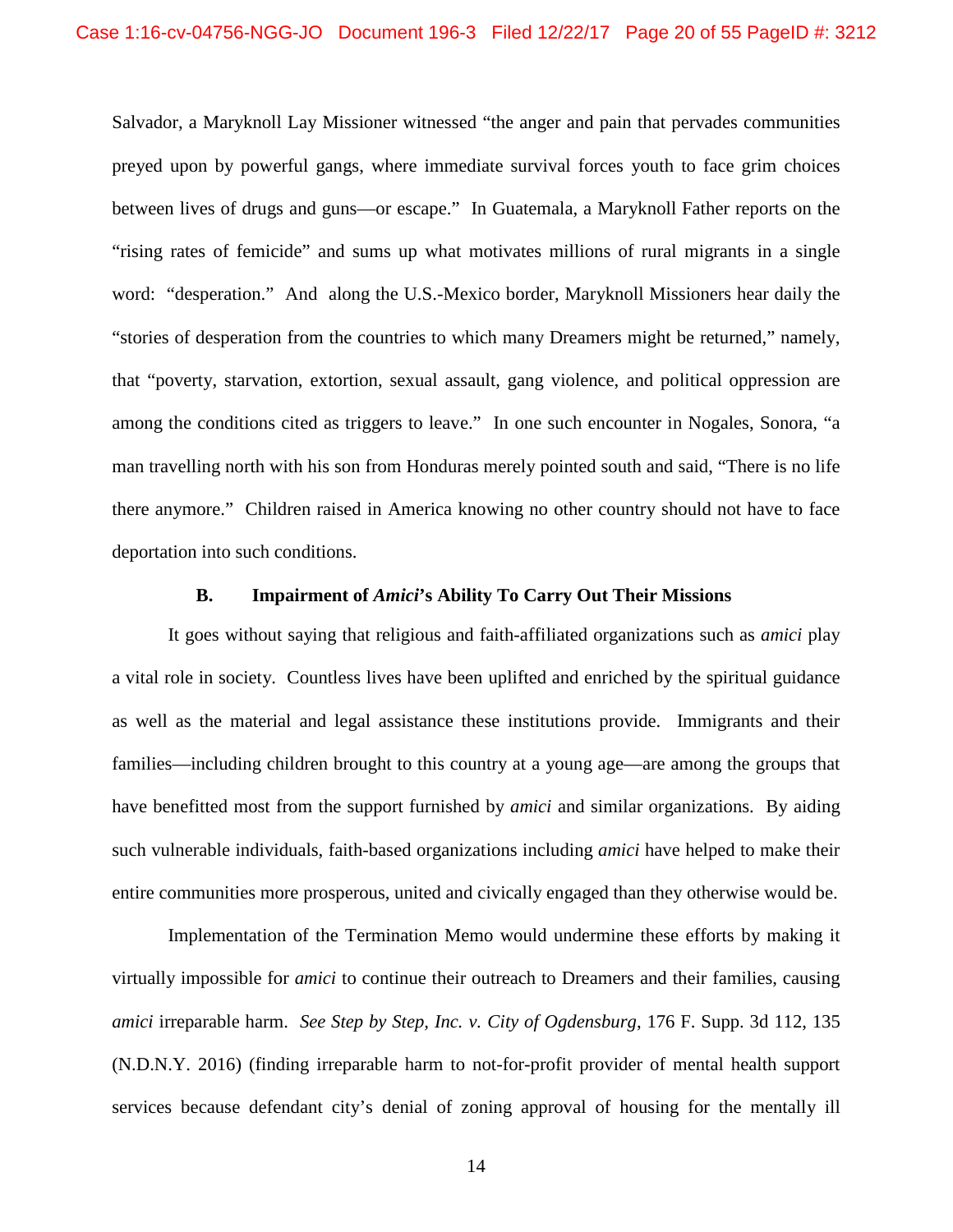deprived plaintiff of its ability to pursue its mission); *First Step, Inc. v. City of New London*, 247 F. Supp. 2d 135, 156-57 (D. Conn. 2003) (finding irreparable harm to not-for-profit group dedicated to assisting individuals with disabilities because "[b]y hindering First Step's attempts to relocate to a building that is handicapped accessible and that would better accommodate the programs First Step sought to offer, the defendants are preventing First Step from serving some clients and diminishing the quality and variety of First Step's programs, undermining First Step's purpose of 'educating and assisting individuals with disabilities to achieve independence and integrate into the larger community,' thus denying it "the ability to pursue its mission").

*Amici* cannot reach people in need if those people are hiding in the shadows or have been deported. If the Termination Memo is implemented, *amici* and similarly-situated organizations will lose their ability carry out their core mission to assist those in the greatest need of help. This will result in the needless suffering not only of at-risk individuals, but of their communities as a whole.

### **C. As Sensitive Locations for Immigration Enforcement Purposes, Some** *Amici* **Will be Called Upon to Provide Sanctuary While at the Same Time Risking Being Targeted for Immigration Raids**

Finally, religiously-affiliated organizations like *amici* occupy a unique position in matters of immigration enforcement, particularly with respect to DACA. Pursuant to an October 2011 memorandum by then-ICE Director John Morton, ICE is not to engage in immigration enforcement actions such as arrests, interviews, searches, or surveillance at churches, synagogues, mosques, or other houses of worship, unless exigent circumstances or other law enforcement purposes exist, or if prior approval is obtained (the "ICE sensitive locations policy").<sup>8</sup> In 2016, while the prior administration was still in office, then-Secretary of Homeland

<sup>&</sup>lt;sup>8</sup> Memorandum from John Morton, Director, U.S. Immigration and Customs Enforcement to Field Office Directors, Special Agents in Charge, and Chief Counsel (Oct. 24, 2011), https://www.ice.gov/doclib/ero-outreach/pdf/10029.2-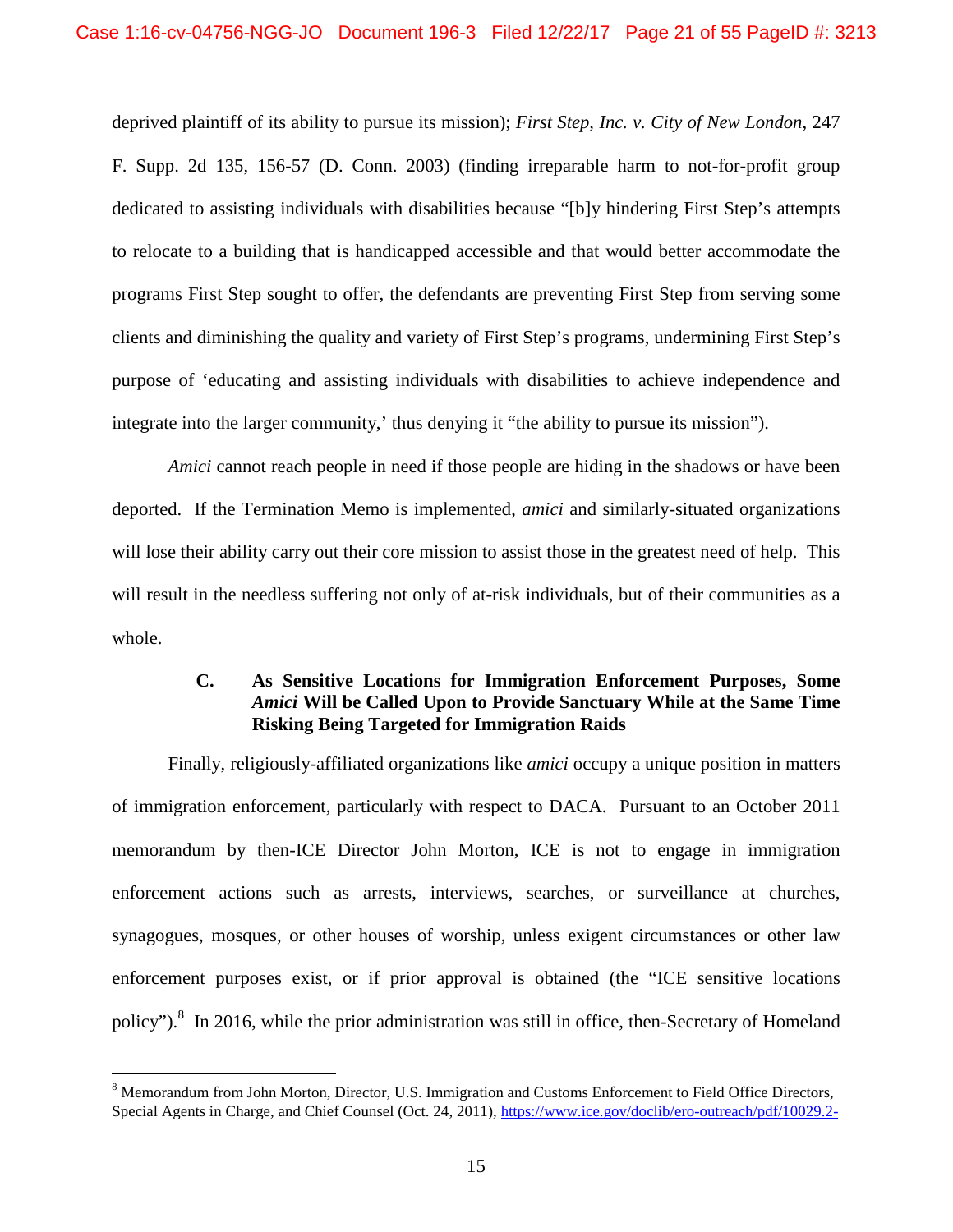Security Jeh C. Johnson publicly reiterated that "when enforcing the immigration laws, our personnel will not, except in emergency circumstances, apprehend an individual at a place of worship, a school, a hospital or doctor's office or other sensitive location."<sup>9</sup> The ICE sensitive locations policy remains in effect today, at least as an official matter.<sup>10</sup>

The ICE sensitive locations policy recognizes that houses of worship are sacred spaces of sanctuary and peace, where community members can go and be without fear of harassment or arrest. Many *amici* and others like them proudly fulfill that role and have pledged to offer their churches, synagogues, and mosques as sanctuaries to those at risk of deportation. Temple Sinai DC, Christ Church Cathedral in Cincinnati, St. Luke's in Long Beach, Arch Street UMC in Philadelphia, Albuquerque Friends Meeting, the many members of *amici* New Sanctuary Movement of Philadelphia, New Mexico Faith Coalition for Immigrant Justice, and New Sanctuary NYC, and others have publicly declared their status as sanctuary congregations. These organizations maintain dedicated, furnished space for visitors who need protection, and rely on their congregants for support in doing so.

In each case, the decision to become a sanctuary congregation is made after careful discussion among congregations and communities, and reflects broad religious consensus on this issue. The Albuquerque Friends Meeting, for example, when called upon to respond to an urgent need for sanctuary by a community member, convened their members and attenders. "Through a process of deep discernment together—and in commitment to our Quaker values of Equality and Community—we were led to a profound sense of Spiritual Unity, meaning we were 'One in the

policy.pdf. The sensitive locations policy puts the same restrictions on raids at schools, hospitals, and other public settings.

<sup>9</sup> U.S. Dep't of Homeland Security, Statement by Secretary Jeh C. Johnson on Southwest Border Security, https://www.dhs.gov/news/2016/02/02/statement-secretary-jeh-c-johnson-southwest-border-security (Feb. 2, 2016).

<sup>&</sup>lt;sup>10</sup> See U.S. Immigration and Customs Enforcement, FAQ on Sensitive Locations and Courthouse Arrests: Does ICE's policy sensitive locations policy remain in effect?, https://www.ice.gov/ero/enforcement/sensitive-loc.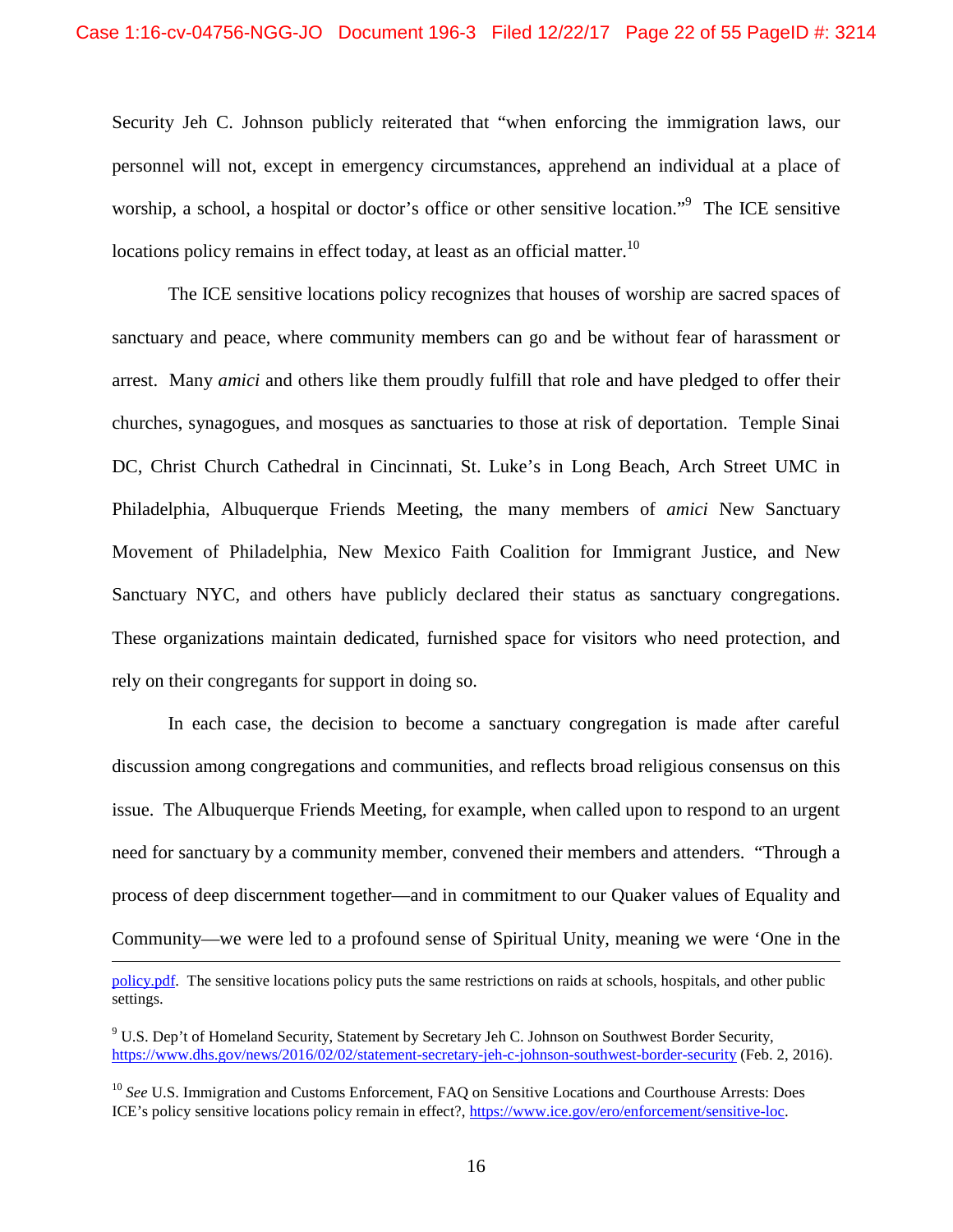Spirit,'" and the Meeting collectively committed to providing sanctuary. Many *amici* reported that these decisions, while weighty, were not difficult to make. When Arch Street UMC was called upon to house a man in danger of immigration detention, "the conversation among the congregation wasn't 'will we do this,' but how?" They provided sanctuary to the man in question for 11 months.

Under the current administration, however, the parameters and application of the ICE sensitive locations policy is increasingly in doubt. ICE has already begun to target areas adjacent to places of worship for enforcement actions, to worrisome effect. For example, earlier this year on a freezing cold morning in Alexandria, Virginia, a dozen ICE agents surrounded a group of Latino men as they emerged from a church hypothermia shelter where they had spent the night. Six men were arrested and taken away in vans. $11$  After church leaders demanded and were refused the names and locations of the men taken, Governor Terry McAuliffe and Senator Tim Kaine both sent letters to ICE inquiring about the raid and their enforcement policies near churches. ICE responded to neither.<sup>12</sup> In suburban Illinois, ICE agents tricked a worshiper into leaving a church service—by texting him from his cousin's cell phone about a fictional car accident—and arrested him at a neighboring McDonald's. They arrived in unmarked cars and wore vests that said "Police." A retired ICE supervisor, interviewed after-the-fact, praised this strategy as "actually  $\dots$  quite creative."<sup>13</sup>

<sup>&</sup>lt;sup>11</sup> Julie Carey, NBC Washington, *ICE Agents Arrest Men Leaving Fairfax County Church Shelter*, https://www.nbcwashington.com/news/local/ICE-Agents-Arrest-Men-Leaving-Alexandria-Church-Shelter-413889013.html (Feb. 15, 2017).

<sup>12</sup> Alex Emmons, The Intercept, *Targeting a Sanctuary: After ICE Stakes Out a Church Homeless Shelter, Charities Worry Immigrants Will Fear Getting Help*, https://theintercept.com/2017/02/27/after-ice-stakes-out-a-churchhomeless-shelter-charities-worry-immigrants-will-fear-getting-help/ (Feb. 27, 2017).

<sup>13</sup> Odette Yousef, WBEZ 95.1 Chicago, *Amid Deportation Push, Suburban Church Grapples with Loss*, https://www.wbez.org/shows/wbez-news/amid-deportation-push-suburban-church-grapples-with-loss/3d269fc3- 04e7-4604-bae4-a376a37410c9 (Feb. 15, 2016).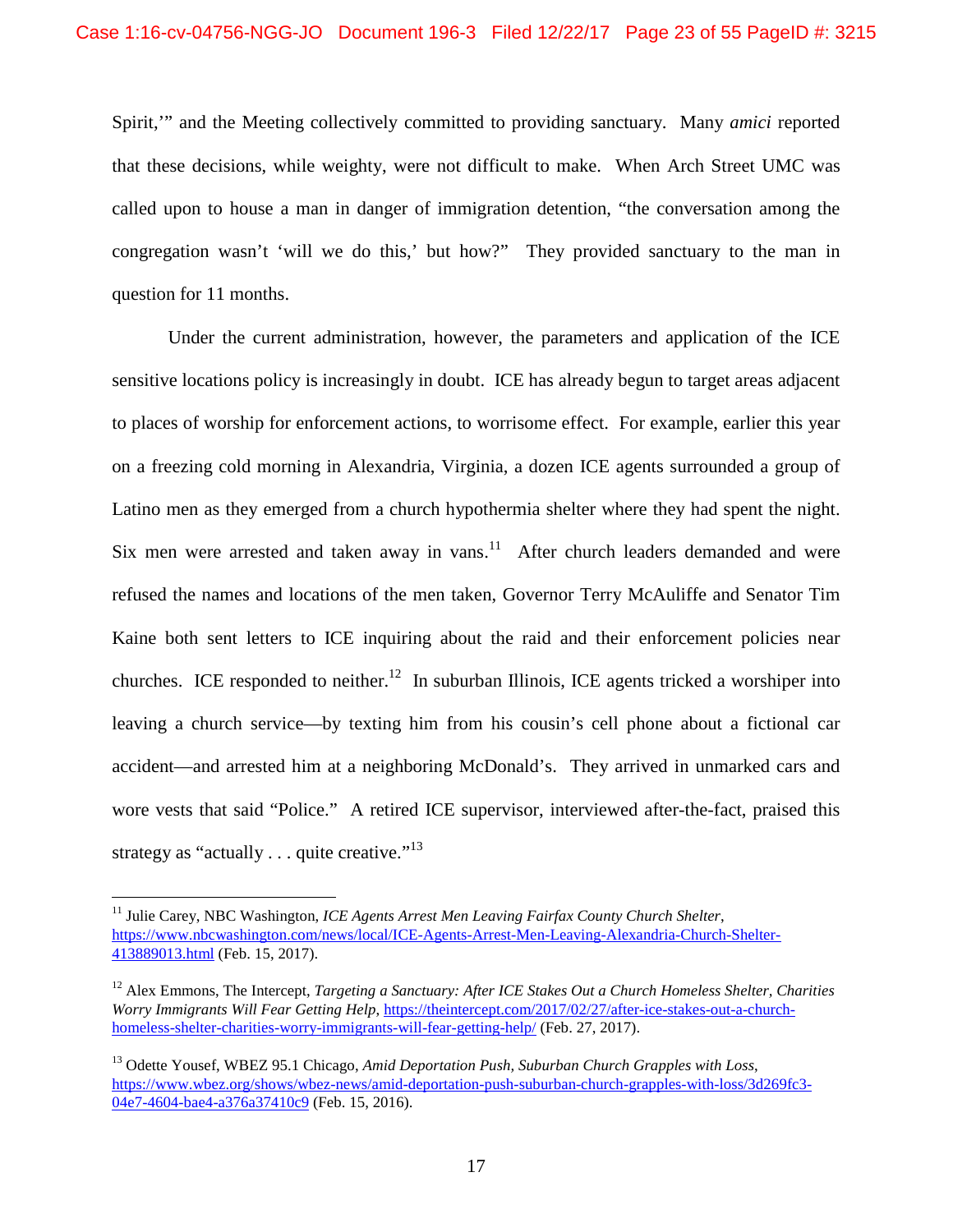ICE has shown a propensity to target sensitive or controversial locations other than religious institutions as well. In Charlotte, North Carolina, ICE conducted raids and arrests within two miles of a predominantly Latino elementary school.<sup>14</sup> Students witnessed the arrests as they passed by in school busses.<sup>15</sup> In El Paso, Texas, a Latina woman was taken into custody by ICE agents dressed in plain clothes after she left a courtroom in a county courthouse. The criminal complaint filed against her indicates that ICE knew she was living at a domestic and sexual abuse resource center.<sup>16</sup>

These incidents indicate that instead of abiding by the spirit of the sensitive locations memorandum—that is, to *avoid* immigration enforcement at sensitive locations—ICE is using houses of worship and other locations as lures for easy, unsuspected surveillance and arrest. This puts *amici* in the untenable and unacceptable position of at once heeding their faith-based calling to provide sanctuary while at the same time attracting the attention of those who would do harm to the people *amici* seek to protect. This crisis of conscience has sewn fear and anxiety among *amici* and their congregants and supporters. These concerns will be greatly exacerbated if the Termination Memo goes into effect and the DACA program is terminated.

<sup>&</sup>lt;sup>14</sup> Tina Vasquez, Rewire, *Have Trump's Mass Deportations Begun? Immigration Arrests Reported Around the Country*, https://rewire.news/article/2017/02/10/trumps-mass-deportations-begin-immigration-arrests-reportedaround-country/ (Feb. 10, 2017).

<sup>15</sup> Qué Pasa Mi Gente, *Arrestos de ICE cerca de escuela elemental de mayoría hispana*, https://charlotte.quepasanoticias.com/noticias/ciudad/local/arrestos-de-ice-cerca-de-escuela-elemental-de-mayoriahispana (Feb. 9, 2017), *translation available at* https://translate.google.com/translate?hl=en&sl=es&tl=en&u=https%3A%2F%2Fcharlotte.quepasanoticias.com%2F noticias%2Fciudad%2Flocal%2Farrestos-de-ice-cerca-de-escuela-elemental-de-mayoria-hispana.

<sup>&</sup>lt;sup>16</sup> ABC-7 KVIA, *Which places are considered 'sensitive locations'?*, http://www.kvia.com/crime/which-places-areconsidered-sensitive-locations/338319025 (Feb. 16, 2017).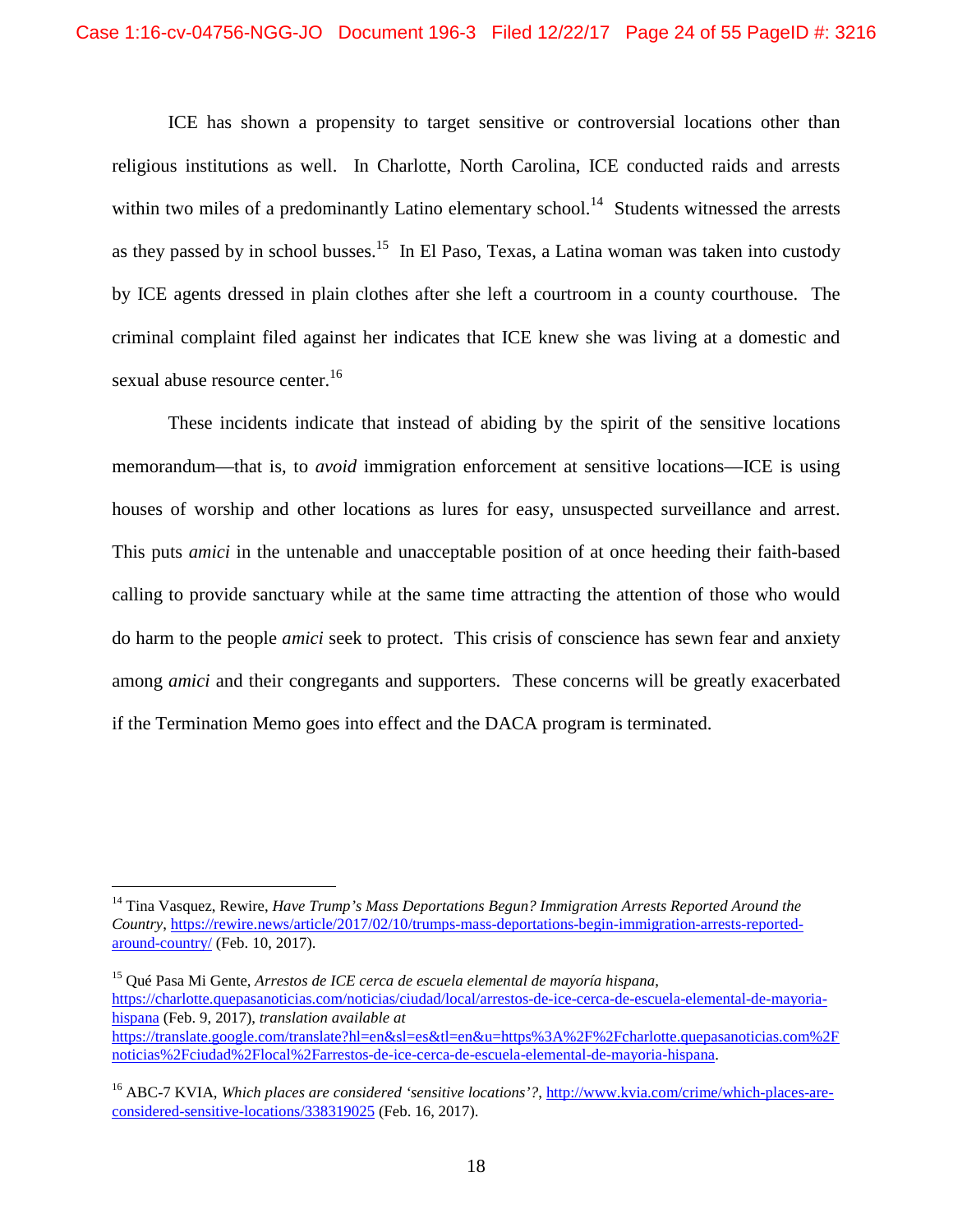### **III. THIS COURT SHOULD ENJOIN THE TERMINATION MEMO IN FULL AND NATIONWIDE UNDER THE ADMINISTRATIVE PROCEDURES ACT**

As illustrated by the stories detailed in the preceding sections, the Termination Memo will cause irreparable harm to individuals from all walks of life and across the entire United States. The Termination Memo will affect nearly 800,000 DACA grantees along with their family members, communities, and faith groups. In order to address fully the scope of the harm the Termination Memo has inflicted and will continue to cause, this Court should enjoin implementation of the Memo nationwide and in its entirety.

Contrary to the Government's assertion, injunctive relief should not be limited to "particular individual Plaintiffs found to have cognizable claims."<sup>17</sup> The "systemwide impact" the Termination Memo will have warrants a "systemwide remedy." *Lewis v. Casey,* 518 U.S. 343, 359 (1996) (internal quotation marks omitted). When a court determines that an executive action facially violates statutory constraints, a comprehensive injunction that sets aside the entire action is the "ordinary result." *Nat'l Mining Ass'n v. U.S. Army Corps of Eng'rs,* 145 F.3d 1399, 1409 (D.C. Cir. 1998) (the "result is that [the action is] vacated—not that [its] application to the individual petitioners is proscribed") (internal quotation marks omitted). This is especially appropriate where, as here, Plaintiffs challenge not only the application of an action "in an illegal manner on a particular occasion" but instead generally challenge the validity of a policy "of broad applicability." *Id.* (quoting *Lujan v. Nat'l Wildlife Fed'n.,* 497 U.S. 871, 913 (1990) (Blackmun, J., dissenting on other grounds)). Any other outcome would lead to the unjust result of halting the Termination Memo's effects for only a fraction of persons impacted by it.

<sup>&</sup>lt;sup>17</sup> Memorandum of Law in Support of Defendants' Motion to Dismiss, (Case No. 16-cv-4756 Dkt. 95-1; Case No. No. 17-cv-5228 Dkt. 71-1), at 40.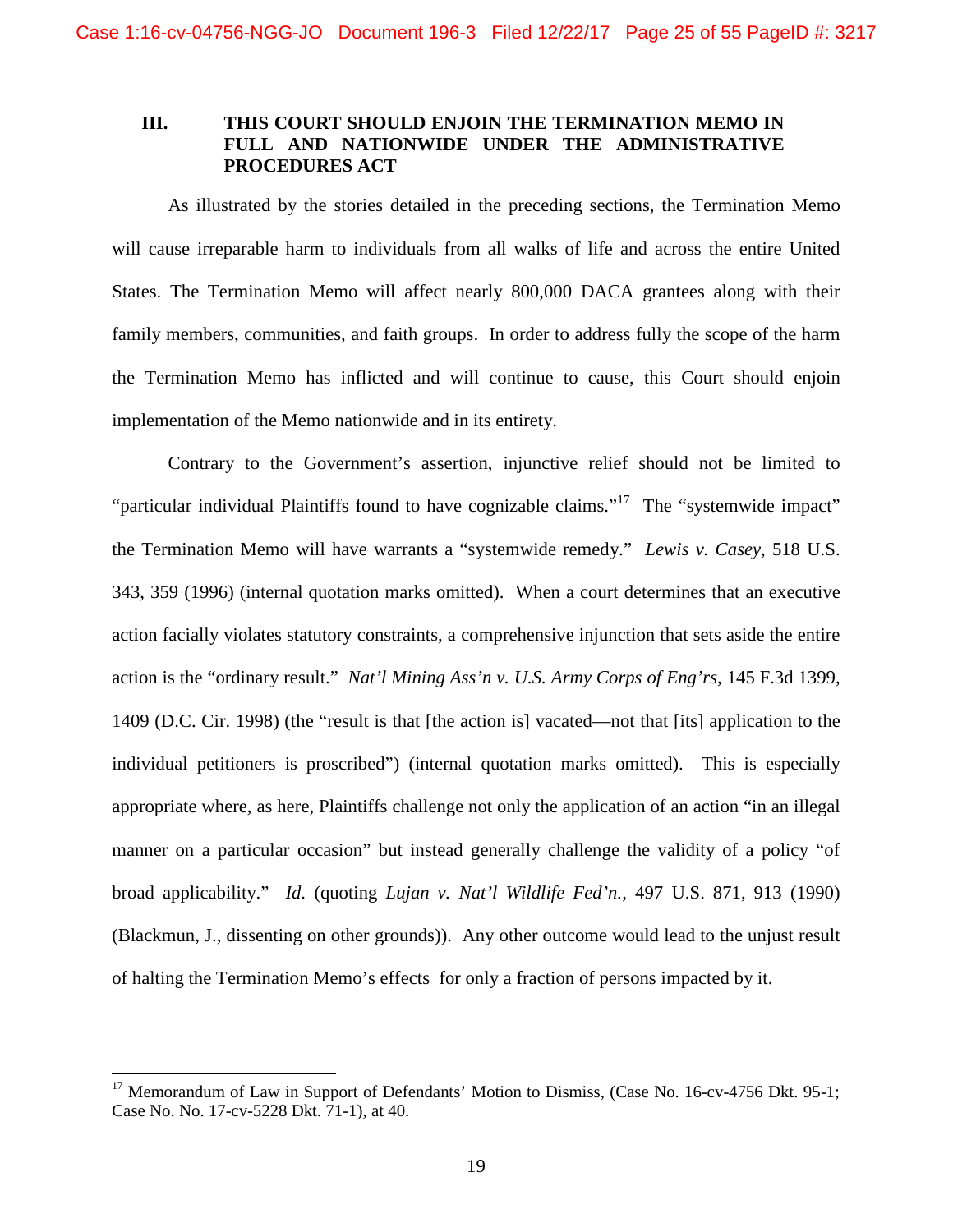In fact, a limited injunction of this nature would "merely . . . generate a flood of duplicative litigation." *Id.*; *see also Harmon v. Thornburgh,* 878 F.2d 484, 495 n.21 (D.C. Cir. 1989) ("When a reviewing court determines that agency regulations are unlawful, the ordinary result is that the rules are vacated—not that their application to the individual petitioners is proscribed."). The Termination Memo is precisely the type of agency action of "broad applicability" that should be enjoined in total, not least in order to avoid unnecessary and repetitive litigation and promote judicial economy. See *National Mining Ass'n*, 145 F.3d at 1409 (refusal to sustain broad injunction where adversely impacted individuals can each challenge the agency action "is likely merely to generate a flood of duplicative litigation"). In the *Batalla Vidal* case, a broad injunction would also eliminate the need to certify a class in order to grant comprehensive relief. *See Immigration Assistance Project of Los Angeles Cty Fed'n of Labor (AFL-CIO) v. INS,* 717 F. Supp. 1444, 1447 (W.D. Wash. 1989), *aff'd in part and rev'd in part,* 976 F.2d 1198 (9th Cir. 1992). By enjoining the implementation of the Termination Memo in its entirety, this Court would ensure, in the most efficient manner possible, that all who are harmed by this unlawful Government action are able to obtain the relief they deserve.

Accordingly, this Court should find that the Termination Memo is unlawful on its face and enjoin implementation of the Memo in full, not merely in its application to particular petitioners represented in this litigation.

#### **CONCLUSION**

For the foregoing reasons, *amici* respectfully urge the Court to grant plaintiffs' motions for preliminary injunctions.

Dated: December 22, 2017 New York, New York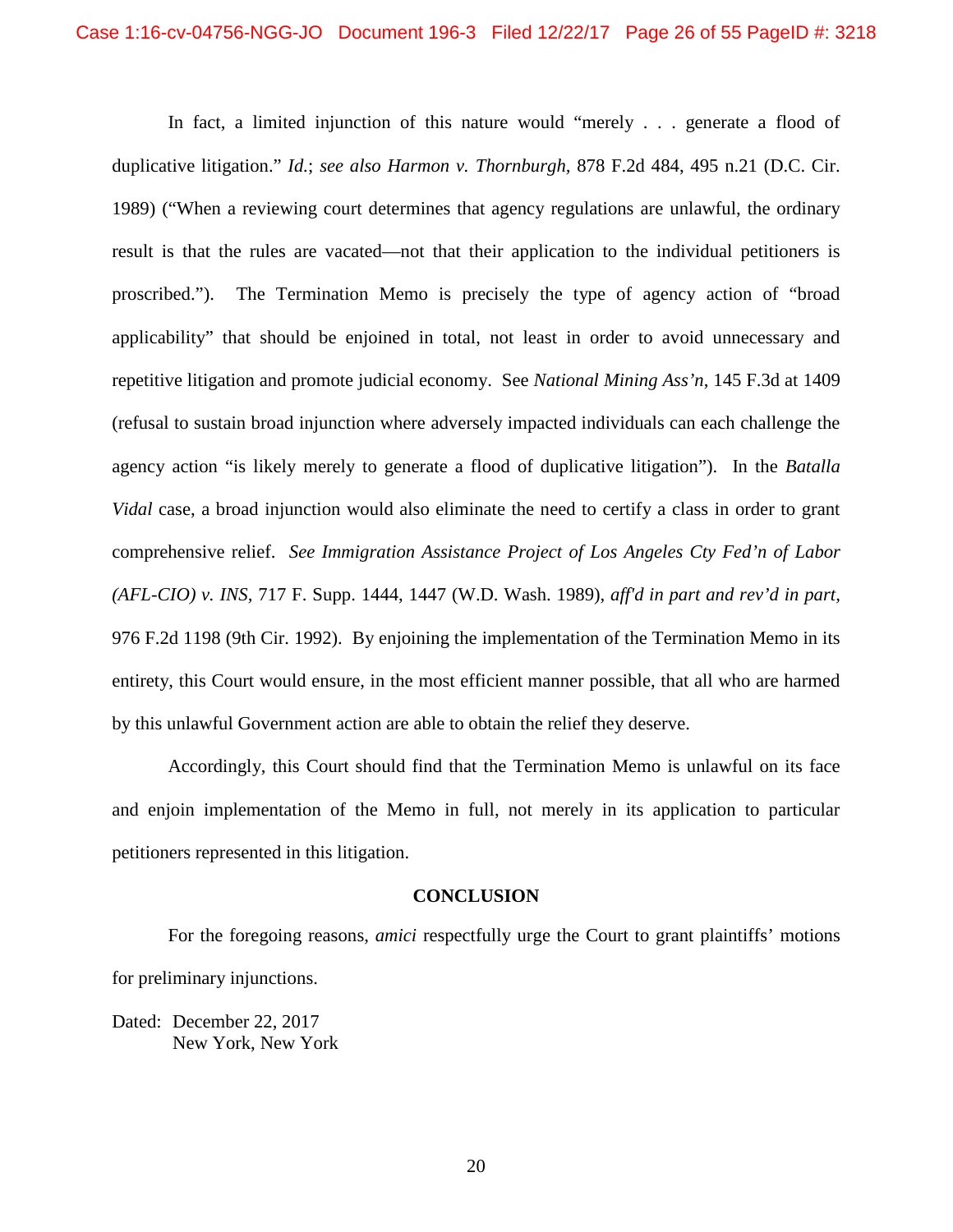Respectfully submitted,

### PATTERSON BELKNAP WEBB & TYLER LLP

By: */s/ Steven A. Zalesin*

Steven A. Zalesin Adeel A. Mangi Michael N. Fresco\* Zachary Kolodin\* 1133 Avenue of the Americas New York, New York 10036 Telephone: (212) 336-2000 Facsimile: (212) 336-2222 sazalesin@pbwt.com aamangi@pbwt.com mfresco@pbwt.com zkoldin@pbwt.com

Johnathan Smith Sirine Shebaya\* Juvaria Khan\* MUSLIM ADVOCATES P.O. Box 66408 Washington, DC 20035 (202) 897-2622 johnathan@muslimadvocates.org sirine@muslimadvocates.org juvaria@muslimadvocates.org

\* EDNY Admission Pending

*Attorneys for Plaintiffs Amici Curiae 87 Religious Organizations*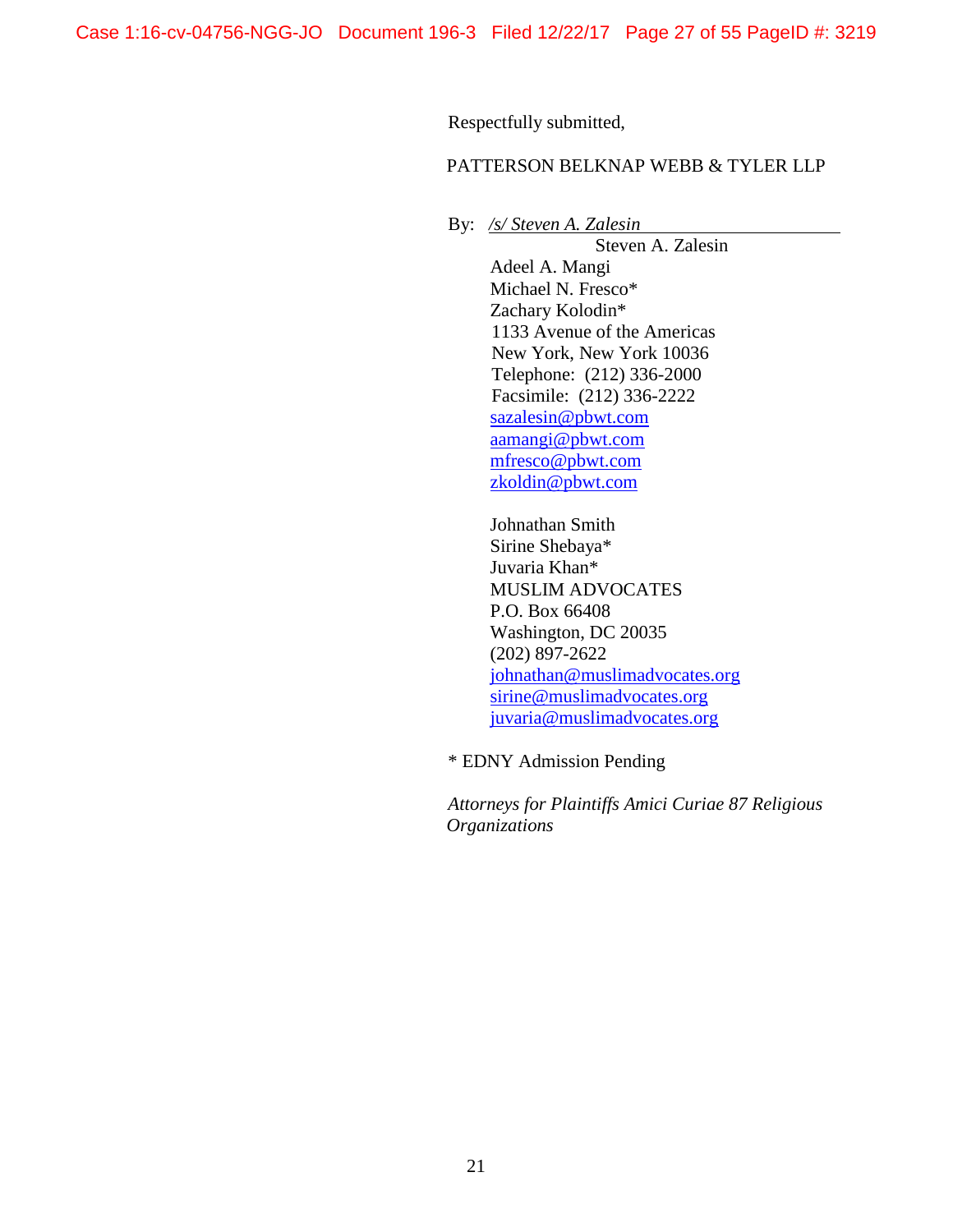### **APPENDIX A**

#### **IDENTITY AND INTERESTS OF AMICI**

#### **1. Albuquerque Insight Meditation Center**

Albuquerque Insight Meditation Center (AIMC) is a community that aspires to end suffering through the realization of the Buddha's teachings. AIMC extends refuge to all who seek the liberating teachings of the Buddha and offers non-fear, protection and compassion to all living beings. Immigrants covered by DACA fear the loss of its protection. Even though the USA is their home, they face the risk of being deported to the countries where they were born and where their lives may be in danger. DACA recipients are part of our community, they are our neighbors, our friends, our colleagues and our members. We stand with them, for their safety, protection and the end of suffering.

### **2. Albuquerque Monthly Meeting of the Religious Society of Friends (Quakers)**

Albuquerque Monthly Meeting of the Religious Society of Friends is a Quaker Meeting for Worship in Albuquerque, New Mexico, affiliated with Intermountain Yearly Meeting, a community of Quaker Meetings and individual Friends situated within the Intermountain West. In unity with the shared testimonies of Friends within IMYM, we affirm that "Our witness to the world comes from our perception of the Divine Spirit moving through us (IMYM Faith and Practice, Advice 1 on Integrity, p. 130)." "Recognizing the oneness of humanity in God, we affirm fellowship with all people (Id., Advice 2 on Integrity,, p. 131)." "We affirm that our first allegiance is to our experience of the Divine. If this conflicts with any compulsion of the state, our country is served best when we remain true to our higher loyalty (Id., Advice 1 on Peace, p. 132.)." Indeed, "We [must] refuse to join in actions that denigrate others or lead to their victimization (Id., Advice 4 on Peace, p. 133.)." Albuquerque Meeting has long been troubled by the treatment of refugees and migrants within the US and in the borderlands. In 2014, we committed ourselves ". . . to assure that the humanity of every migrant to our borders is honored and that all are treated with compassion and dignity, regardless of what their legal status may ultimately be determined to be." (AMM minute 2014.8.3). We care about DACA recipients because they are threatened with an assault on their humanity. We cannot be faithful to the Light that Spirit has granted us and ignore what is being done in our name to these brothers and sisters.

### **3. American Association of Jewish Lawyers and Jurists (AALJ)**

The AAJLJ is a membership association of lawyers and jurists open to all members of the professions regardless of religion. It is an affiliate of the International Association of Jewish Lawyers and Jurists, which is based in Israel and was founded by the late Justice Arthur Goldberg of the United States Supreme Court and the late Justice Haim Cohen of the Supreme Court of Israel. The mission of the AAJLJ includes representation of the American Jewish Community in regard to legal issues and controversies that implicate the interests of that community. The Association carries out that mission through advocacy in the public arena and in the courts, educational programs, and representation of individuals whose religious and other human rights have been threatened or abridged. As a minority that has historically faced exclusion from the United States and other countries during times of dire peril, the Jewish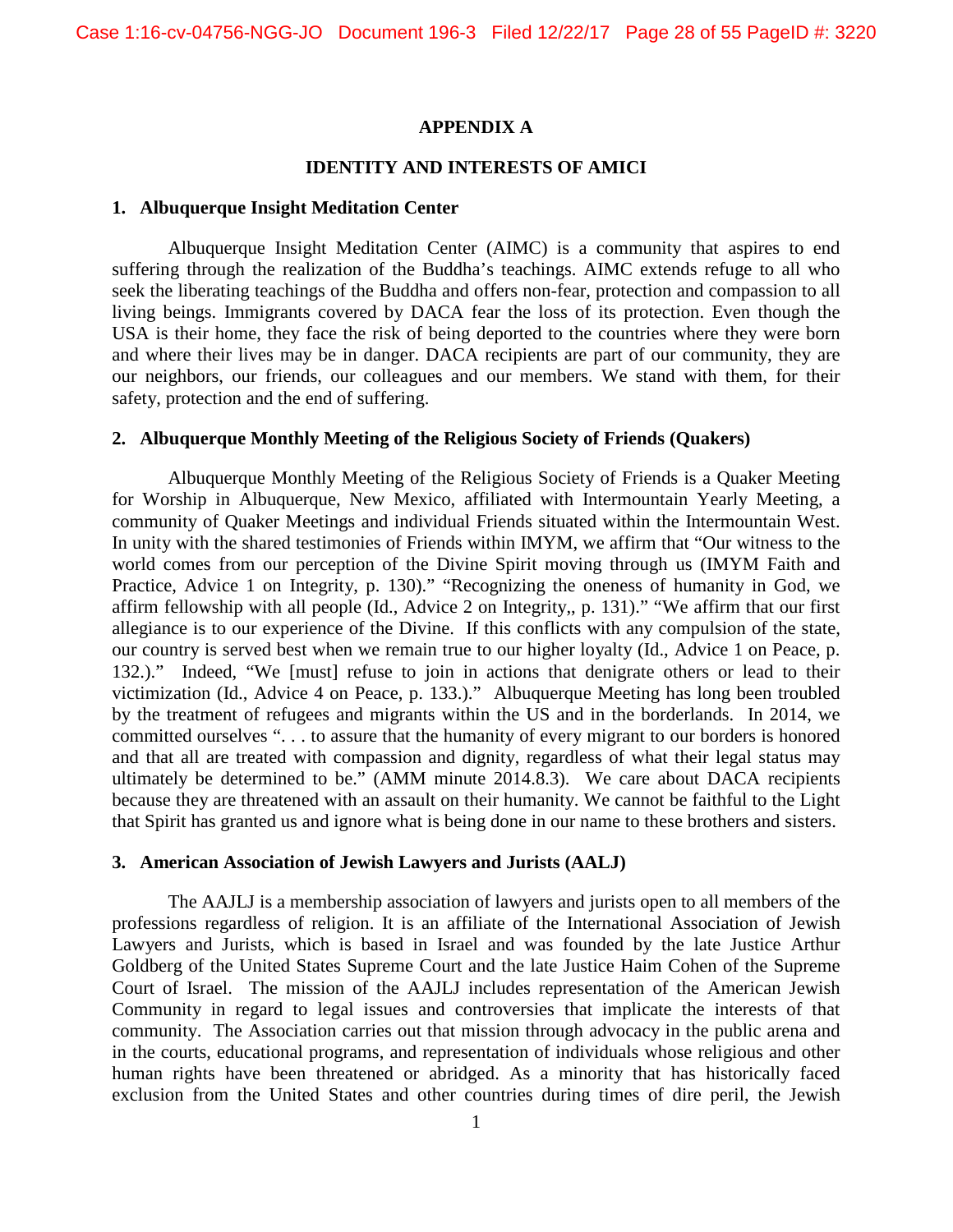community strongly supports the role of the United States as a refuge from tyranny, war and oppression.

### **4. American Friends Service Committee**

The American Friends Service Committee ("AFSC") is a Quaker organization whose work is shaped by its spiritual framework and based on the belief in the worth of every person, and faith in the power of love to overcome violence and injustice. Founded in 1917, AFSC has programs throughout the United States that work with immigrants, including many DACA grantees, through legal representation, leadership training, community organizing, and policy advocacy. AFSC's offices in Florida, Iowa and New Jersey represent and provide a voice for many vulnerable immigrant populations, including immigrant detainees, survivors of domestic violence and other crimes, asylum seekers, individuals who have faced long struggles to obtain legal status, and immigrant children and youth. These three programs have represented hundreds of DACA grantees since the DACA program was introduced in 2012. In addition, AFSC programs across the United States have engaged in organizing and advocacy with and on behalf of young immigrants in their quest for a path to a permanent and secure immigration status for themselves, their families and their communities.

### **5. Ansche Chesed, New York City**

We are a Conservative synagogue on Manhattan's Upper West Side, ritually traditional, intellectually vibrant and socially progressive. We believe in protecting all the vulnerable of society, those who need emotional, spiritual and economic sustenance in the face of those who would exploit them. And we believe that society needs Dreamers.

### **6. Arch Street United Methodist Church**

Arch Street United Methodist Church (ASUMC) is an historic congregation located in the Center Square neighborhood of Philadelphia. Established in 1862 – before Philadelphia's City Hall was built, ASUMC is located at the crossroads of center city and, as such, has one of the most diverse congregations in Philadelphia. ASUMC's vision is to be a welcoming Christian community that inspires openness, understanding and reconciliation both within the congregation and in the community-at-large. Our mission is to love God and neighbor by nurturing individuals on their spiritual journeys, encouraging creativity in faithful service, strengthening relationships and promoting justice. ASUMC is a multi-racial, multi-ethnic, multi-class, LGBTQIA and immigrant welcoming faith community. As a founding member of POWER (Philadelphians Organized to Witness Empower and Rebuild) an interfaith network of 60 congregations, ASUMC is in constant contact and community with Muslims, Jews, Roman Catholics, other Protestants, Quakers and Ethical Humanists. Through the New Sanctuary Movement and the Nationalities Service Center of Philadelphia, ASUMC further expands its connections with persons from all over the world, representing a wide variety of cultural and religious expressions. ASUMC is a seasoned interfaith and cross-cultural partner and finds great joy in building and sustaining compassionate connections across all borders.

Arch Street United Methodist Church is pleased to sign on to the DACA Amicus Brief on Behalf of Religious Organizations. We do so an act of faith in following the teaching of our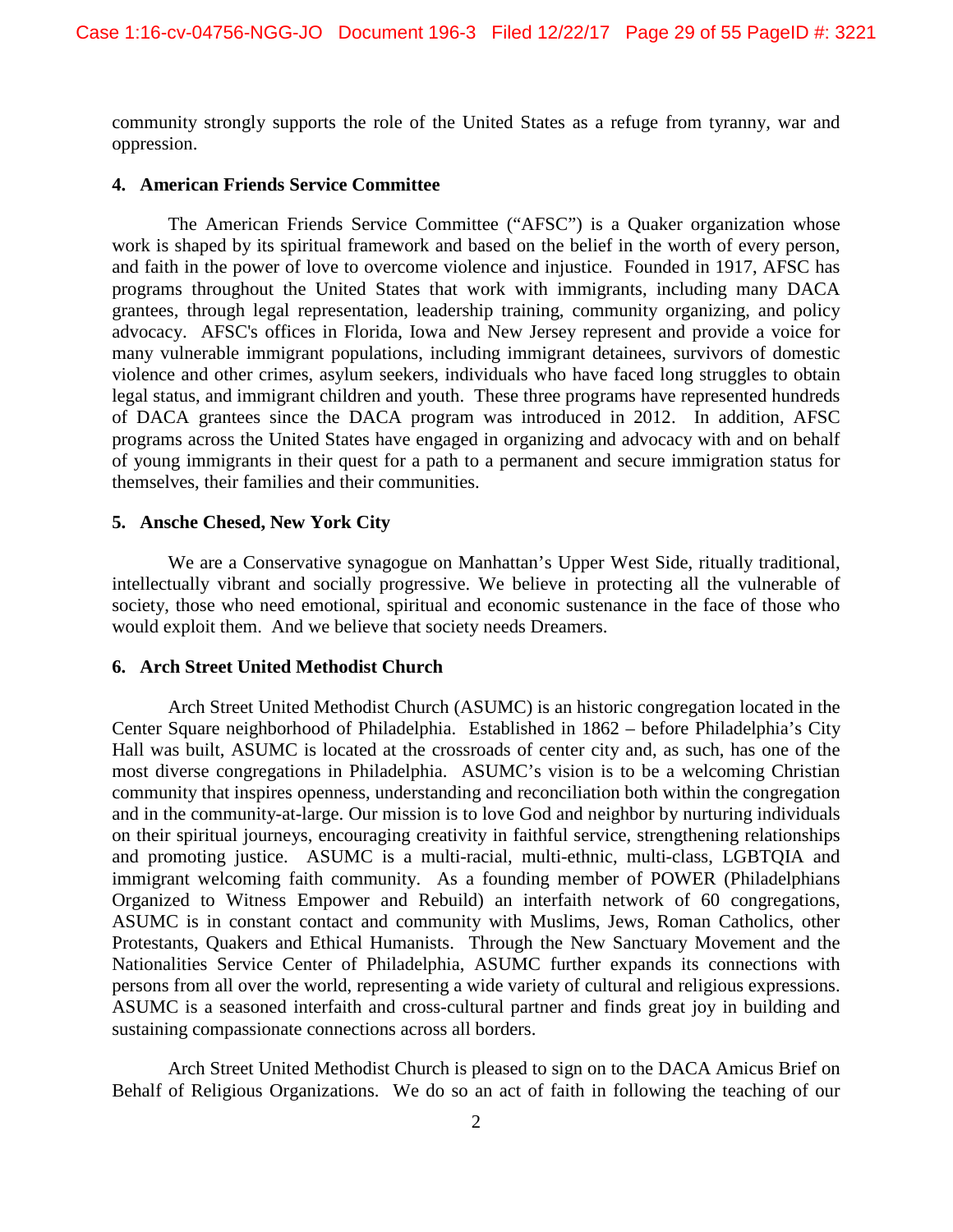sacred texts to welcome the stranger and to love our neighbor. In addition, we hold the strong opinion that the termination of DACA and the deportation of all those under the provisions of DACA would be inhumane, unjust and in direct violations of basic human rights.

### **7. Capital Area Muslim Bar Association**

The Capital Area Muslim Bar Association (CAMBA) is a voluntary bar association in the Washington , DC metro area with a diverse membership. CAMBA's mission includes fostering a sense of fellowship amongst diverse Muslim legal professionals and amplifying our collective voice to impact legal issues affecting the Muslim community. CAMBA's objectives include addressing legal issues affecting the community at large and their related impact on the Muslim American community, and educating and advocating for constitutional, civil, and human rights for all persons.

### **8. Catholic Charities Community Services of the Archdiocese of New York**

Since 1949, Catholic Charities Community Services of the Archdiocese of New York (CCCS) has provided direct human and legal services to over 170,000 people each year from all parts of New York City and the Lower Hudson Valley. These services are offered to all New Yorkers in need, regardless of their religious beliefs, because our work is grounded in the dignity of each person and in the building of a just and compassionate society, especially for the most vulnerable among us. CCCS is a leading provider of immigration legal, resettlement, and integration assistance in its service area, providing direct legal services to individuals, families, workers, and children seeking stability and reunification, including application assistance, clinical consultation, and direct court representation, hotline and referral information to over 70,000 callers each year, case management assistance, reception, reunification integration, employment and ESL assistance to refugees, asylees and other documented and undocumented newcomers, and to all those seeking protection, including over 3,000 unaccompanied minors each year.

### **9. Central Pacific Conference of the United Church of Christ**

The Central Pacific Conference (CPC) is a community of United Church of Christ congregations in Oregon, southern Idaho and southern Washington. In this family of 45 congregations, our shared commitment is to ministry and mission. The CPC provides spiritual and material resources and encouragement to all our 7,600 members. We put purposes and programs into action by drawing on the experience and talents of all the conference members, both lay people and clergy. The CPC assists and encourages local congregations and their members in working together to explore, communicate, support and pursue the ministry and mission of the church, and provides a channel for effective relationships with the UCC and with other faith communities.

At its Annual Meeting in September 2016, the Central Pacific Conference of the United Church of Christ declared itself to be an "Immigrant Welcoming Conference" which encourages the development of policies dedicated to facilitating the respectful welcome and inclusion of all immigrants into Oregon, Idaho, and Washington. The Central Pacific Conference was a cosponsor of the United Church of Christ General Synod Resolution calling upon the United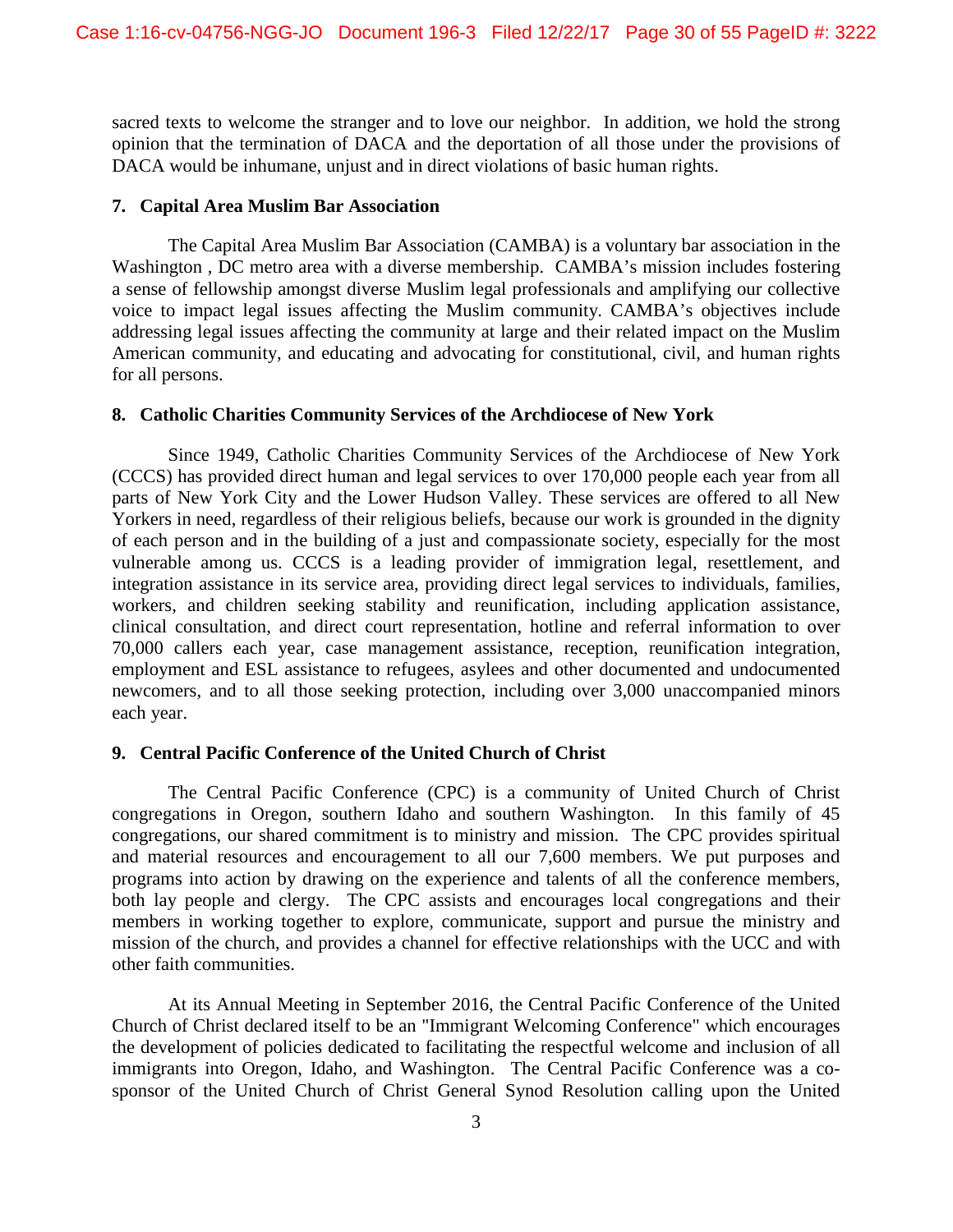Church of Christ to declare itself an Immigrant Welcoming Denomination; the resolution passed with an overwhelming vote with 97% of delegates in favor.

#### **10. Church Council of Greater Seattle**

The Church Council of Greater Seattle is a membership organization of 320 congregations from 16 Christian denominations in Martin Luther King Jr. County and South Snohomish County in the State of Washington. Founded in 1919, we have worked for nearly a century to forge ecumenical and interreligious relationships and to serve vulnerable and marginalized populations in our midst. We believe in the inherent dignity and worth of every human being as a child of God. We believe that God's love has no exclusions. We are proud to have opposed the internment of Japanese-Americans during World War II and to have continued to minister to them during and after the war. We played an important role in ending redlining in the City of Seattle as part of our legacy of seeking a society built upon equity and social justice.

DACA is a win-win that has allowed families to stay intact, while creating a pathway forward for many in order to strengthen our economy and build up our community fabric. Removing DACA will tear apart grantees from loved ones. It is our ministry and responsibility to not allow the marginalization of this community and to affirm their voices and selfdetermination for an inclusive, viable future, which will be beneficial for the integrity of the United States. The moral and humane solution is to allow those who have benefitted from DACA to become United States citizens toward the end of Comprehensive Immigration Reform.

#### **11. Church of Our Redeemer in Lexington, Massachusetts**

The Church of Our Redeemer in Lexington, Massachusetts serves a parish community made up of people from many nations and ethnicities. We seek to foster a thriving community in Lexington and beyond by building relationships across differences and forming ministers of the Gospel. The decision to end DACA would impact individuals and families who reside in our parishes and broader communities. Ending residency for those currently protected by the DREAM Act would move our country further away from the principles of justice that we seek as people of faith. We are committed, as people of faith, to working together with other responsible leaders to justly address the immediate needs of the people affected by this action and ensure long-term solutions for communities impacted by exclusionary policies. We stand with Dreamers in Massachusetts and across America and implore the courts to represent those most impacted by refusing to put the termination memo into effect.

### **12. Congregation B'nai Jeshurun (New York City)**

For nearly two centuries, Congregation B'nai Jeshurun (NYC) has been at the forefront of American Jewish life. As we move into our third century, our vision is focused on the spiritual work of transformation: of ourselves, our community of nearly 1700 member households, and of the larger world. We believe that as a faith community we are called upon to hold ourselves, each other, and our elected leaders accountable for sustaining the core values of our nation, and to bring to bear the moral values of our Jewish tradition and teachings for the benefit of all. For many years, these beliefs have manifest through engagement in the growing global refugee crisis, and efforts to assist immigrants and refugees in New York City. As such,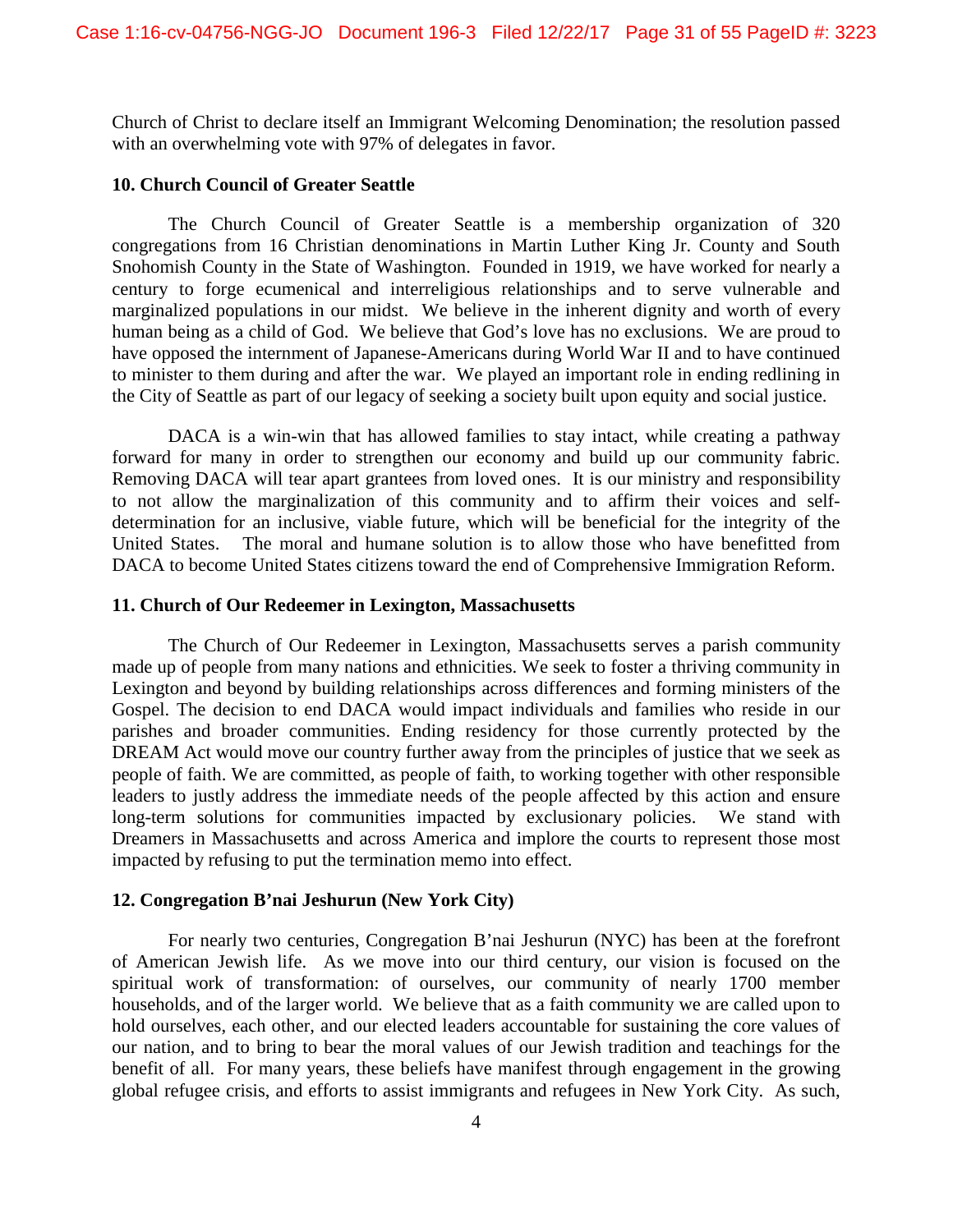we strongly support the goals of the DACA program, and we are proud to join this brief to help ensure that the rights of all immigrants and refugees, regardless of race, religion, gender identity, sexual orientation, financial status, or country of origin, are treated fairly and equally, and with respect and dignity, by the American government.

### **13. Congregation Beit Simchat Torah**

Congregation Beit Simchat Torah (CBST) is a bold spiritual community of love and resistance that embodies a progressive voice within Judaism. Founded in 1973, CBST attracts and welcomes gay men, lesbians, bisexuals, transgender, queer and straight individuals and families who share common values. Passionate, provocative, and deeply Jewish, CBST champions a Judaism that rejoices in diversity, denounces social injustice wherever it exists, and strives for human rights for all people.

CBST is a community of immigrants and refugees and descendants of immigrants and refugees. We see those being targeted as part of our community and our neighbors, not our enemies. We are reminded of the words from the book of Leviticus that command us to welcome the stranger because we, too, were once strangers in a strange land. As LGBTQ people and Jews, we know the dangers of demonization, and we embrace resistance and love as our response. We cannot be silent. CBST stands committed to furthering social justice and equality for all people. We work within the congregation, take public action and lend our names and voices to a variety of social and humanitarian causes.

After the 2016 presidential election, CBST made a commitment to amplify its social justice initiatives and as part of that promise, we joined the New Sanctuary Coalition of New York City. We are partnering with them on education, training and support for the immigrant community in the tri-state area. CBST members regularly support immigrants facing ICE hearings and check-ins by attending meetings with DHS officials. We are committed to fighting for justice and for the humane treatment of all people.

### **14. Council of Churches of the City of New York**

The Council of Churches of the City of New York was organized in 1895 and serves through the Christian denominations having ministry in the five boroughs of New York City. Its Board of Directors is composed of the bishops and chief executives of the member denominational judicatories which, collectively, are related to thousands of Christian congregations in the City. The Council, like its member denominations and affiliated congregations, are vitally concerned for the well-being of all persons created by God and residing in God's Household, the inhabited earth. In particular, we are concerned for the protection and legal status of immigrants, especially those who arrived in this nation as children without documentation.

### **15. Council on American-Islamic Relations – Michigan Chapter**

CAIR-MI's mission is to enhance the understanding of Islam, encourage dialogue, protect civil liberties, empower American Muslims and build coalitions that promote justice and mutual understanding through education, mediation, media and the law. CAIR-MI has been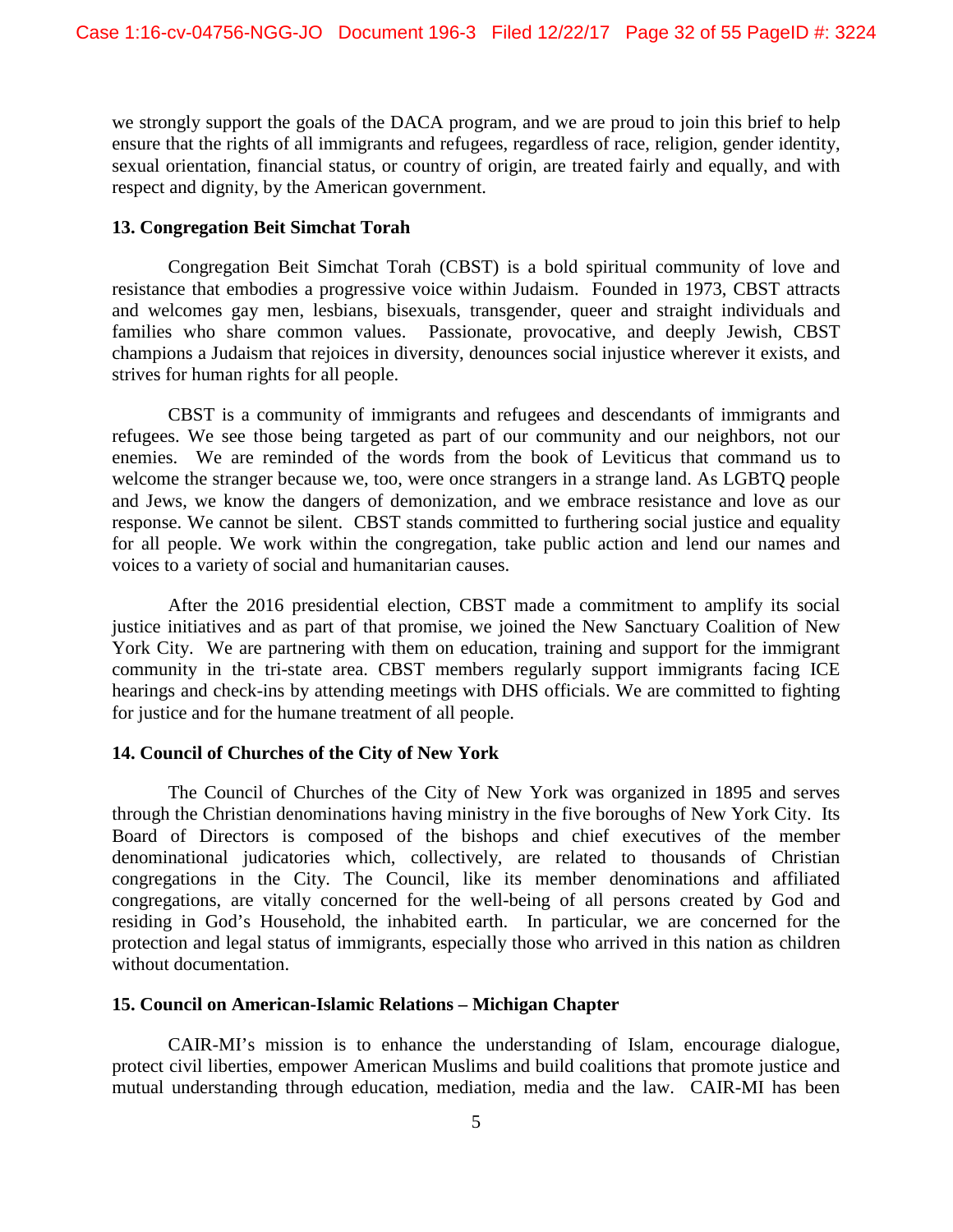serving the entire state of Michigan since 2000 with an emphasis on Metro Detroit, Flint/Saginaw, Ann Arbor/Jackson, Lansing, Kalamazoo/Battle Creek, and Grand Rapids/Muskegon.

In addition to legal services CAIR-MI Safe Spaces program aims to proactively produce and implement legal policies and best practices with a variety of institutions to prevent incidents of bias and discrimination before they occur. Through the Safe Spaces Program, CAIR-MI has successfully drafted and implemented legal policies and best practices at a variety of institutions including law enforcement, universities, schools, correctional facilities, government agencies and several corporations throughout Michigan. Our Safe Spaces program also engages in youth outreach and engagement and anti-bullying programs.

CAIR-MI opposes the DACA termination memo based on its intent to deport individuals who have spent the majority of their lives in the US many of whom know no other home. These individuals directly benefit our programs by engaging in outreach and providing diverse voices in various programs and internships with our legal and safe spaces programs. The loss of the individual and collective voices, ideas and actions provided by DACA recipients would result in harm to our mission and programming.

### **16. Council on American-Islamic Relations – New Jersey Chapter**

The Council on American-Islamic Relations (CAIR) is the largest Islamic civil liberties and advocacy group in the United States. Its mission is to enhance the understanding of Islam, encourage dialogue, protect civil liberties, empower American Muslims, and build coalitions that promote justice and mutual understanding. The demand for our services has grown tremendously. From restrictions placed on Muslims to practice their religion, to profiling and discrimination stemming from a lack of understanding of Islam, CAIR-NJ aims to provide that relief to the Muslim population in New Jersey. Protecting the rights of New Jersey's Muslims is at the core of CAIR-NJ's mission. CAIR-NJ also provides know your rights workshops for our constituents to teach them about their fundamental rights guaranteed to them under the Constitution. We work vigorously to educate on behalf of community members experiencing discrimination and remedy cases through in-person negotiations, from filing charges of discrimination, letter writing, and actively litigating in court. Cases range from employment, public accommodation and school discrimination, to hate crimes and governmental religious/racial profiling. CAIR-NJ's civil rights department counsels, mediates and advocates on behalf of Muslims and others who have experienced religious discrimination, defamation or hate crimes. The department works to protect and defend the constitutional rights of American Muslims, thereby supporting the rights of all Americans.

CAIR-NJ opposes the DACA termination memo based on its intended mission of potentially deporting 800,000 young undocumented individuals who have spent their entire lives in the United States.

### **17. Council on American-Islamic Relations – New York Chapter**

The Council on American-Islamic Relations, New York Inc. ("CAIR-NY") is a leading Muslim civil rights organization, defending, representing, and educating nearly one million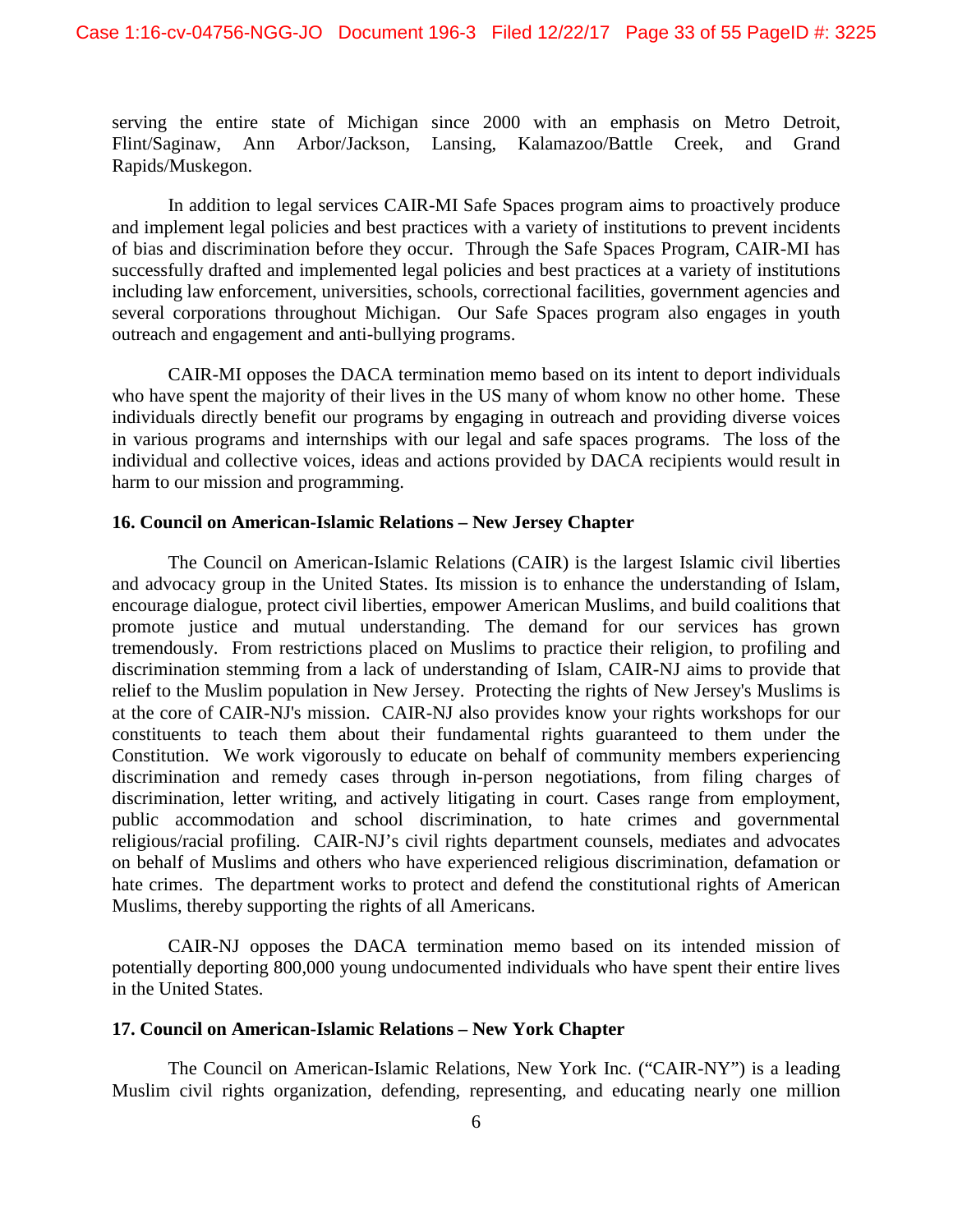Muslims in the New York area. CAIR-NY's mission is to protect civil liberties, empower American Muslims, and build coalitions that promote justice and mutual understanding. Through legal representation, education, media relations, and advocacy, CAIR–NY empowers the American Muslim community and encourages their participation in political and social activism. CAIR–NY counsels, mediates, and advocates on behalf of Muslims and others who have experienced discrimination, harassment, or hate crimes. Our lawyers work to protect and defend the constitutional rights of American Muslims, thus supporting the rights of all Americans.

### **18. Cuba Presbyterian Church (Presbyterian Church, USA), Cuba, New Mexico**

Cuba Presbyterian Church (Presbyterian Church, USA), Cuba, NM is a small, traditional congregation in a northern New Mexico village. It was established in 1889 in a multi-cultural community made up of Spanish and Mexican settlers among the diverse Native American tribal communities – Navajo, Jicarilla Apache, and the nineteen Pueblos; along with the Anglo American presence which came into the area in the 1870s. We are keenly aware that we are all immigrants, and feel called to assure others the opportunities our families have had. Our mission as a church is to spread God's loving message to all regardless of race or national origin. Ending the DACA program has spread fear among some in the area, which overshadows and impairs the Christian message we are living in this community.

### **19. Degrees of Change**

Degrees of Change is a faith-based organization located in Tacoma, Washington that helps communities and colleges equip students to learn together through college and lead together back home. Degrees of Change partners with six Christian community-based organizations and twelve Christian colleges, serving more than 700 students across five states (WA, OR, MN, IL and IN). The curriculum that our community partners deliver to students integrates Christian perspectives and teaching on leadership, diversity and community development. The Executive Order to end DACA has led more than 60 of our scholars and alumni to question their worth and their safety in this country. Deportation has ripped apart several of our scholars' families. Our college partners are struggling to provide financial aid to these scholars, and several scholars have dropped out of college because they can no longer afford it. Degrees of Change has made efforts to support immigrants facing deportation through our public messaging and national conversations with our scholars and community partners.

### **20. DMV Sanctuary Congregation Network**

DMV Sanctuary Congregation Network (the network) is a network of 70 congregations of 17 religious traditions from DC, Maryland, and Northern Virginia. The network works and provides support to immigrant community in the DMV area and works with local allies to advance sanctuary policies. Our congregations have DACA-holders congregants who will be impacted by the ending of DACA. In the face of hate and discrimination we are committed to showing love, compassion and hospitality.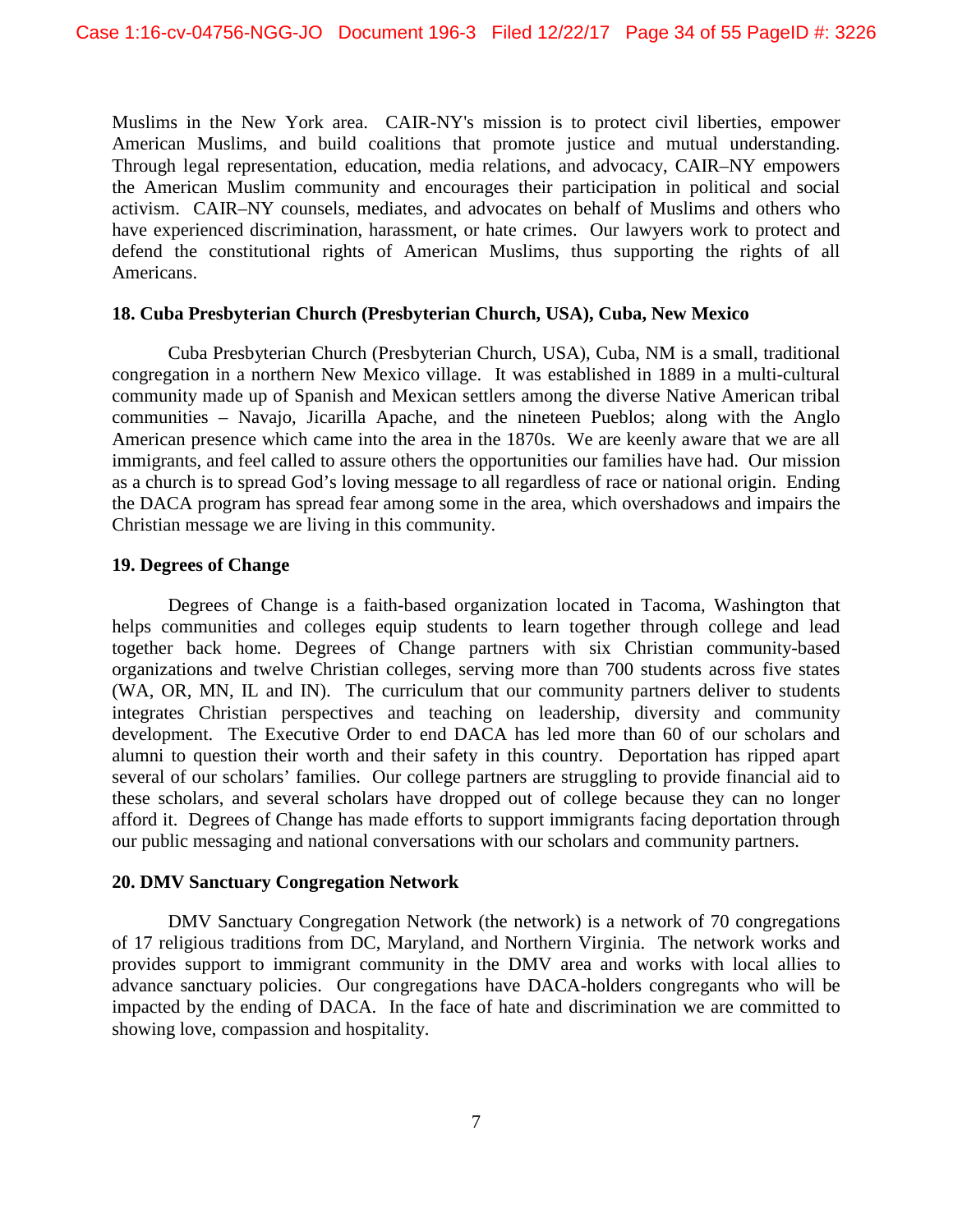### **21. Dominican Development Center**

Dominican Development Center is a non-profit organization affiliated with Saint Lourdes Church/Second Community in Boston, Massachusetts. We seek to develop and empower Dominican immigrants and immigrants representing all Latin American and Caribbean communities to take full participation on the civic life of this society. We strive to improve the quality of life of our members by promoting and organizing around issues that might impact our community, including but not limited to current laws, legal procedure, civic engagement, education, immigration reform, and human rights among others. The decision to end DACA would impact individuals and families who reside in our parishes and broader communities. Ending residency for those currently protected by the DREAM Act would move our country further away from the principles of justice that we see as people of faith. We add our voice to those asking the court to protect DREAMERs by not to allowing the termination order to go into effect.

### **22. East End Temple (New York City)**

East End Temple is a Reform Jewish congregation located in lower Manhattan in New York City that is dedicated to issues regarding immigration and immigrants' rights. With members of the congregation who are immigrants themselves or are descendants of recent immigrants, the congregation is particularly committed to the principle and commandment to welcome the stranger.

### **23. Emgage Foundation**

Emgage Foundation is one of the nation's largest civic education and mobilization organizations for Muslim American voters. We provide learning opportunities and events, including direct engagement with lawmakers, to increase the civic engagement of Muslim Americans and advance values that are important to us as Americans and as Muslims. One of our core programs is Get Out The Vote in five electorally important states, including Florida, Virginia, Pennsylvania, Texas, and Michigan. Our issue advocacy focuses on combating Islamophobia and hate crimes, social justice reform, improving our healthcare system, protecting immigrant and refugee communities, and advancing human rights globally.

### **24. Episcopal City Mission**

Episcopal City Mission (ECM) fights for racial, economic and immigrant justice through building relationships of shared power with faith rooted communities, grass-roots organizations and community organizing movements in Massachusetts. Our Episcopal/Anglican lens invites us to see all life as sacred and worthy of dignity and justice. This understanding guides us as we face into the dynamics of power and enable access and liberation for all communities. As the termination of DACA would deny access to those who are protected under the DREAM act we ardently ask that the court would not allow the termination order to go into effect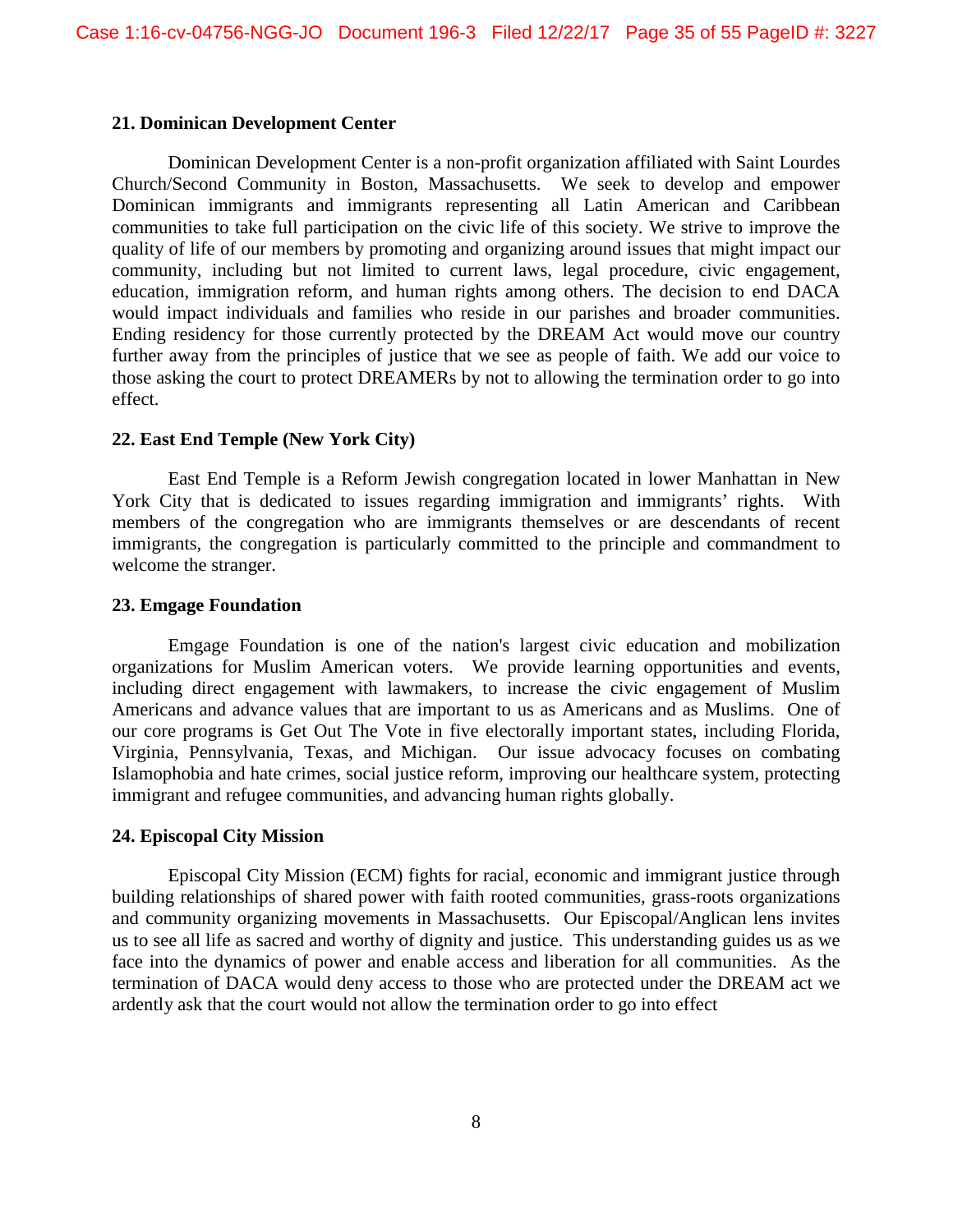# **25. Episcopal Diocese of Massachusetts**

**26. Episcopal Diocese of Western Massachusetts**

The Episcopal Dioceses of Massachusetts and the Diocese of Western Massachusetts serve 235 parishes across the state of Massachusetts. We seek to be Christ's presence of mercy, compassion, and hope in the communities we serve. The decision to end DACA would impact individuals and families who reside in our parishes and broader communities. Ending residency for those currently protected by the DREAM Act would move our country further away from the principles of justice that bind us together. We add our voice to those asking the court to protect our brother and sister DREAMERs by not allowing the termination order to go into effect.

### **27. Episcopal Diocese of New York**

The Episcopal Diocese of New York includes 199 local congregations (parishes) with about 66,000 members, 72 deacons, 600 priests and three bishops—including the diocesan bishop, currently the Rt. Rev. Andrew M.L. Dietsche, who is our chief pastor. To Episcopalians it seems pretty clear what Christians are supposed to do. Jesus said "Thou shalt love the Lord thy God with all thy heart, and with all thy soul, and with all thy mind. This is the first and great commandment. "And the second is like unto it, Thou shalt love thy neighbor as thyself. On these two commandments hang all the law and the prophets." The first thing, then, after love of God—indeed the only thing— is to love our neighbors as ourselves. Not just some of them; not just the ones we feel comfortable with; not just the ones who have the same colored skin as us, or the same sexual preferences, or who don't smell; but every single one of them. In fact as Episcopalians, we believe that no Christian life can be complete if the person living it does obey this command and act on it.

To end the Deferred Action for Childhood Arrivals would endanger the lives of thousands of young people and their families and run contrary to the faith and moral traditions of our country. It is unfair to threaten the well-being of young people who arrived in our country as children through no choice of their own. Ending DACA without a similar replacement program will force these young people to face the future in this country with little access to education and employment, and ultimately, could very well lead to sending them to countries where they did not grow up, have few support structures, may not even speak the language and may be vulnerable to violence and persecution. Any of these scenarios, we believe, is cruel.

### **28. Episcopal Society of Christ Church/The Christ Church Cathedral, Cincinnati, Ohio**

The Episcopal Society of Christ Church is a congregation of the Episcopal Church and is the Cathedral for the Episcopal Diocese of Southern Ohio. For 200 years, the Cathedral has worked in the Cincinnati community to combat poverty and has been involved, since its founding, in issues of social justice. The Cathedral carries out its missions through community grants, educational opportunities and direct mission work. For example, the Cathedral hosts "community forums" to educate the public on issues of social justice and also sponsors a 200 + person dinner every Tuesday for our friends who make their homes on the streets, offering not only food but also social services. Because of its tradition and continuing programs, the Cathedral is interested in helping those who face the prospect of deportation without just cause. The Cathedral is keenly aware of the perils faced by those who would be subject to such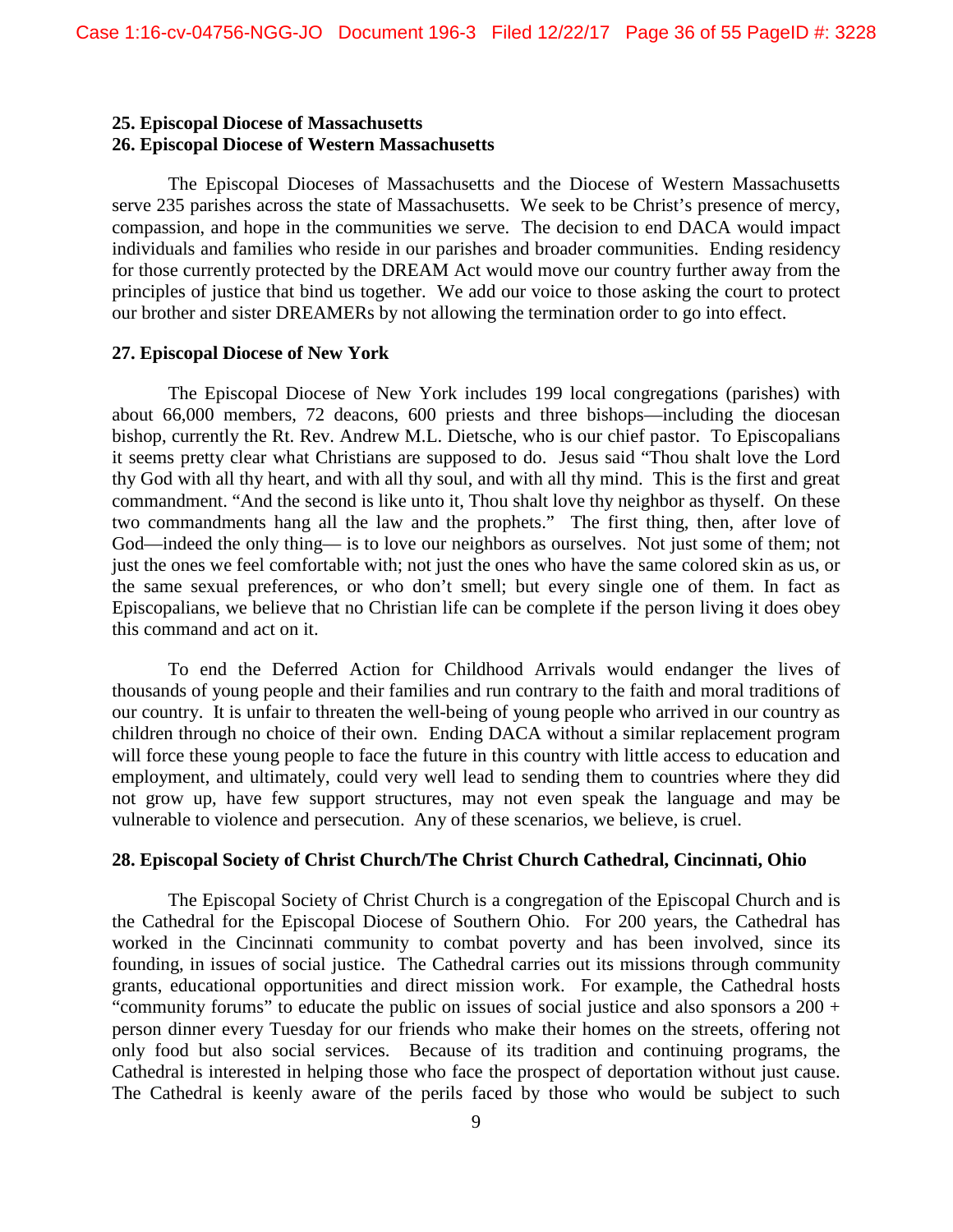deportation, including the breakup of families, the impact on economic well-being and the dangers faced in home countries. For these reasons, the Cathedral has become involved in the sanctuary movement in Cincinnati.

#### **29. Faith Action Network**

Faith Action Network (FAN) is a statewide (Washington State) interfaith advocacy organization that educates, organizes, and mobilizes people of all faith traditions to take action on the critical social issues of our day. One of those very current social issues regards the Deferred Action for Childhood Arrivals (DACA) program of the federal government. FAN is deeply concerned about President Trump's decision to terminate this important protection program for those who came to this country as children by their parent(s) or family member many years ago. It is morally reprehensible to think that these young people who know no other country than the USA will be deported by next March and sooner. We all know that deportation means imprisonment, separation from family, loss of employment and income, and will put their lives at risk as they are forcibly displaced to another country. FAN has advocated for those in this program (Dreamers) for many years at the state and congressional level to receive equal tuition/scholarship opportunities for college and other government benefits. The Dreamers – as they are known – love this country, contribute to our economy with their skills and talents, and have – and we hope will continue to make our nation better, stronger, and more equitable.

### **30. First Christian Church (Disciples of Christ), Santa Fe, New Mexico**

First Christian Church (Disciples of Christ), Santa Fe, is a small, friendly church community in the heart of Santa Fe. Established over 75 years ago, First Christian Church continues the witness of the Disciples of Christ that stresses that EVERYONE is welcome. Our vision is to provide a place and opportunity for those seeking a deeper spiritual life. We are passionate about being ecumenical, affirming, forgiving, cooperating, and allowing the freedom for each person to develop their own understanding and relationship with God. Our vision is to be a faithful, growing church that demonstrates true community, deep Christian spirituality and a passion for justice. (Micah 6:8). The Disciples of Christ movement nationally and internationally seeks to be a "movement for wholeness in a fragmented world." As we strive to live into our mission and vision for wholeness and welcome in a fragmented world, the termination of the DACA program challenges our ability to welcome and unite our community. Our community has included many immigrants over the years, including DACA beneficiaries whose lives have been stabilized by receiving legal recognition. The termination of the DACA program is an impediment to our free practice of religion as a welcoming congregation seeking to bridge divides and create wholeness. The lives of the young people who will not receive DACA will be profoundly hurt by this decision, which will hurt all of us.

### **31. First Congregational United Church of Christ (Albuquerque, New Mexico)**

We are strong supporters of DACA. Our mission is to live God's love, justice, and inclusion and we believe that should be for all. We are currently offering sanctuary to a refugee at our church as a part of our faith commitment to the principle that "God's doors are open to all." It is a privilege to walk with one together in this journey toward a just immigration system.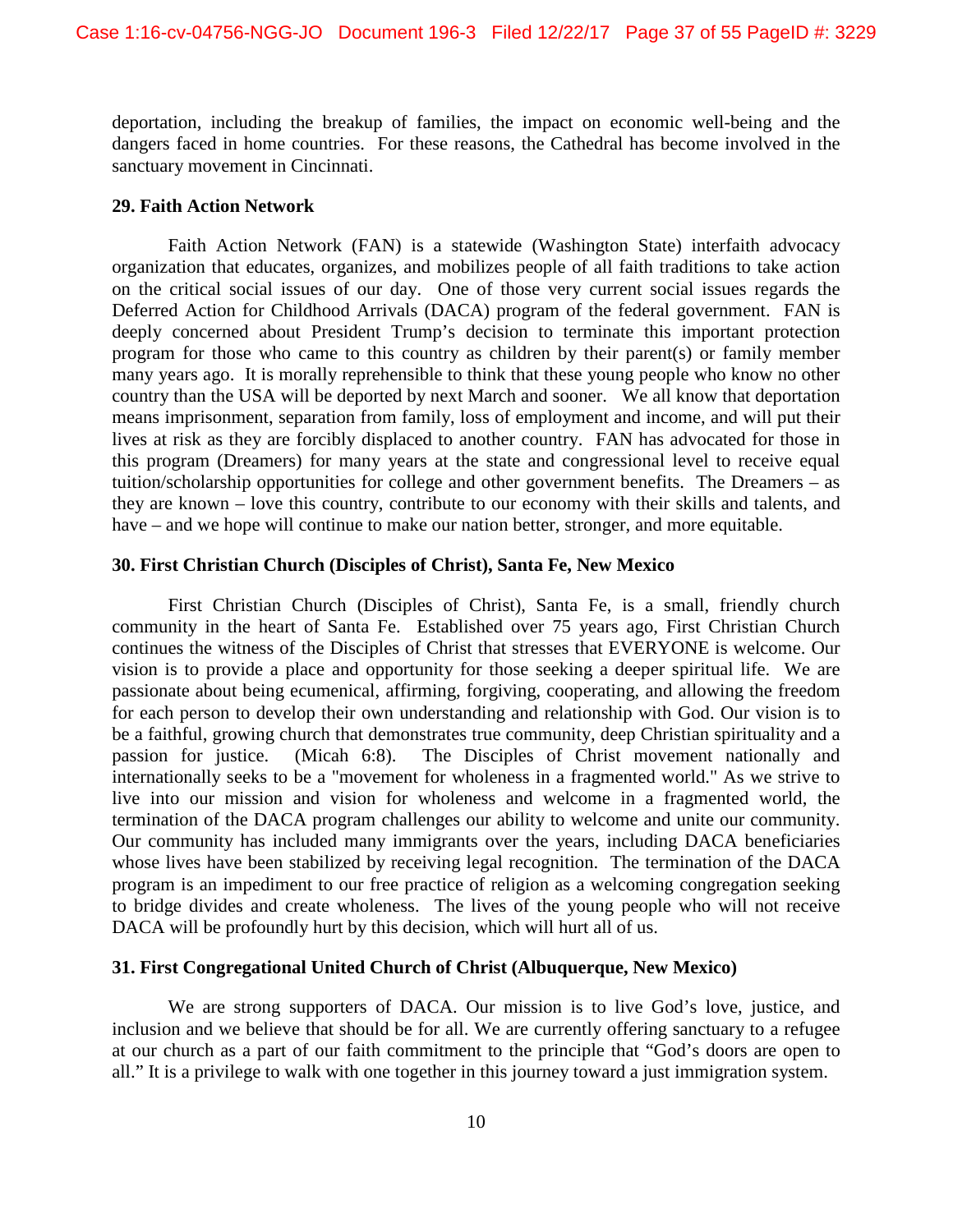#### **32. First Presbyterian Church of Santa Fe, New Mexico**

The congregation of FPC Santa Fe is inclusive and open to all regarding nationality, immigration status, ethnicity, social status or gender and sexual orientation. We are a member of the Presbytery of Santa Fe and the Presbyterian Church (USA). Our denomination has consistently and historically expressed support for the values, safety, gifts and perspectives for immigrants of all nations, and has also called for the ongoing support and protection of DACA recipients.

#### **33. First Presbyterian Church of Taos, New Mexico**

Our congregation's call to love God and our neighbors extend to all members of the Taos community, regardless of immigration status. We know and love immigrants and DACA recipients in our community, and we know that our church and our community is enhanced by their presence. We believe that DACA is a humanitarian issue for our community and for all God's people. Additionally, our denomination has consistently and historically expressed support for the values, safety, gifts, and perspectives of immigrants of all nations, and has called for the ongoing support and protection of all DACA recipients. We sign onto this Amicus Brief in the spirit of Leviticus 19, which calls us not to oppress immigrants but to love each immigrant as ourselves, and in the Spirit of Matthew 25, in which Jesus reminds his disciples that when we welcome a stranger, we welcome Jesus Christ himself.

#### **34. First Unitarian Congregational Society in Brooklyn**

As a member congregation in the Unitarian Universalist Association, the First Unitarian Congregational Society in Brooklyn (First U Brooklyn) is committed to: the inherent worth and dignity of every person; justice, equity and compassion in human relations; and the goal of a world community with peace, liberty and justice and for all. Consistent with these principles, First U Brooklyn has declared ourselves a sanctuary congregation, invoking the millennia-old tradition of a house of worship offering a safe space and time for individuals in need. First U Brooklyn specifically offers safe space and time for immigrants and refugees to examine their options and make the soundest decisions when faced with possible deportation.

But Dreamers protected by DACA should have no need for sanctuary. Our country has already recognized that it is just and appropriate to allow these young men and women, who came to this country at an early age and in good conscience, to make a life for themselves in the United States, just as so many of our ancestors did. Terminating DACA now would unconscionably disrupt and threaten their lives and those of their families and loved ones. The righteous path is for our country to maintain the commitments we have made to these young people under DACA. While First U Brooklyn is proud to offer sanctuary to those in need, Dreamers should continue to be protected under DACA, and have no need of sanctuary.

### **35. First United Presbyterian Church of Las Vegas, New Mexico**

Our inclusive congregation is a member of the Presbytery of Santa Fe and the Presbyterian Church (USA). This denomination has historically supported the valuable gifts and perspectives of immigrants. The church has called for support of DACA recipients. Our church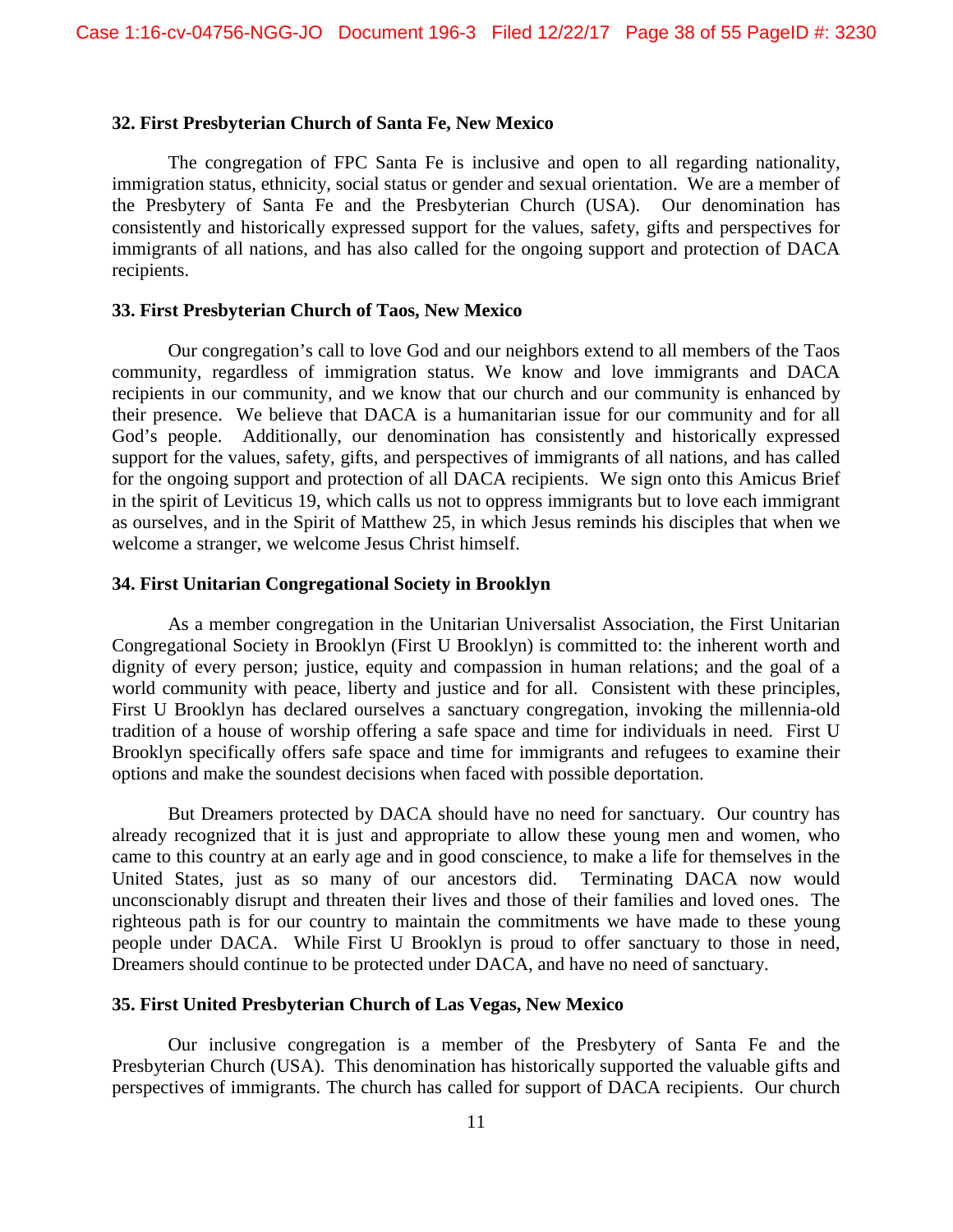community stands for justice and, from that standpoint, we wish to protect the rights of all people—especially those most vulnerable. For this reason, we express our support of the Amicus Brief.

### **36. Global Justice Institute**

The Global Justice Institute serves as the social justice arm of Metropolitan Community Churches, and works with LGBTQI activists and allies around the world to support projects for social change. One of our programs, ASAP (Asylum Seekers Assistance Program) has enabled LGBTQI people fleeing persecution to resettle in safer environments. We have consistently lobbied on behalf of DACA and those it supports.

### **37. Immanuel Presbyterian Church (Albuquerque, New Mexico)**

The Immanuel Presbyterian Church is a community of ordinary people experiencing and actively sharing God's extraordinary love. Our inspiration for life is Jesus Christ. From that inspiration, we are committed to be spiritually alive and relevant to today's world, providing an atmosphere where both faith and doubts can be voiced. We are grounded in a transformational theology that calls us to equip Christians to carry their faith into the wider community. Our church is inclusive to all.

### **38. Interfaith Alliance of Iowa**

Interfaith Alliance of Iowa is a progressive voice for people of faith and no religious affiliation in Iowa protecting religious freedom, ensuring religion is not misused to discriminate, championing individual rights, and uniting diverse voices to challenge extremism. We educate and advocate on many issues of social justice, but always leading through a lens of civility.

DACA is important to the fabric of our state because it has allowed Iowans – Dreamers to come out of the shadows, live without fear, and contribute more fully to the communities in which they live. Dreamers only want to work, go to school, and be family in a secure community. They want to worship in safety. They want their children to get an education. They want to be good neighbors. As an organization, we believe in the American Dream and we believe that ensuring Dreamers can participate in our communities not only helps them but helps the communities in which they live.

### **39. Iowa Conference of the United Church of Christ**

The Iowa Conference of the United Church of Christ is a regional association of 168 UCC congregations. In supporting this brief we are represented by our staff and Board of Directors. Our rationale for this support is theological and practical: Hospitality and welcome for neighbors – both long-time and newly arrived – is fundamental to our values and our identity. Our congregations were mostly formed 140 to 175 years ago – many by immigrants. We are convinced that the fabric of our communities is stronger today for the inclusion of those who came here as "outsiders" over a century ago; similarly we believe that our communities will be strengthened by the inclusion of immigrants newly in our midst, and are consequently strongly supportive of DACA.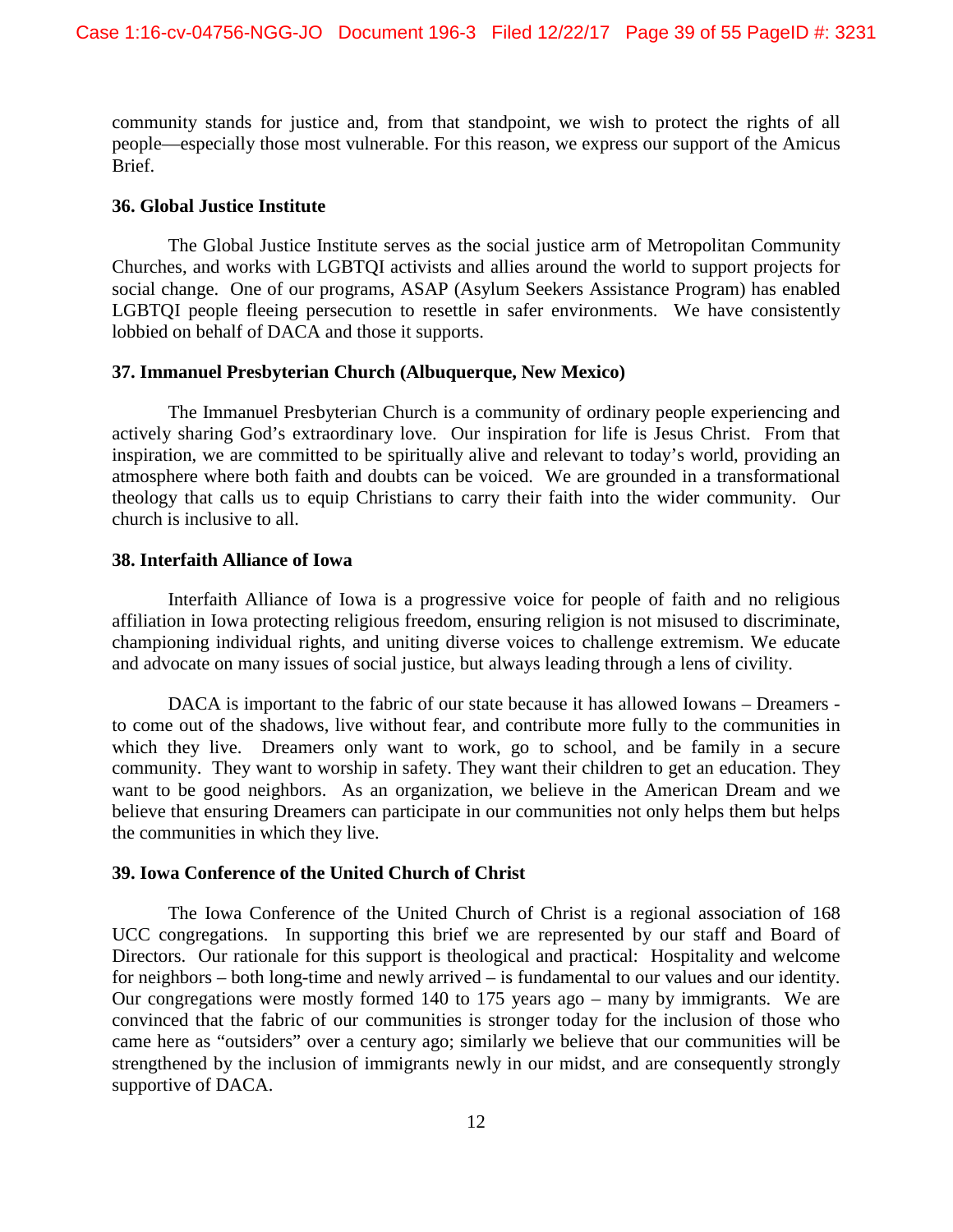#### **40. Islamic Society of Basking Ridge**

The Islamic Society of Basking Ridge is dedicated to providing Islamic religious, educational, cultural and social services to Muslims living or working in Somerset Hills, New Jersey, and the surrounding areas; providing these services in an open, diverse, inclusive and moderate environment, consistent with the Qur'an and Sunnah; and promoting interfaith and intra-faith dialogue in order to improve relations between Muslims and people of other faiths. We strongly believe as part of our religious outreach that our laws must be applied fairly and justly to all communities. We feel that the children and young adults eligible for DACA and currently receiving its benefits are entitled to the equal protection of the law.

#### **41. Islamic Society of Central Jersey**

The ISCJ is an organization of Muslim Americans that was formed in 1975 that provides religious, educational and social services to its members, as well as to the community at large. The ISCJ established a place of worship in South Brunswick, NJ in the early 1980s. The ISCJ aspires to be the anchor of a model community of practicing Muslims of diverse backgrounds, democratically governed, efficiently served, relating to one another with inclusiveness and tolerance, and interacting with neighbors and the community at large in an Islamic exemplary fashion.

The ISCJ is very concerned about the issues raised in this matter as it believes that the arbitrary rescission of DACA will certainly harm our diverse congregation and community by forcing members of organizations to leave the country or to live in fear. This action is contrary to the ISCJ's moral, spiritual and religious beliefs and practices.

### **42. Lab/Shul**

Lab/Shul is an everybody friendly, artist-driven, God-optional, experimental community for sacred Jewish gatherings based in NYC and reaching the world. The Lab/Shul community is dedicated to exploring, creating and celebrating innovative opportunities for contemplation, life cycle rituals, the arts, life-long learning and social justice. We oppose the termination of the DACA program for three reasons:

- 1. Terminating DACA would prevent us from fully fulfilling our mission as a spiritual community that is "everybody friendly," including to immigrants and specifically DACA recipients.
- 2. Many of us are friends with or have worked with DACA recipients and we know them to be upstanding members of society that add to the cultural and economic fabric of the United States.
- 3. Most of our community identifies as Jewish. It is commonly known that Jewish-American narratives are often stories of seeking refuge from tyranny in the freedom of the United States. Just as the lives of our ancestors were at stake, the very lives of many of these DACA recipients are at stake. Some of our ancestors arrived here documented, and some arrived undocumented, some were turned away - and later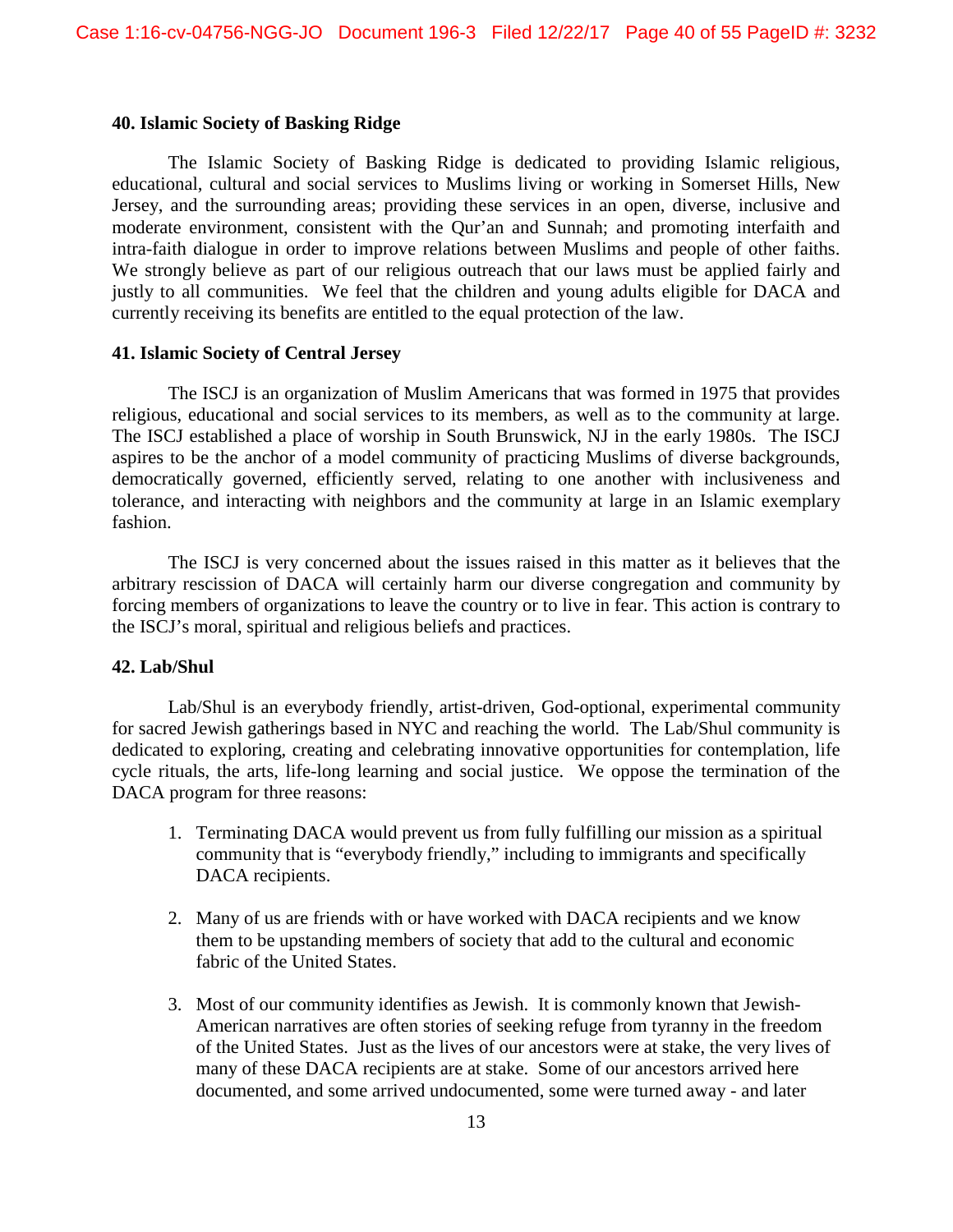murdered during the Holocaust. Experience and the Torah teach us that the United States can and should welcome those who immigrate here because we were "once strangers in the land of Egypt" - that is, because we are also immigrants.

### **43. Legal Advocacy Project of Unitarian Universalist FaithAction of New Jersey**

The Legal Advocacy Project of Unitarian Universalist FaithAction of New Jersey ("UU FaithAction NJ") is a New Jersey not-for-profit membership organization representing most of the Unitarian Universalist congregations of New Jersey. Founded in 2009, UU FaithAction NJ gives voice to Unitarian Universalist humanitarian values in matters of public policy and justice advocacy in New Jersey. Rooted in 250 years of free church tradition, Unitarian Universalists share a belief in right action, as opposed to right doctrine, as the basis of their core humanitarian values. Its shared Principles and Purposes include a commitment to the inherent worth and dignity of every person; to justice, equity and compassion in human relations; and to the right of conscience and the use of the democratic process within its congregations and in society at large.

### **44. Lutheran Social Services of New York (LSSNY)**

Lutheran Social Services of New York (LSSNY) has provided comprehensive social service programs to children and families for more than 130 years. LSSNY serves families in need across the New York metropolitan area and Long Island, offering a variety of programs, including foster care, family treatment rehabilitation, early childhood education and special education, immigration legal services, shelter and supportive services to unaccompanied minors, supportive housing and hunger prevention. LSSNY began in 1886 when 11 Lutheran congregations in the New York metropolitan area created an orphanage for children affected by a severe outbreak of influenza within the German communities of New York City. The agency was among a group of Lutheran mission societies that served Lutherans who had immigrated to New York. Over the years, LSSNY formed alliances with other Lutheran organizations and church bodies, and in the years since 1990 has expanded its programming to include community services (immigration legal, refugee services, hunger prevention), supportive housing for formerly homeless individuals, and education services. Throughout this expansion, LSSNY's mission has remained the same: "Called by God, we encourage people to reach their full potential." LSSNY works with local community partners to understand the needs of our neighbors, and to bridge the gap between what any one individual can accomplish on their own, and what they can achieve with the supportive care of our services. LSSNY employs some 650 employees who work as counselors, teachers, caregivers and legal counsel, to strengthen the lives of those we serve.

#### **45. Maryknoll Office for Global Concerns**

Maryknoll Office for Global Concerns is the justice and peace advocacy office representing Maryknoll Missioners – Catholic priests, brothers, sisters and lay missioners- who work with the poor and marginalized in 40 countries around the world. From their headquarters in Ossining, NY, Maryknoll Missioners have lived and worked with families in extreme poverty for many years in countries where DACA recipients originate. Maryknoll Fathers and Brothers, Sisters, and Lay Missioners have acquired a deep understanding of the dire social, economic and environmental conditions that Dreamers would face if they were deported, as well as intimate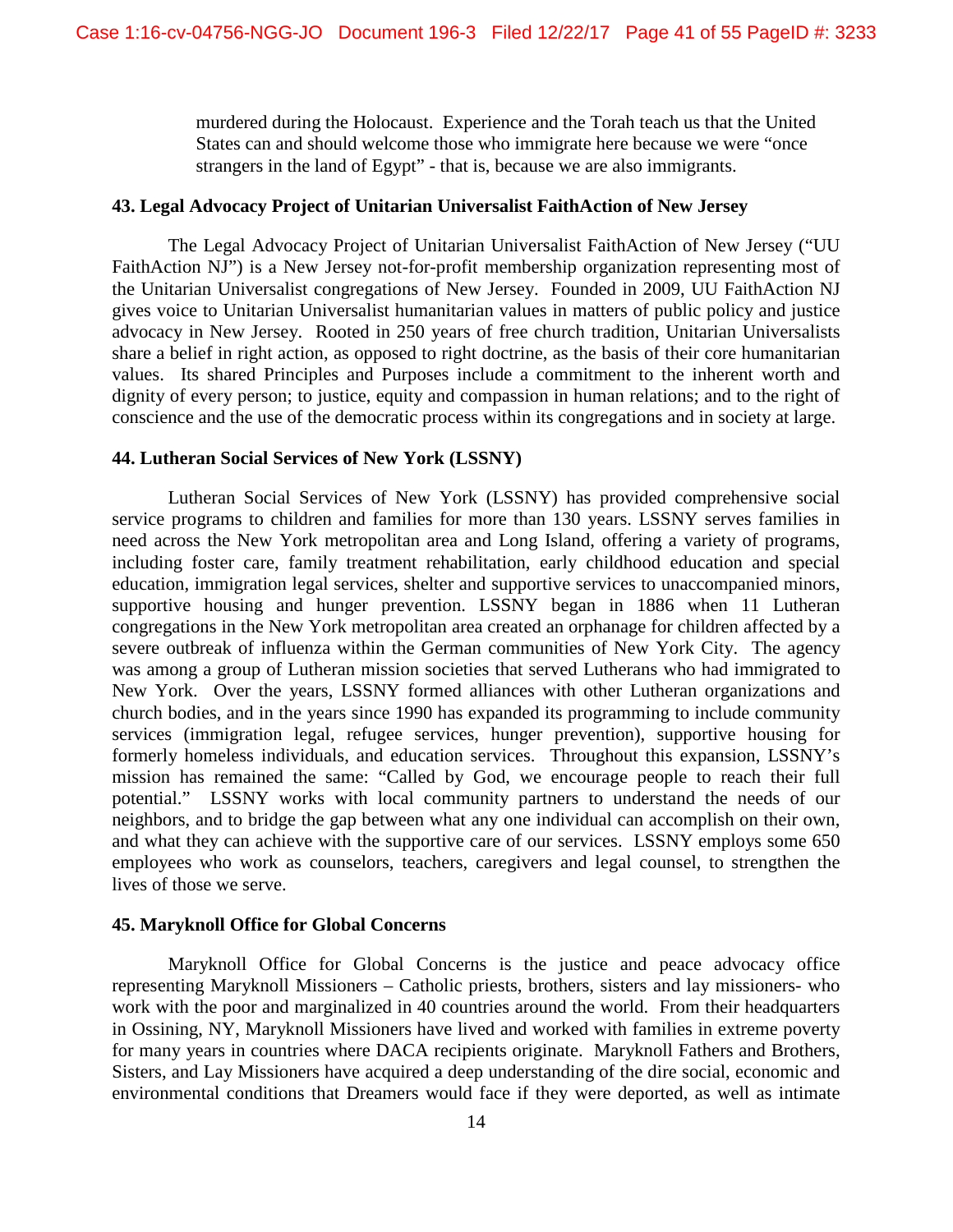witness to the fragility and insecurity of living in the shadows without documents in the US. Deporting Dreamers to their countries of origin, where most have only weak or distant ties, would subject them to the same forces of poverty, violence, and instability their families originally fled and from which millions more still flee. For these reasons we oppose the termination of DACA and seek a resolution of Dreamers' status that allows them a path to citizenship.

### **46. Metropolitan New York Synod of the Evangelical Lutheran Church in America**

The Metropolitan New York Synod is the regional expression of the Evangelical Lutheran Church in America, a member church of the Lutheran World Federation—A Communion of Churches. Lutherans are a diverse group of people, convinced that the Holy Spirit is leading us toward unity in the household of God. As Lutherans, we are worshipping God, helping friends and neighbors, celebrating diversity, feeding the hungry, working for justice, and advocating for peace. When we serve others and address social issues that affect the common good, we live out our Christian faith. There are nearly 200 congregations across New York City, Long Island, and in the counties of Westchester, Putnam, Orange, Rockland, Sullivan and Dutchess. The Rev. Dr. Robert Alan Rimbo serves as the Lutheran Bishop of the Metro New York area.

The Metropolitan New York Synod and, specifically, Bishop Robert Alan Rimbo, have been consistent supporters of Dreamers. The termination of the DACA program is, to say the least, troubling. These people whom some now wish to deport from the only homeland they know because of what can only be called the accidents of history and for no other reason – they just happened to be brought to our communities as their families searched for new hope – are model citizens. They are the kinds of people we want to have as neighbors: health care professionals, artists, teachers, friends, mechanics, the list seems endless, and now, for reasons beyond our grasp they are being threatened with deportation. We stand united against this and in support of DACA and the people it protects. We, as people of faith, are prompted to pray for godly wisdom to prevail among the powers that be in our country, itself built on the hopes and dreams of immigrants.

### **47. Muslim Advocates**

Muslim Advocates is a national legal advocacy and educational organization that works on the front lines of civil rights to guarantee freedom and justice for Americans of all faiths. Muslim Advocates advances these objectives through litigation and other legal advocacy, policy engagement, and civic education. Muslim Advocates also serves as a legal resource for the American Muslim community, promoting the full and meaningful participation of Muslims in American public life. The issues at stake in this case directly relate to Muslim Advocates' work fighting for civil-rights protections for American Muslim communities, which includes immigrants and persons who have benefited from the Deferred Action for Childhood Arrivals Program.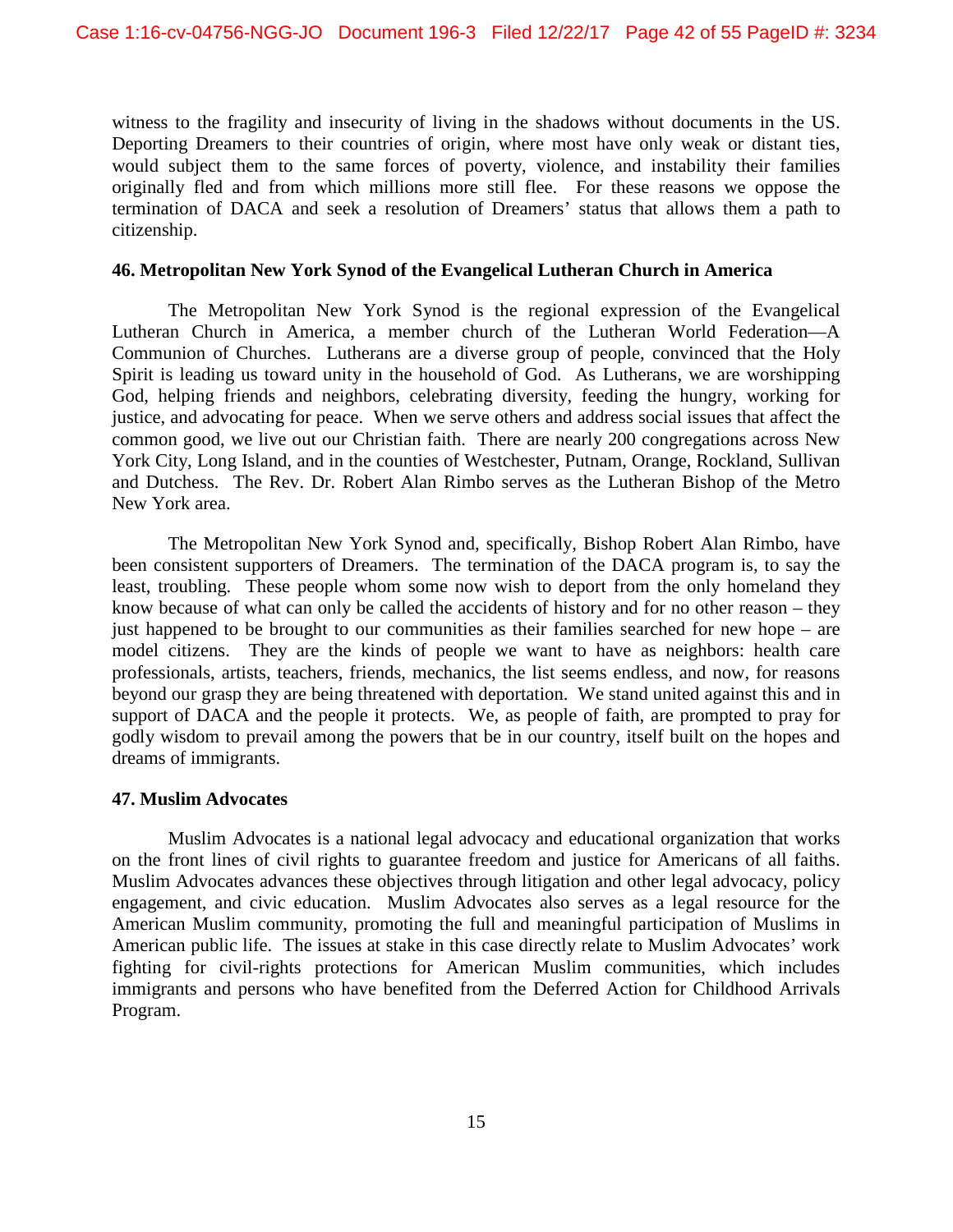#### **48. Muslim Bar Association of New York**

Muslim Bar Association of New York ("MuBANY") is one of the nation's largest and most active professional associations for Muslim lawyers. MuBANY provides a range of services for the legal community and for the larger Muslim community. One of MuBANY's missions is to improve the position of the Muslim community at large which is comprised of significant number immigrants and, in particular DACA recipients. MuBANY seeks to support the Muslim community and its significant immigrant contingent through community education, advancing and protecting the rights of Muslims in America, and creating an environment that helps guarantee the full, fair and equal representation of Muslims in American society.

### **49. Muslim Public Affairs Council**

The Muslim Public Affairs Council (MPAC) is a community-based public affairs nonprofit working to promote and strengthen American pluralism by increasing understanding and improving policies that impact American Muslims. MPAC's vision is an America enriched by the vital contributions of American Muslims. MPAC participated as amicus curiae in cases concerning civil liberties (Boumediene v. Bush and al-Odah v. U.S. (U.S. 2007)); immigration (Donald Trump v. IRAP (U.S. 2017) and Arizona v. U.S. (U.S. 2012)); and religious liberties (Masterpiece Cakeshop v. Colorado Civil Rights Commission (U.S. 2017) and Holt v. Arkansas Dept. of Correction (U.S. 2014)).

#### **50. Muslim Urban Professionals (Muppies)**

Muslim Urban Professionals, (Muppies), is a nonprofit, charitable organization dedicated to empowering and advancing Muslim business professionals to be leaders in their careers and communities. Its mission is to create a global community of diverse individuals who will support, challenge, and inspire one another by providing a platform for networking, mentorship, and career development.

Muppies represents an engaged group of Muslim professionals that believe immigrants and refugees are an integral part of the U.S. economy, adding over \$1 trillion to the USA's GDP. Muslims contribute to the fabric of the US in diverse ways, such as driving innovation, creating new opportunities for employment, and promoting excellence through diversity and inclusion. We oppose any policy that results in a reduction of opportunity and inclusion for any individuals or groups.

### **51. Muslims for Peace, Inc.**

Muslims for Peace, Inc. ("MFP") is a New Jersey based non-profit that aims to bridge people from different religious and ethnic backgrounds through interfaith activities, such as presentations, seminars and discussions. We also provide charitable support in the form of organizing food drives and organizing relief for disaster victims. Through our work, we aim to assist people of all faiths and ethnic backgrounds. We stress tolerance, education and humane solutions to problems facing our communities. We support DACA as a just and proper response to a humanitarian issue that otherwise has and will continue to divide and disrupt families and communities.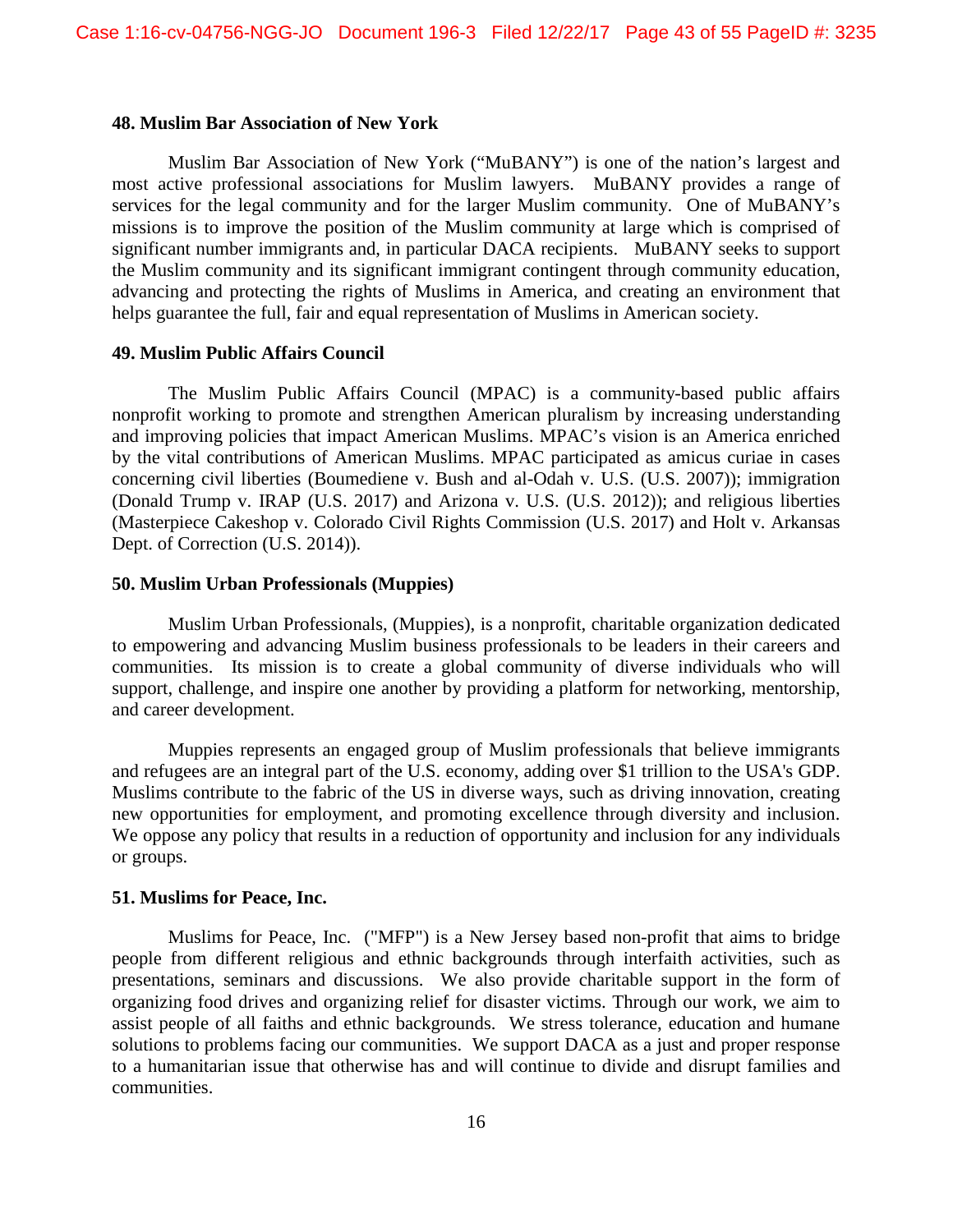#### **52. Muslims for Progressive Values**

Muslims for Progressive Values is the oldest and only progressive and Muslim faithbased human rights organization in the U.S. founded in 2007. We embody and advocate for the traditional Quranic values of social justice, an understanding that informs our positions on women's rights, LGBT inclusion, freedom of expression and freedom of and from belief. As an organization that promotes diversity and inclusivity, we find the termination of DACA cruel to families and the antithesis to America's founding values.

#### **53. National Council of Jewish Women**

The National Council of Jewish Women (NCJW) is a grassroots organization of 90,000 volunteers and advocates who turn progressive ideals into action. Inspired by Jewish values, NCJW strives for social justice by improving the quality of life for women, children, and families and by safeguarding individual rights and freedoms. NCJW's Resolutions state that NCJW resolves to work for "Comprehensive, humane, and equitable immigration, refugee, asylum, and naturalization laws, policies, and practices that facilitate and expedite legal status and a path to citizenship for more individuals." Consistent with our Principles and Resolutions, NCJW joins this brief.

### **54. NETWORK Lobby for Catholic Social Justice**

NETWORK Lobby for Catholic Social Justice is a national organization founded by Catholic Sisters in 1972. For 45 years we have worked at the intersection of faith and politics. Our staff and extensive national membership include Dreamers all of whom have been effective and enthusiastic in their engagement with faith in the quest for justice. If the administrative order is implemented our work in democratic education will be seriously impaired both in our central office in Washington, DC and around the nation.

### **55. New Jersey Interfaith Coalition**

New Jersey Interfaith Coalition is non-partisan network of houses of worship, organizations, and individuals with the following mission: Promote houses of worship, nonpolitical organizations and individuals to work together to honor and enrich diverse faiths and ethical practices. Oppose intolerance and hate. Foster a climate of positive mutual acceptance and appreciation for all, regardless of their faith, race, or sexual orientation. Our guiding principles are to promote the adoption of the "Stand Up for the Other" pledge, especially among our own communities; encourage interfaith dialogue and collaboration; respond to acts of intolerance, bigotry, terrorism, and hate; sponsor and participate in events consistent with our mission and promote each other's events within our communities; and to promote other common actions consistent with our mission.

Our "Stand Up for the Other" pledge leads us to support DACA and oppose its termination just the same as we oppose bigotry, racism, anti-Semitism, and Islamophobia: "While interacting with members of my own faith, or ethnic, or gender community, or with others, if I hear hateful comments from anyone about members of any other community, I pledge to stand up for the other and speak up to challenge bigotry in any form."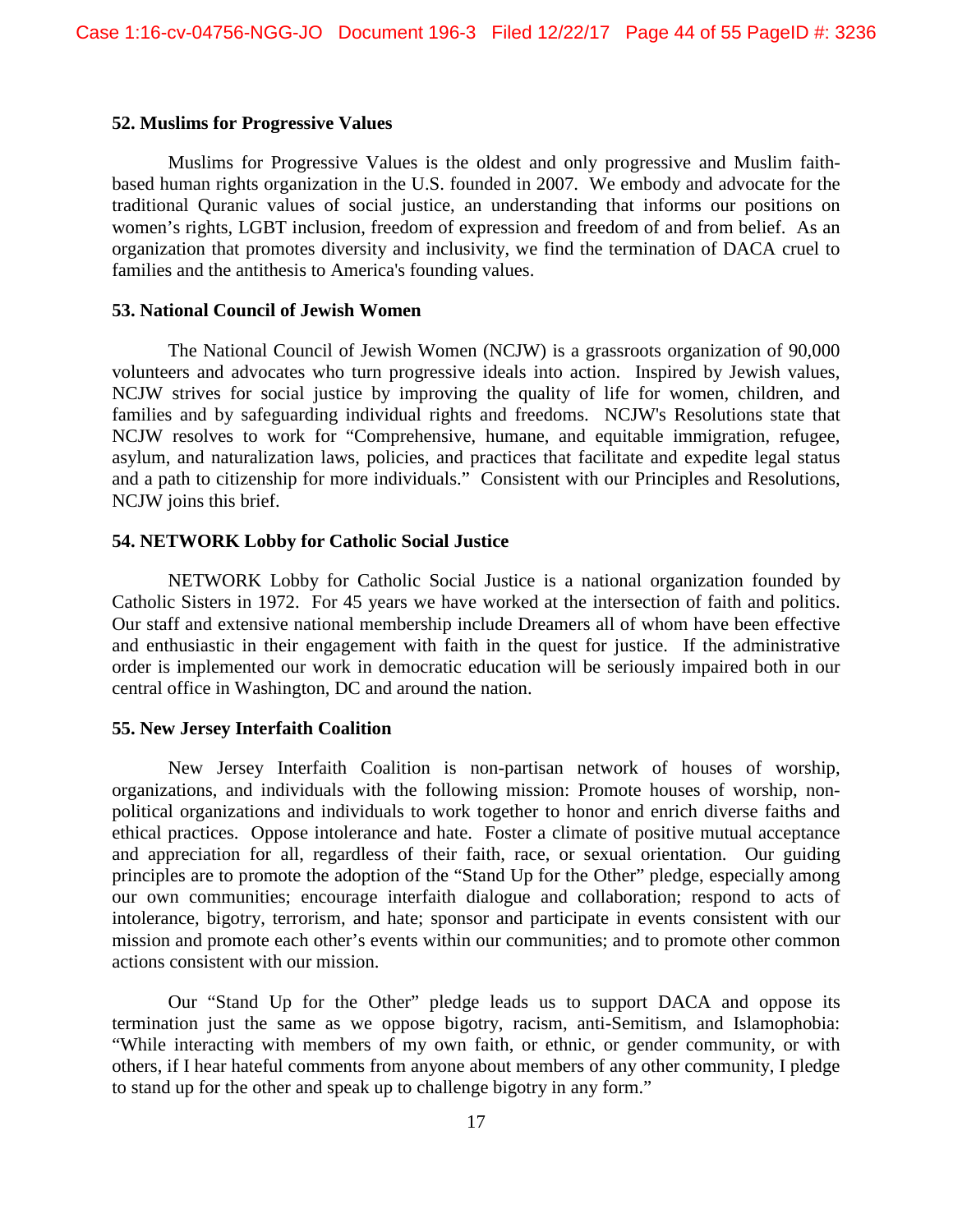### **56. New Mexico Conference of Churches**

The New Mexico Conference of Churches is a statewide network of churches working for the wellbeing of New Mexico's peoples and environment. Our congregations welcome the gifts of all people in the name of Christ no matter their immigration status. Our member congregations, and the communities in which they serve, include DACA recipients and their families. We call for ongoing support and protection of DACA recipients.

By our baptism, we are united in Christ and called to care for the least of these (Matthew 25:40) and to love our neighbors as ourselves (Matthew 22:39). DACA recipients, immigrants, and refugees are our neighbors and we are compelled by our faith to seek and serve Christ in each person. We believe that justice and peace are served when the rights of all people especially vulnerable young people, immigrants and refugees--are protected.

### **57. New Mexico Faith Coalition for Immigrant Justice**

The New Mexico Faith Coalition for Immigrant Justice is a faith based group that was formed over eight years ago as a response to attacks on our immigrant communities during the last administration. Since its formation, the Coalition has been deeply committed to supporting the immigrant families in New Mexico through the hardships of deportation and detention and has been outspoken against unjust and inhumane immigration laws, advocating for laws that reflect the higher values of the dignity of the person, unity of the family, richness in diversity, and the freedom of the pursuit of purpose. Among the many services we provide to the immigrant community are direct service: connecting families to legal and social resources, faithbased community education of immigrant issues, border awareness programs, micro-loans for immigration form submittals, court accompaniment for families, and refugee hospitality program: picking up and finding a place to stay for asylum seekers and asylees released from the Cibola detention center.

As a small organization with 3 part-time staff, two who are DACAmented, our efforts to work for immigrant justice and support the direct service needs of our migrant communities are inextricably tied to having a continuation of DACA or implementation of a Clean DREAM Act. While many of us who are allies have worked in this field for years or decades, it is only with the participation and leadership of the affected communities, particularly those who are undocumented or under threat of immigration enforcement, that we can strive to create better immigration laws and a more just system that supports the well-being of all.

### **58. New Sanctuary Coalition of New York**

The New Sanctuary Coalition of New York is an interreligious grass roots organization in solidarity with families and communities who are striving to keep their loved ones together as we reimagine and implement ways to prevent and stop the detention and deportation of our loved ones.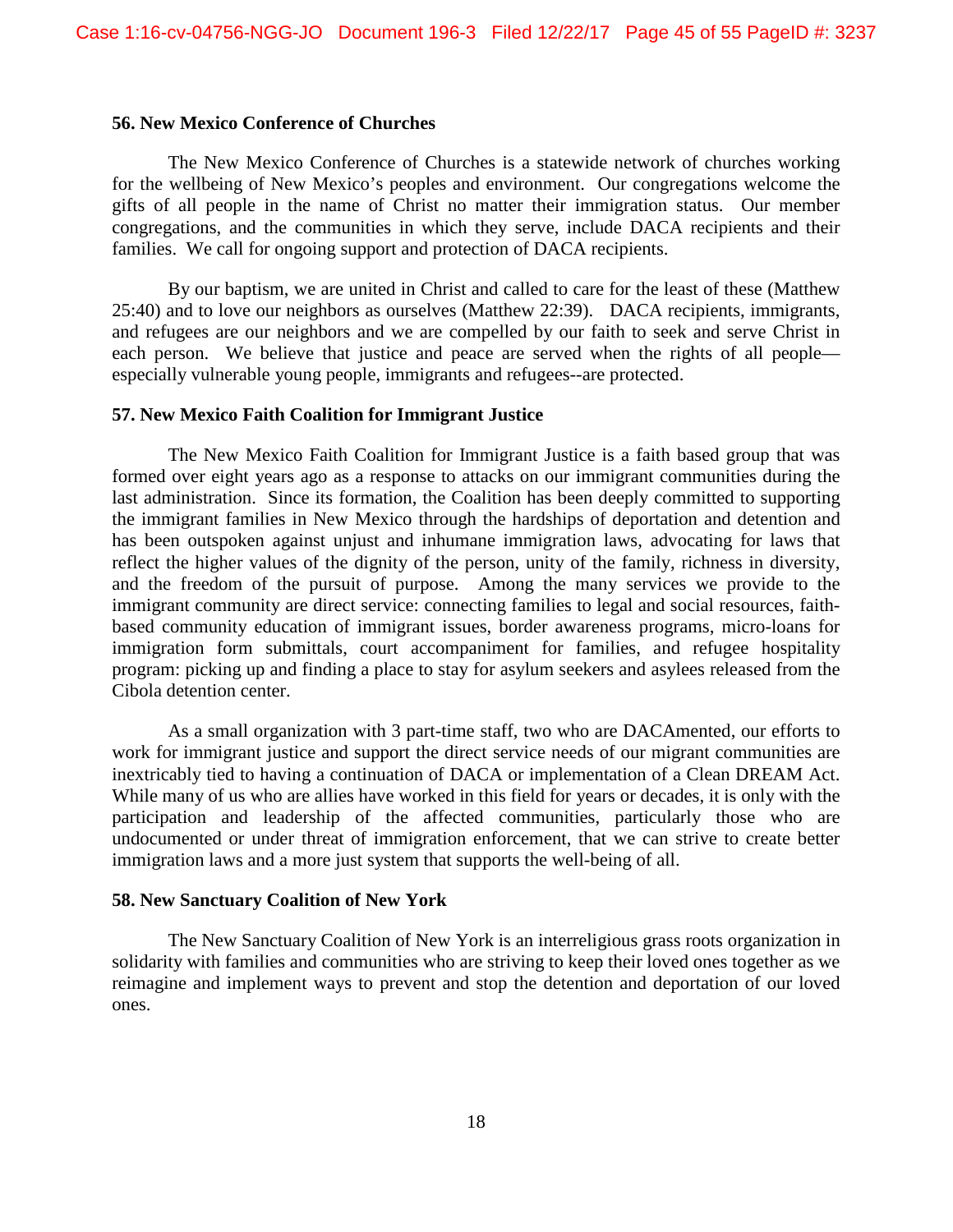#### **59. New Sanctuary Movement of Philadelphia**

New Sanctuary Movement of Philadelphia (NSM) is an interfaith, multi-cultural organization that works to build community across faith, ethnicity and class in our work to end injustices against immigrants regardless of immigration status, express radical welcome for all, and ensure that values of dignity, justice, and hospitality are lived out in practice and upheld in policy. Working with 28 congregations, NSM has three programs: Education and Leadership Development, Accompaniment, and Grassroots Organizing.

NSM opposes the termination of DACA because it will have a disastrous effect on many people in our member congregations and is a violation of our faith teachings. Terminating DACA not only impacts the 800,000 youth, but their parents and relatives. For example, we have a member from Honduras who has lived in the US for 30 years. She left Honduras and her family because of the poverty in her country. She slowly brought her family here, where they now have made a home. They are leaders in their church, have built families, and are all dedicated to improving their community. Two of her daughters have DACA, and the news of its termination was a crushing blow for her. All that she has sacrificed, all the 16 hour days at a sewing factory were for her children to have a better life. With the termination of DACA, it pulls away those dreams.

We work with the Latino and Indonesian community and have many DACA recipients who are leaders in their congregations and their community. In the Indonesian congregations, DACA is important because almost all of the young adults in some of the churches are DACA recipients. These recipients were brought here from Indonesia as children, many escaping anti-Christian persecution. They are college students, with a GPA of 3.5 or higher. They have jobs like working as a bank teller, and lawyer's assistant. One of them even enlisted in the army and without DACA he wouldn't have that opportunity. Without DACA they would be stripped of their work permit and these bright minds aren't able to contribute to our society and economy. Their future and ability to provide for their families would be taken away. Finally, NSM believes terminating DACA is immoral and violates the religious teachings to welcome the stranger and love our neighbor.

#### **60. New York Board of Rabbis**

The New York Board of Rabbis ("NYBR") is the largest and oldest interdenominational rabbinic organization in the world, representing the different streams of Jewish life in America. Our members serve communities in the Greater New York area and around the country. Established in 1881, the NYBR is the primary address for rabbis serving congregations, organizations, chaplaincies, communal service agencies, and schools. The Board seeks to enhance and expand the role of the Rabbinate for the betterment of the Jewish people and the world at large by providing its members with a spiritual environment and opportunities to grow professionally, promoting religious pluralism, and building bridges across denominations with other faiths. We are a central convener of multi-faith dialogues to promote increased understanding of one another and pursue avenues of common concern.

The Jewish community is an immigrant community spanning the history of America. From the first Jewish settlers who arrived in New Amsterdam in Lower Manhattan to the Jews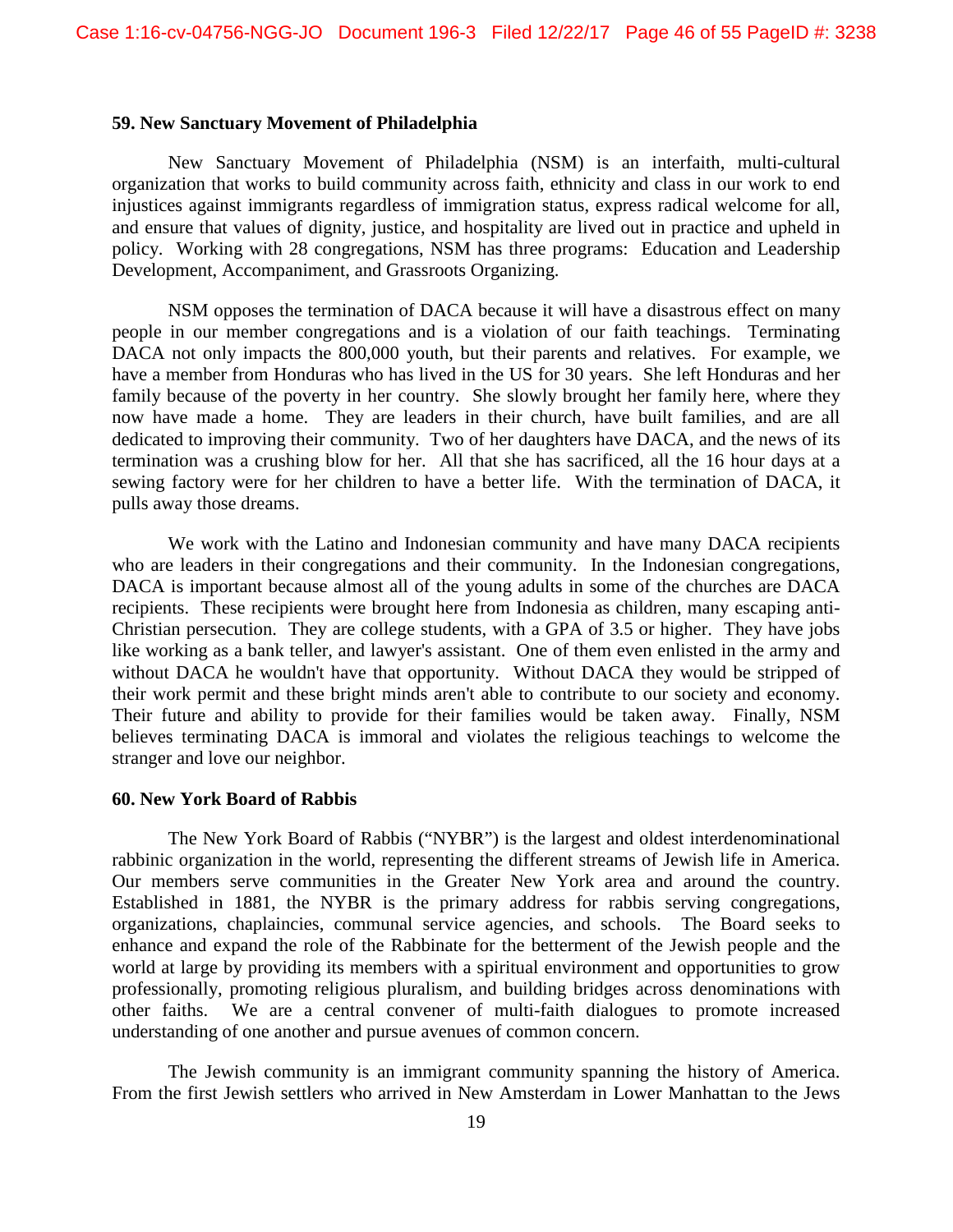who have come to this great nation in recent years. We believe that America is a great nation because of its diversity and its robust immigrant history. The NYBR proudly collaborates with legal and advocacy groups to support Dreamers and to keep our Nation's doors open to those who seek refuge on our shores. Recently we partnered with UNICEF USA to help Syrian refugees who are living in the United States. Our tradition teaches us to "welcome the stranger," created in the image of God and a respected member of the human family.

### **61. New York Conference United Church of Christ**

The New York Conference United Church of Christ consists of over 270 local churches and 30,000 members, encompassing the entirety of New York State. The Conference is one of thirty-eight regional bodies of the United Church of Christ. We are committed to being led by the Spirit to faithful witness, compassionate justice, and bold Christian leadership. Guided by this mission, the ministries of the New York Conference, in all its settings, respond to the Still Speaking God and the gospel call for peace and justice. Embracing the United Church of Christ's vision of "A Just World For All," we believe that the elimination of the Deferred Action for Childhood Arrivals Program is contrary to our faith, which affirms the dignity and worth of all people regardless of country of origin or extent of documentation. The gospel of Jesus Christ compels us to extend an extravagant welcome to all, so that all may experience a "more and better life than they ever dreamed of" (John 10:10 *The Message*). The New York Conference signs on to this brief in support of all the Dreamers who are not only members of our congregations but our neighbors and friends.

### **62. Pacific Northwest Conference of the United Church of Christ**

The Pacific Northwest Conference of the United Church of Christ (PNCUCC) is an organization of approximately 80 churches in Washington State, North Idaho and Alaska. Our Constitution and Bylaws open with this scriptural guidance; "The Lord has told us what is good. What God requires of us is this: to do what is just, to show constant love, and to live in humble fellowship with our God." Out of this call from God, PNCUCC recently passed a resolution titled "A Call to Become Immigrant and Refugee Welcoming as a Conference and in Congregations." This resolution is based on the belief that every immigrant and refugee has inherent dignity and human rights; that every immigrant and refugee should be able to live in safety, to live without fear, and have access to basic necessities and opportunities. Our churches live this out through works of direct service, worship, and advocacy. The repeal of DACA would mean the government would stand between us and those we are called to serve. It would make it much more difficult, and in some cases impossible, for us to fulfill the mission we've discerned God is calling us to.

### **63. Presbytery of New York City**

The Presbytery of New York City began with immigrants who came to America more than 350 years ago and remains the most diverse presbytery in the United States. The Presbytery continues to aid and build up, and give hope to past and present immigrants and their children in our 100 congregations in the City of New York. The call to end DACA is unjust to people we know in our congregations who have played by the rules previously asked and expected a more welcoming path to American citizenship. Bible studies have dwindled; businesses have closed;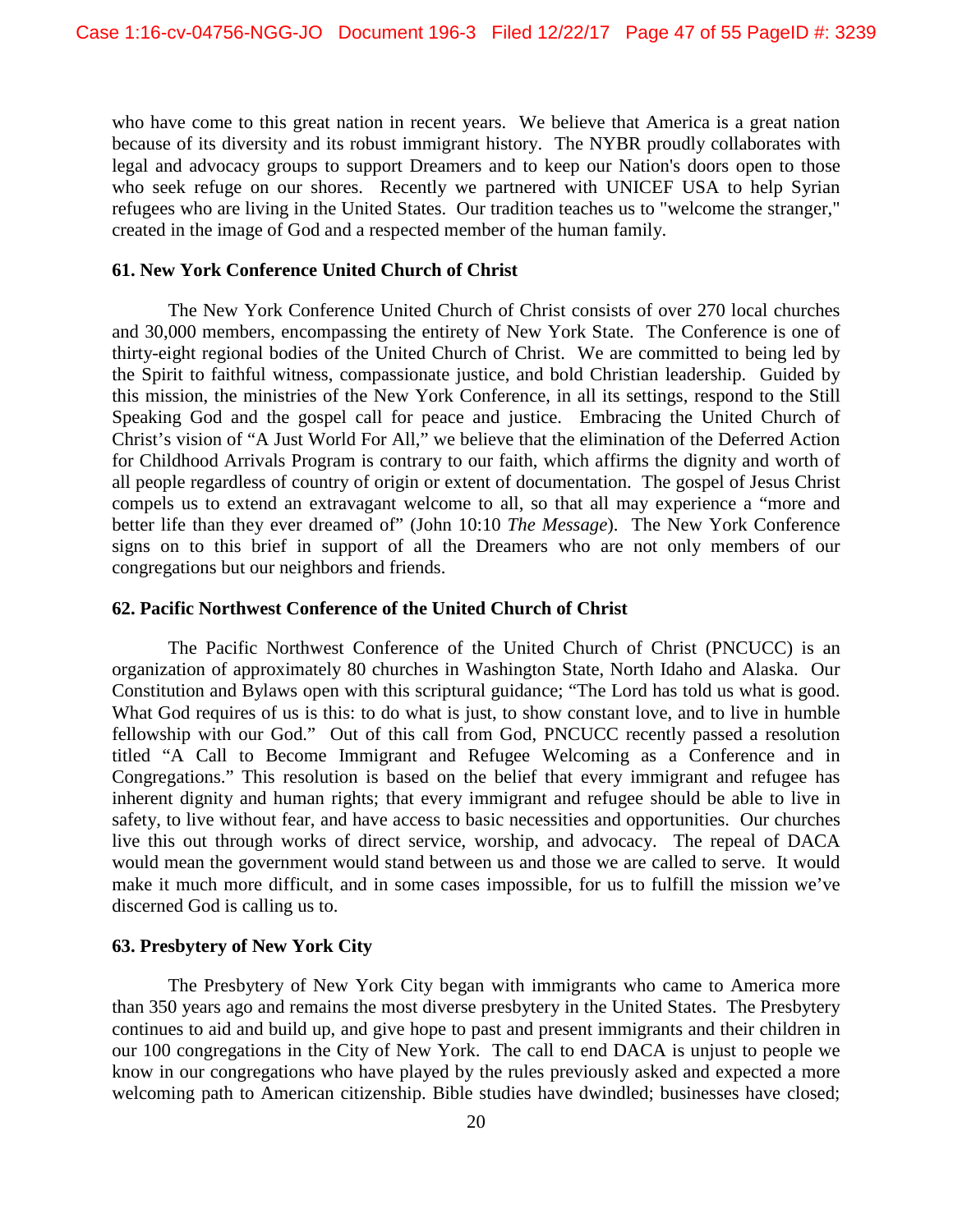DACA young adults have grown fearful and heard expulsive and assuming statements made to them with no basis in fact. It feels to us as a people of faith like ethnic cleansing and a return to white nationalist rule that belies and interferes with our calling by God to minister to the sojourner, the immigrant, the refugee, the destitute, and to love all our neighbors as we love ourselves.

### **64. Queens Federation of Churches**

The Queens Federation of Churches was organized in 1931 and is an ecumenical association of Christian churches located in the Borough of Queens, City of New York. It is governed by a Board of Directors composed of equal number of clergy and lay members elected by the delegates of member congregations at an annual assembly meeting. Over 390 local churches representing every major Christian denomination and many independent congregations participate in the Federation's ministry. Our ecumenical ministry in the nation's most diverse county finds many congregations ministering to immigrants. Our concern to protect their Godgiven right to be in our part of the global household of God is paramount. Therefore, especially, we strongly support legal status for those who came to this country as children.

### **65. Religious Institute**

Founded in 2001, the Religious Institute is a multi-faith organization dedicated to advocating for sexual, gender, and reproductive health, education, and justice in faith communities and society. With a network of more than 8,500 religious leaders and people of faith, the Religious Institute has a record of creating campaigns that mobilize thousands of religious leaders and hundreds of faith communities. The Religious Institute also has longstanding partnerships with graduate theological schools, denominations, religious organizations, and sexual, gender, and reproductive justice organizations . In all our work, we offer prophetic, moral leadership at the intersection of religion and sexuality, gender, and reproductive health. As part of that prophetic leadership, we oppose the termination of the DACA program. We hold that all people should be able to live and create families with dignity and respect, free from fear and state-based violence. The sacred worth of all people is inherent and in no way dependent on performance, productivity, or so-called 'economic value.'

### **66. Romemu**

Romemu is a Jewish community that seeks to integrate body, mind, and soul in a progressive, fully egalitarian community committed to tikkun olam, or social action, and to service that flows from an identification with the sacredness of all life. As a spiritual community grounded in the twin values of tikkun olam (social action) and a Divine connection meant to inspire us to live more holy and engaged lives, we feel that it is our duty and responsibility to speak out against injustice. As a Jewish community engaged with our historical narratives, we know that a large part of our own story has been shaped by being refugees and foreigners in strange lands. It is for this reason that the most repeated injunction in the Torah is the commandment to take care of and love the stranger. We know from our own families and historical stories what it is like to be strangers, and we are grateful and loyal to this country for the opportunities and blessings that it has provided. We have an obligation as religious, moral,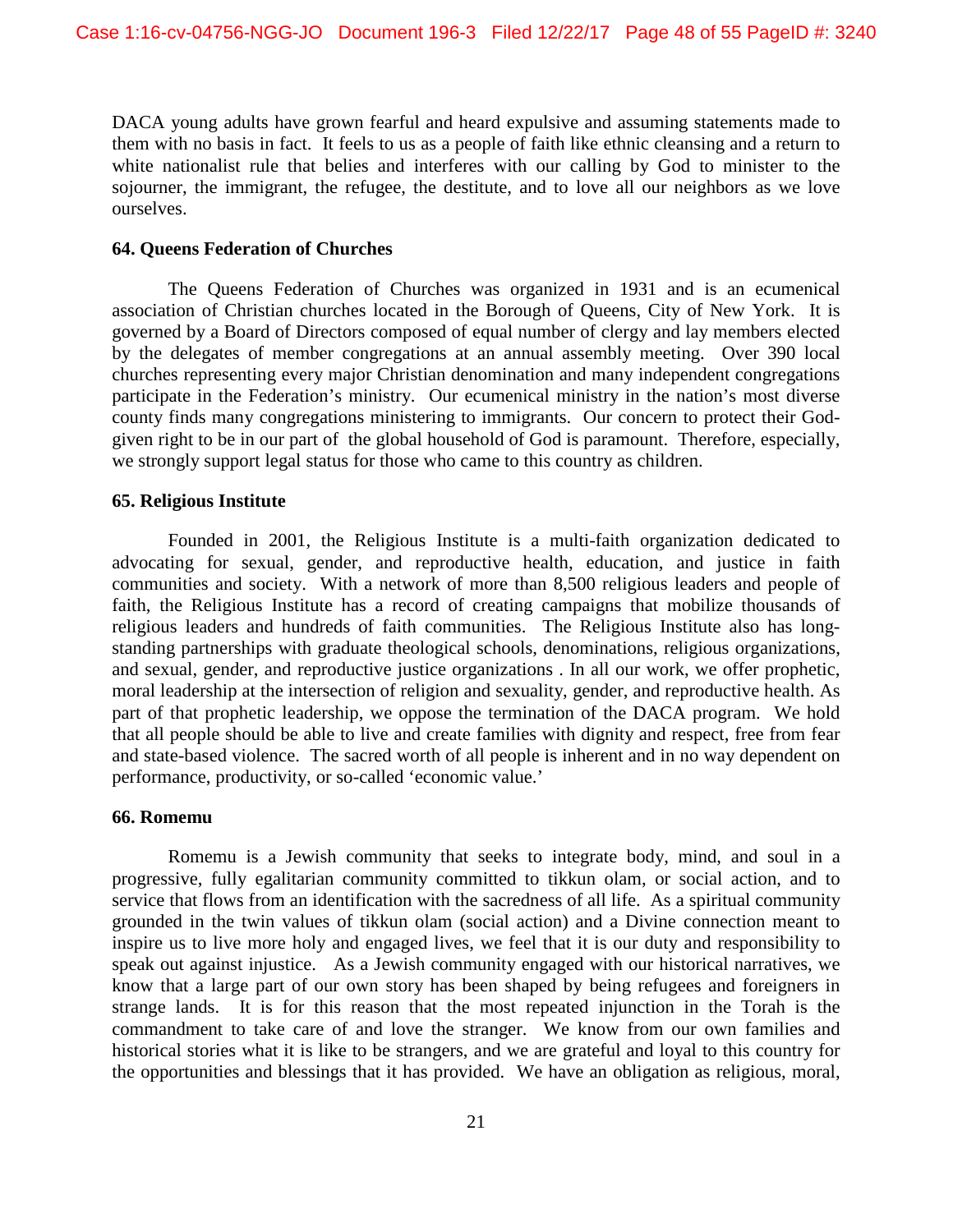and compassionate individuals to make sure that America continues to be a place where those marginalized can find economic security, freedom, and hope.

For all of these reasons and many more, we object to the repeal of the DACA program. As a faith community, we must advocate for our at-risk brothers and sisters regardless of their religion, ethnicity, or country of origin. We believe in equality of opportunity for all.

### **67. Santa Fe Monthly Meeting of the Religious Society of Friends (Quakers)**

DACA is important to our Meeting because as Quakers we are guided by the values of Equality and Community not only within our Meeting but also in the world around us. We care about DACA recipients because they are threatened with an assault on their humanity—tearing them away from their homes, often the only homes they know, uprooting them from their families, jeopardizing their education and employment and denying them their fundamental human dignity. We cannot be faithful to the Light that Spirit has granted us and ignore what is being done in our name to these brothers and sisters.

#### **68. Second Presbyterian Church, Albuquerque, New Mexico**

We support the principles of universal human rights and believe there is an onus of society to support the most vulnerable members of society. We find this consistent with biblical ethics and with ideals our country is founded on. Ending DACA would be an assault on vulnerable, contributing members of society and the consequences would be damaging to individuals, families, and our country.

### **69. Sikh Coalition**

The Sikh Coalition is a community-based civil rights organization that defends civil liberties, including religious freedom, for all Americans. Our mission is to promote educational awareness and advocacy, and provide legal representation in moving towards a world where Sikhs and other religious minorities may freely practice their faith without bias and discrimination. We are the largest community-based Sikh civil rights organization in the United States. Since its inception on September 11, 2001, the Sikh Coalition has worked to defend civil rights and liberties for all people, empower the Sikh community, create an environment where Sikhs can lead a dignified life unhindered by bias or discrimination, and educate the broader community about Sikhism in order to promote cultural understanding and diversity. The Sikh Coalition has vindicated the rights of numerous Sikh Americans subjected to bias and discrimination because of their faith. Ensuring the rights of religious and other minorities is a cornerstone of the Sikh Coalition's work, including the individuals who would be affected by the rescission of DACA.

### **70. Sisterhood of Salaam Shalom**

We are the only national grassroots organization dedicated to building trust, respect and relationships between Muslim and Jewish women. Based on those relationships, we commit to putting an end to hate of one another. It is not only an honor but the responsibility of the Sisterhood of Salaam Shalom to do whatever we can to make every child living in the US secure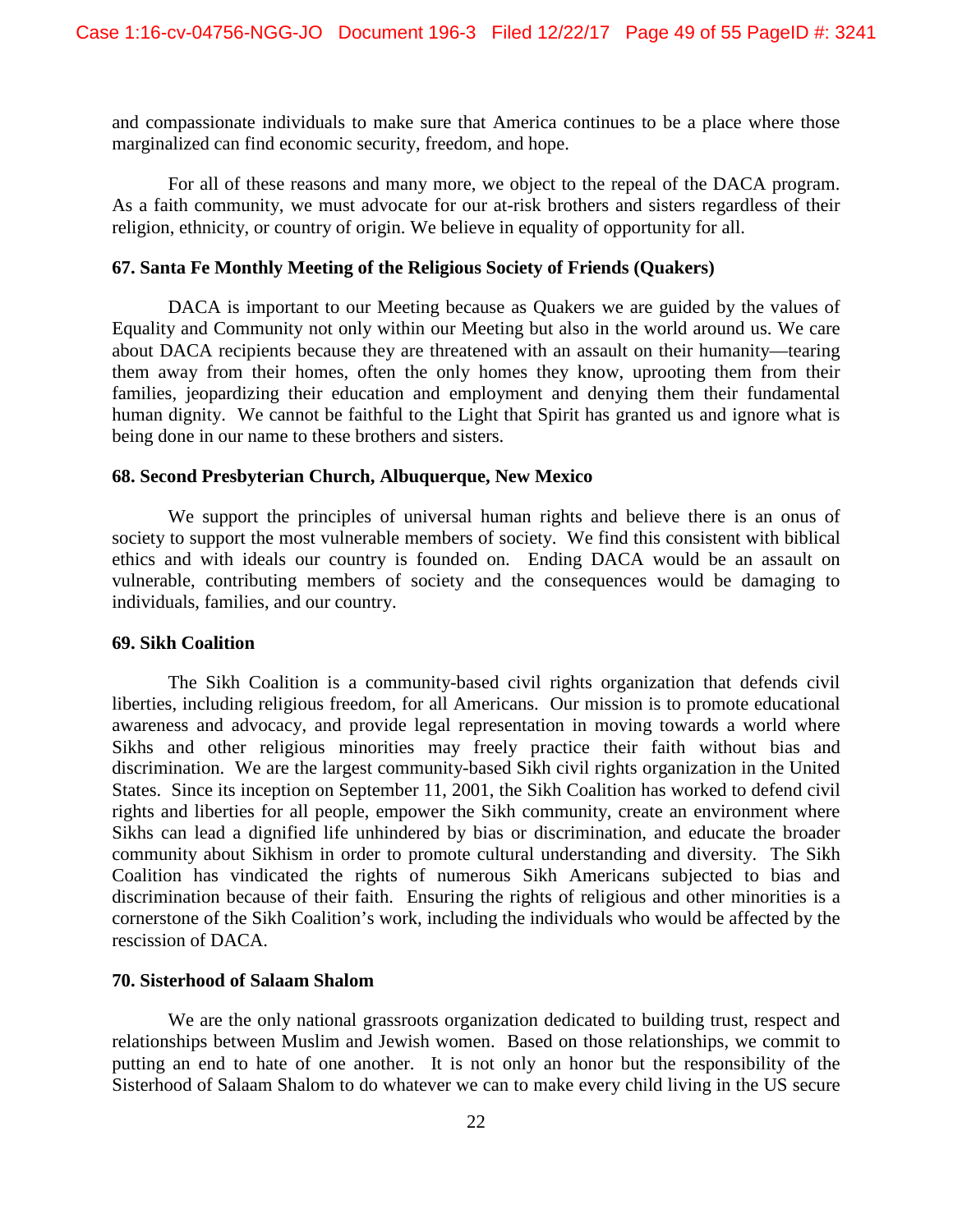and to make every parent, grandparent, sibling and other relative worry-free regarding the safety of their children and their whole family being able to live in what is supposed to be the greatest country in the world.

### **71. Society for the Advancement of Judaism**

The Society for the Advancement of Judaism (SAJ) is a synagogue located on the Upper West Side, with about 400 individual members. Within our community we have a standing SOJAC (Social Action Justice Committee) and an Immigrant Rights Action Team that seek to organize our members in support of fair and just immigration policies and to stand up for immigrant rights. We are active members of the Synagogue Coalition for Refugees and Immigrants, a coalition of New York synagogues fighting for the rights and dignity of refugees and immigrants. We believe that Dreamers contribute greatly to our society and believe they should be given a pathway to citizenship.

### **72. St. Andrew Presbyterian Church in Albuquerque, New Mexico**

Our congregation, founded in 1959, is part of the Presbytery of Santa Fe, Presbyterian Church (U.S.A.). Our mission is to proclaim and live the Good News of Jesus Christ by: listening to a loving God; celebrating our faith together; nurturing each other in Christian love and spiritual growth; working for social justice and peace; reaching out in compassionate service; and being stewards of all God's gifts.

In March 2017, St. Andrew Presbyterian Church declared itself to be an ally church to the Sanctuary Movement. Since then we have provided financial support and volunteers to the movement, offered educational forums about immigration and participated in acts of public witness in support of undocumented immigrants and immigration policy reform. We do so because as Christians we are called to love our neighbor as ourselves, and Jesus puts no limitation on our love of neighbor. The undocumented young people who are covered under DACA are our neighbors. The repeal of DACA would tear apart their families and our communities, causing irreparable harm.

### **73. St. Luke's Episcopal Church in Long Beach**

St. Luke's Episcopal Church in Long Beach was the first parish to declare itself a sanctuary parish in the Episcopal Diocese of Los Angeles. St. Luke's sees our commitment of standing with the oppressed and fighting against systems of oppression as part of our baptismal covenant. We welcome everyone equally and enthusiastically. Whatever religious background, age, race, gender, sexual orientation, or economic status, we welcome all. Scripture is clear that we should welcome the stranger in our midst and love one another as ourselves. St. Luke's strives to be a beacon of hope to all immigrants and people who are marginalized by an unjust society.

### **74. St. Mark's Episcopal Church (Albuquerque, New Mexico)**

St. Mark's Episcopal Church is committed to pursuing human rights and social justice for all people residing in our country and for this reason we call for the ongoing support of DACA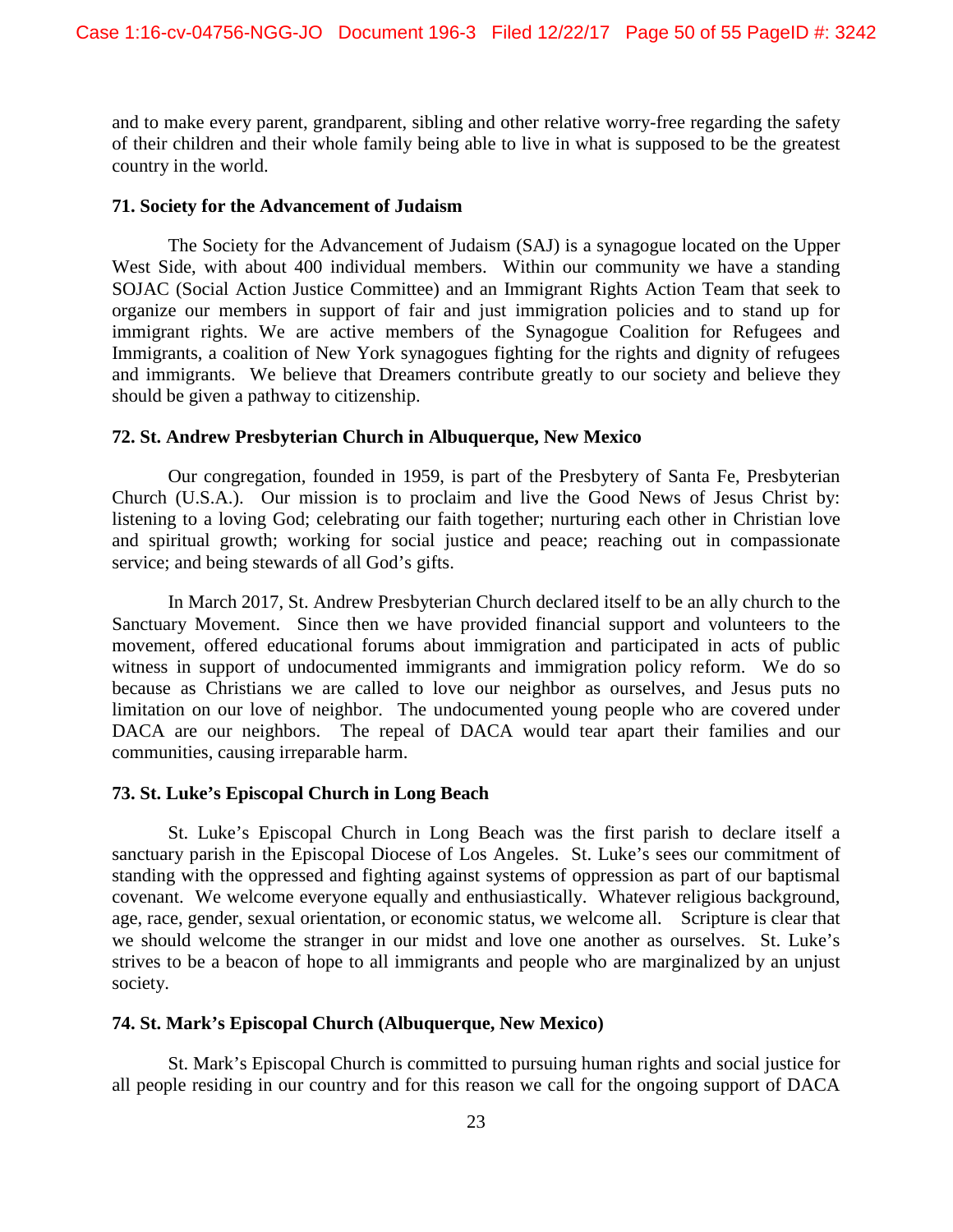recipients. It seems a cruel policy change to rescind protections and pathways to participation in our country for those who registered in good faith with our government. We believe that our defining story and scriptures teach us to welcome the stranger and the sojourner in our land. We value the lives of immigrants and know that their contributions to our economy, culture and national life are invaluable. We desire the continuation of DACA to ensure that these young people will be given the opportunity to thrive in safety so that they may offer their perspectives, ingenuity and creativity to our national life. Our baptismal covenant includes the vow to "seek and serve Christ in all people, loving our neighbors as ourselves." DACA recipients, immigrants, and refugees are our neighbors and we are compelled by our faith to seek and serve Christ in each one of them. Our baptismal covenant also includes the vow to "strive for justice and peace and respect the dignity of every human person." We believe that justice and peace are served when the rights of all people--especially vulnerable people, including immigrants and refugees, are protected.

### **75. St. Stephens' Episcopal Church in Boston**

St. Stephens' Episcopal Church of Boston, MA serves the South End/Lower Roxbury Community. We seek to meet the out-of-school time needs of young people and families in Boston and Chelsea. The decision to end DACA would impact individuals and families who reside in our parishes and broader communities. Ending residency for those currently protected by the DREAM Act would move our country further away from the principles of justice that we seek as people of faith. In addition, supporting those impacted by the ending of the DREAM act would add to our already demanding program load—thereby negatively affecting the entire community. We add our voice to those asking the court to protect Dreamers by not to allowing the termination order to go into effect.

### **76. T'ruah: The Rabbinic Call for Human Rights**

T'ruah: The Rabbinic Call for Human Rights is a network of 1,800 rabbis and cantors from all streams of Judaism that, together with the Jewish community, act on the Jewish imperative to respect and advance the human rights of all people. Grounded in Torah and our Jewish historical experience and guided by the Universal Declaration of Human Rights, we call upon Jews to assert Jewish values by raising our voices and taking concrete steps to protect and expand human rights in North America, Israel, and the occupied Palestinian territories. T'ruah's support of DACA is based in Jewish tradition and history. The Torah teaches the obligation to love the immigrant, just as God loves and cares for the immigrant: "The ger (immigrant) who sojourns with you shall be like a citizen unto you, and you shall love this person as yourself, for you were gerim in the land of Egypt. I am Adonai, your God." (Leviticus 19:34) The ancient rabbis taught that the city of Sodom was considered the epitome of evil because the residents made laws prohibiting kindness to strangers. In addition, within the Jewish community, many families are alive today because of the relatively open immigration policies of the late 19th and early 20th centuries. And too many Jews died after being trapped in Europe when the borders closed in 1924. We understand the cruelty of forcing Dreamers back to the countries where they were born, but in many cases have never lived, and where — in some cases — their lives will be in danger.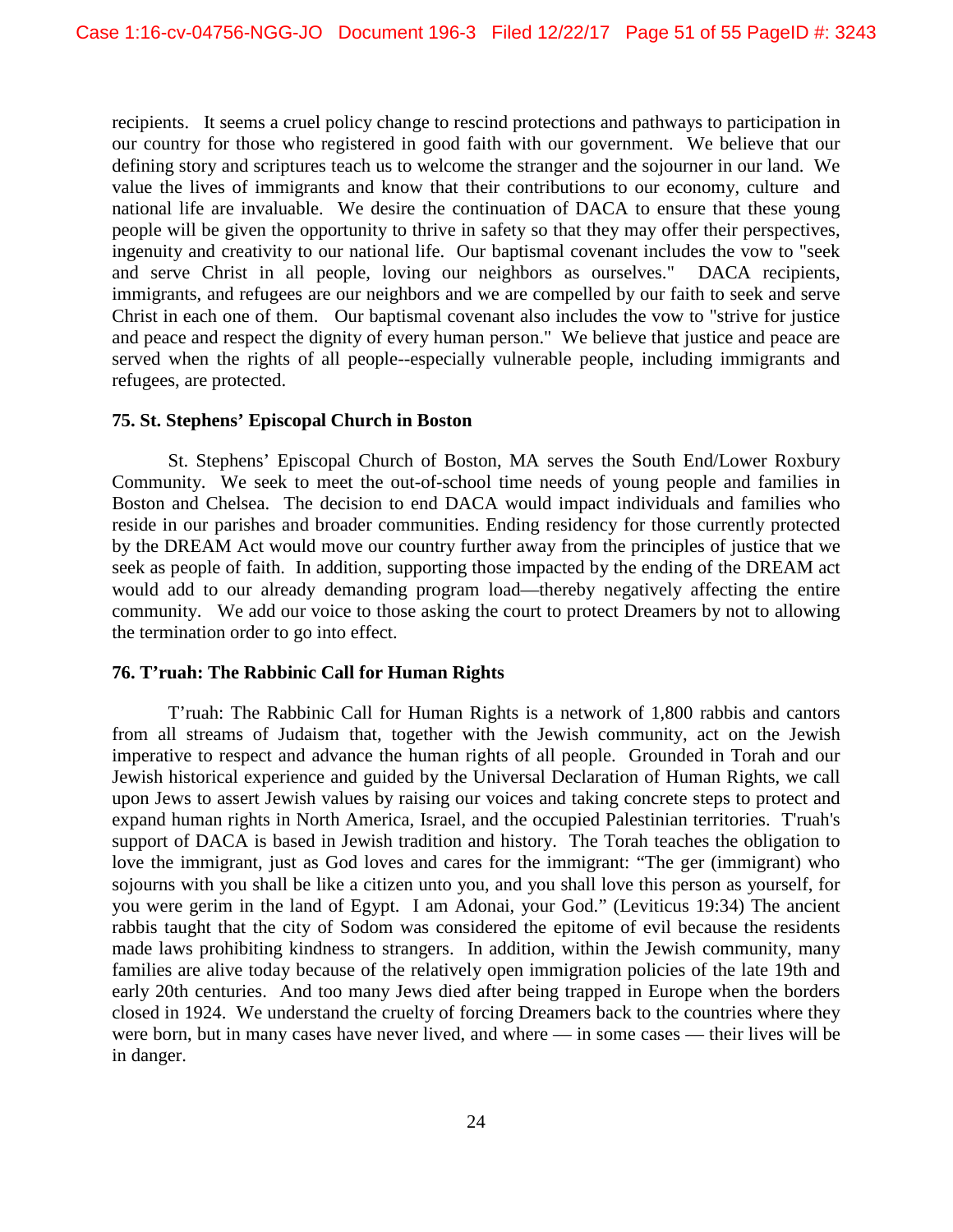#### **77. Temple Israel of the City of New York**

Temple Israel of the City of New York, founded in 1870, is a Reform Jewish synagogue that welcomes all who choose to worship, study and celebrate within the Jewish community. Located on the Upper East Side on 75th street between Park and Lexington Avenues, we are a dynamic, inclusive neighborhood community. As a family of families, we are committed to building a diverse and inclusive congregation united by humanitarian values as expressed in our Jewish religious, educational, justice and social activities, and through these activities to create a rich, vibrant Judaism that enriches the lives of our congregants and responds to the demands of modern life.

Temple Israel of the City of New York stands on core Jewish values that affirm life and freedoms. Our people have been immigrants and refugees in need of aid from our ancestral days to now, and across our world history one of the greatest homes we have ever found is the United States of America. It is important to us that we keep America open as a land of opportunity for immigrants and refugees as it has been a promised land for so many. With that, to take away this great land of freedom from someone who has grown up in this country, is at home in this country, would be shameful and un-American; it goes against what makes America great, and to go back on this promise already made makes it even worse. The Torah tells us 36 times to aid the plight of the immigrant. Taking away the hand DACA has already extended is detrimental to our neighborhood, our New York City, our state, and country. We would see it reinstated immediately.

#### **78. Temple Sinai (Washington, DC)**

Temple Sinai is one of the largest Reform Jewish congregations in the Washington, DC area. Organized in 1951, the congregation has over 1,200 member families. The Temple Sinai community offers a great breadth of opportunities for participating in worship, programs, and services for all ages, as well as a remarkable Religious education program and NAEYCaccredited Nursery School. The temple's mission statement and core values incorporate the primary reasons members belong to Temple Sinai – ritual observance, Jewish education, tikkun olam (repairing the world), belonging to a Jewish community and concern for Israel as a Jewish homeland. Temple Sinai has a distinguished tradition in each of these areas, with our particular focus through the lens of Reform Judaism.

Temple Sinai is committed to working on immigration issues in our country. Our own Jewish history of displacement as well as the Biblical injunction to "welcome the stranger" guide us in our work to welcome refugees, support those facing deportation, and strongly oppose the suspension of DACA.

#### **79. Town and Village Synagogue, New York, New York**

Town and Village Synagogue is an egalitarian, traditional synagogue, affiliated with the Conservative Movement. Located in lower Manhattan, NYC, T&V welcomes all people to share in its activities irrespective of gender, sexual orientation, race, ethnicity or religion. In its strategic plan T&V identifies as one of its "Core Values" Gemilut Hasadim (loving kindness) "caring for one another; committed to social justice and Tikkun Olam (social responsibility);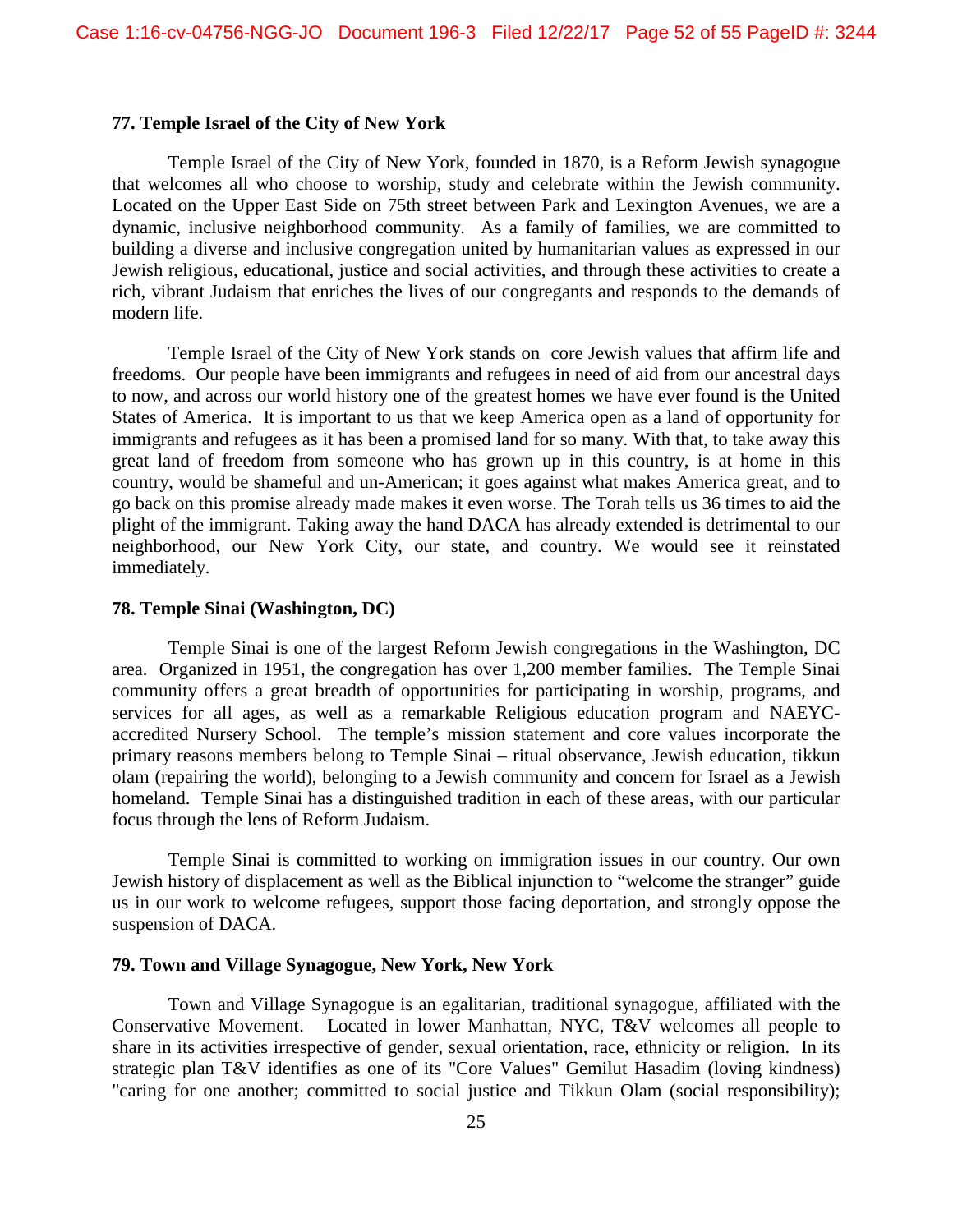engaged with our local and global communities for the betterment of all." It is joining in this Amicus to fulfill the Biblical precept that there be "one law for the citizen and for the stranger who dwells among you" (Exodus 12:49).

T&V oppose changes to the DACA program that will affect those brought here as children, some of whom are still attending school or higher education, or currently work here and who have known no other home than the United States. If DACA were to be terminated, these young people -- Americans in every respect but citizenship -- could be deported to dangerous countries they have never known, separated from their families, and forced to survive alone, many without even knowing the language. Members of the synagogue have attended workshops to help immigrants get their affairs in order should they face sudden arrest or deportation orders, as immigration policies are summarily changed.

#### **80. Trinity Church Wall Street**

Trinity Church Wall Street is a vibrant and growing Episcopal parish in Lower Manhattan. Guided by our core values of faith, integrity, inclusiveness, compassion, social justice and stewardship, Trinity's mission is to build our neighborhood, train leaders of Christian communities for the future, and help our partners become financially sustainable to support their ministries. Trinity is committed to serving the most vulnerable in our neighborhood and to advocating for justice on behalf of those whose voices are not heard, including immigrants and "Dreamers." We support fairness and safety for immigrants, whose contributions are essential to our city and our nation, and in that spirit, we oppose the termination of DACA.

We are concerned that ending DACA will mean that vulnerable people in our communities will be deported to countries they have little experience of, leaving dependent family members here; will lead them to live outside of the legal protections of New York City out of fear for their own safety; and will cause them to avoid the police, hospitals, schools, and other services designed for individual and public safety. Furthermore, the repeal of DACA is a turning back of policy that asked undocumented people to register with the government in return for a protected status. The fact that such registration is being used to target and deport them is a profound betrayal of trust by the U.S. government that should give pause to any immigrant to this country of immigrants.

### **81. Union for Reform Judaism, including the Reform Jewish Voice of New York State 82. Central Conference of American Rabbis 83. Women of Reform Judaism**

The Union for Reform Judaism, whose 900 congregations across North America includes 1.5 million Reform Jews (including those that participate in Reform Jewish Voice of New York State), the Central Conference of American Rabbis (CCAR), whose membership includes more than 2000 Reform rabbis, and Women of Reform Judaism that represents more than 65,000 women in nearly 500 women's groups in North America and around the world, come to this issue rooted in both our Jewish tradition and our historical experience. Together, they lead us to support immigration policy that is compassionate and fair.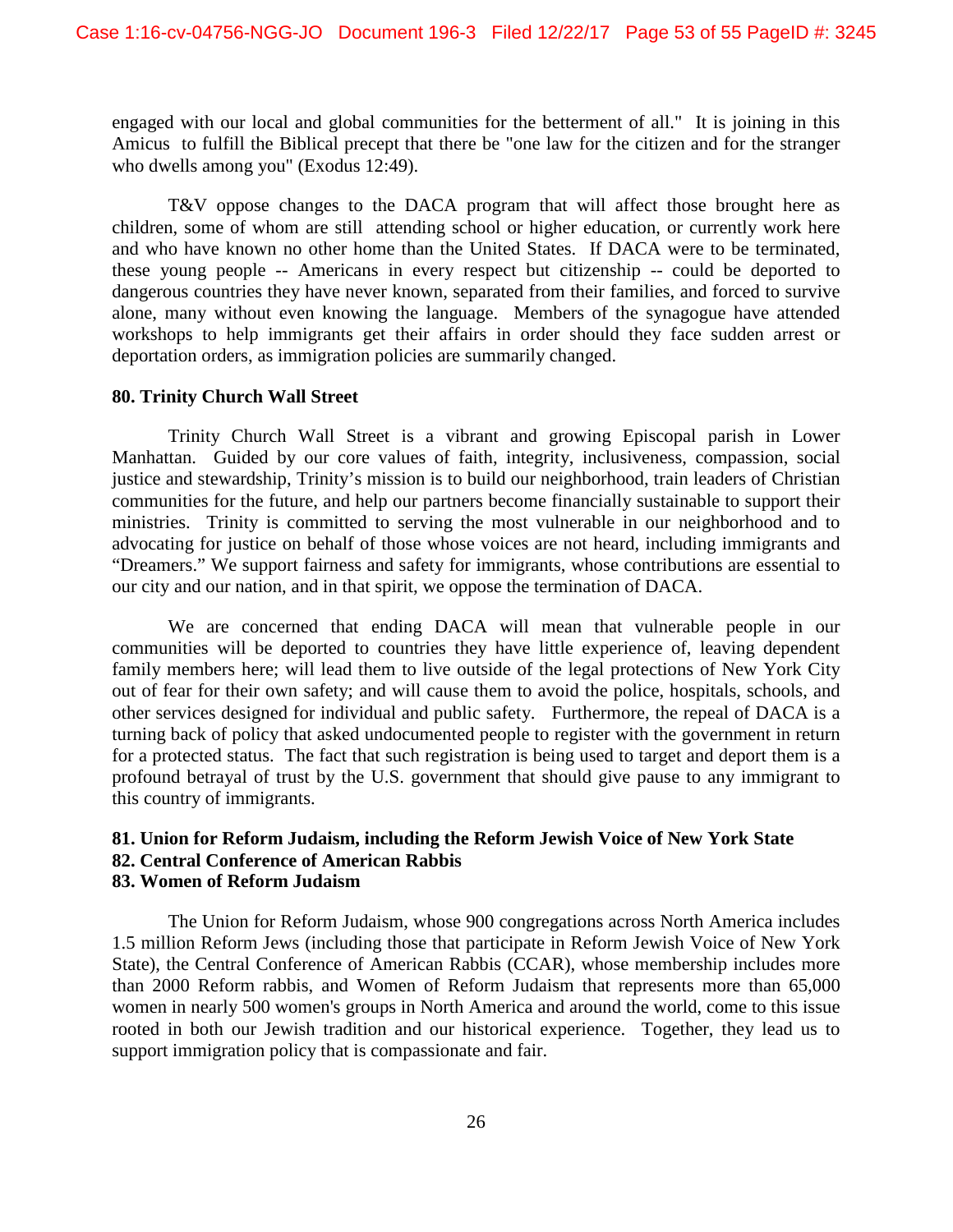#### **84. Unitarian Universalist Mass Action Network**

Unitarian Universalist Mass Action Network is a state action network that works in coalition with interfaith partners and organizations led by those who are directly affected by injustice. Our mission is to organize and mobilize Unitarian Universalists to confront oppression. It is through our social justice work that we live our values and principles that define our faith. One manifestation of oppression in which we deeply engage is immigrant rights. The level of cruelty, ignorance and hateful attacks perpetrated on immigrant communities is an offensive affront to human values. We are dedicated to confronting these attacks on families and the safety of our communities through building resistance networks. We support the DACA program and DACA recipients as part of our overall support for all immigrants. All families deserve the right remain together. Young people who have grown up in the US, were educated in our school systems and are integral members of our communities deserve to have a pathway to a legal status that allows them to work and obtain a post-secondary education. UU Mass Action works closely with many young leaders who have DACA status. Their families and friends are here and the only country they know is the US. Deporting these young people to a country where they typically know no one puts their lives in danger. Tearing families apart and endangering lives is immoral. We will not remain silent and allow this to occur.

#### **85. Visitation BVM Church in Philadelphia, Pennsylvania**

Visitation BVM is a multicultural Catholic parish located in the Kensington section of North Philadelphia. The majority of our parishioners come from Puerto Rico, the Dominican Republic, México, Honduras, Ecuador and Vietnam. Our mission is to preach Good News to an immigrant community who often struggle in their day to day living situations. These challenges have only increased over the past year as some of our members have been detained or deported.

Many of our young adults are protected by DACA, including our Pastoral Outreach Assistant. These young people call the United States their home. Some have little to no memory of the countries where they were born. They are in college or working as they strive to become productive members of society. These Dreamers are nervous about their future and want to make their families and their lives here in the U.S. - the country they call home.

Our church is a member of the New Sanctuary Movement and we were very involved in the sanctuary effort of Angela Navarro two years ago. We provided spiritual and material support to her and her family over the months she was in sanctuary. The Archdiocese of Philadelphia does not allow Catholic Churches to offer sanctuary so we collaborated with a neighboring Presbyterian Church. Our institution has not directly been the target of ICE raids but they have taken place in the neighborhood.

#### **86. West End Synagogue (New York City)**

West End Synagogue is a Reconstructionist congregation, affiliated with the Reconstructionist Movement. Located on the Upper West Side of Manhattan, NYC, West End Synagogue is a diverse group of individuals and families committed to exploring Jewish life and creating an intellectually challenging, spiritually vibrant, and mutually supportive community. Utilizing the principles of Reconstructionist Judaism, we celebrate the richness and diversity of